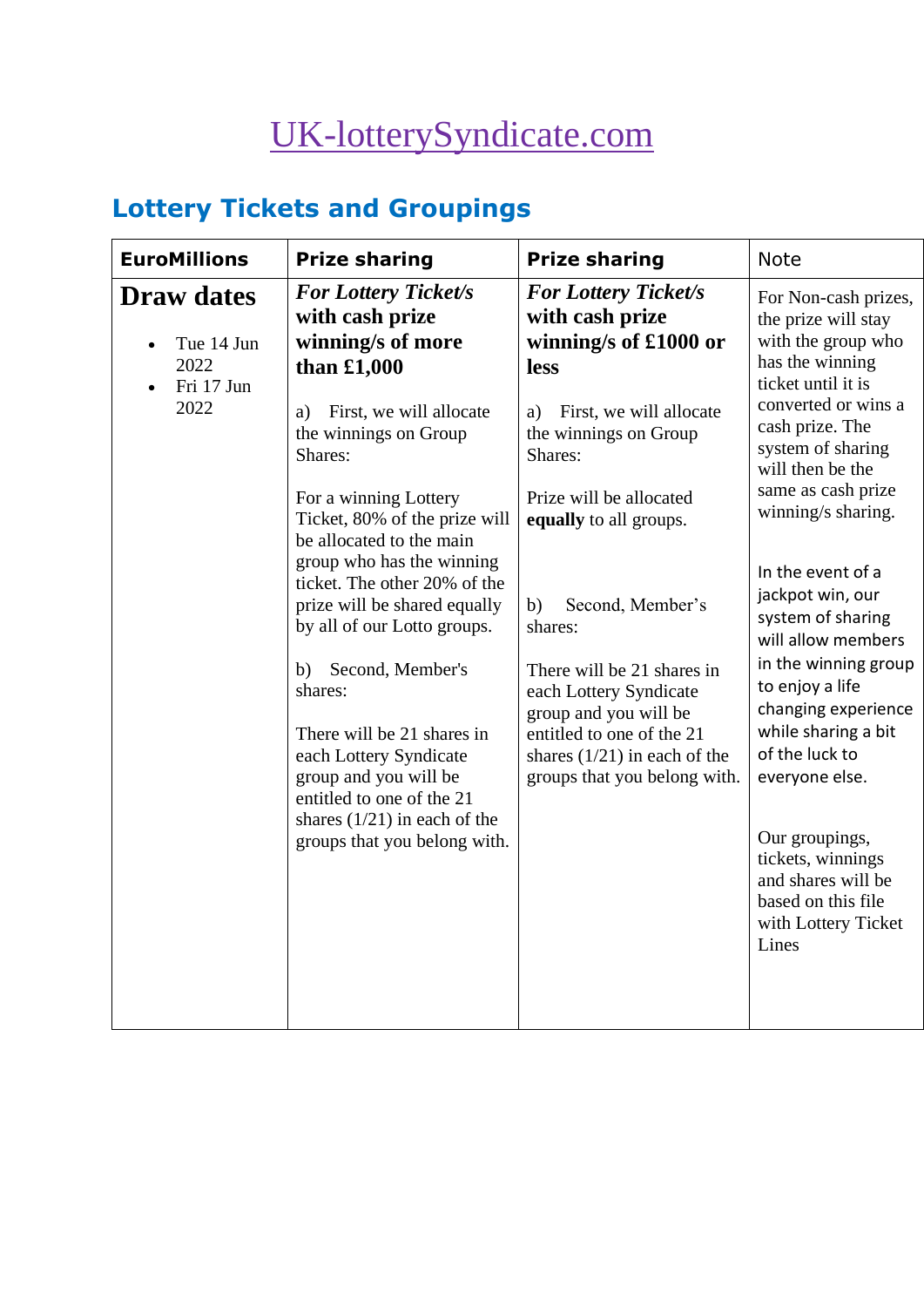#### *Lottery Syndicate Group 1*

#### *1) Do1V1, 2) Ma22G05/MA38G119, 3) La66B40, 4) He82C30,5) Ti53W41,6) Ke34B01, 7) Sa43B16, 8Pa30C27, 9) Tr76G01,10) Ca71W01, 11) Ki11S03, 12) Je15M11, 13) Kh33K03, 14) Ni39G16, 15) TH94L16, 16) Jo54V2 , 17) Sh20S29, 18) An67B17, 19) Ni36N20 20) Si12G05 , 21) Gl25L33*

Ticket 1 of 10

Ticket number: 1120-056608533-208579 Purchase date and time: Sat 11 Jun 2022 at 5:27

#### • **Your numbers**

- Lucky Stars
- A
- o 08
- $\circ$  22
- o 24
- o 41  $\circ$  47
- •
- o 05
- o 07
- o Lucky Dip
- B
- o 05
- o 14
- o 29
- o 35
- $\circ$  42
- •
- $\circ$  06
- o 12
- o Lucky Dip

### **Your UK Millionaire Maker codes**

- VWPM01099
- ZWPM45536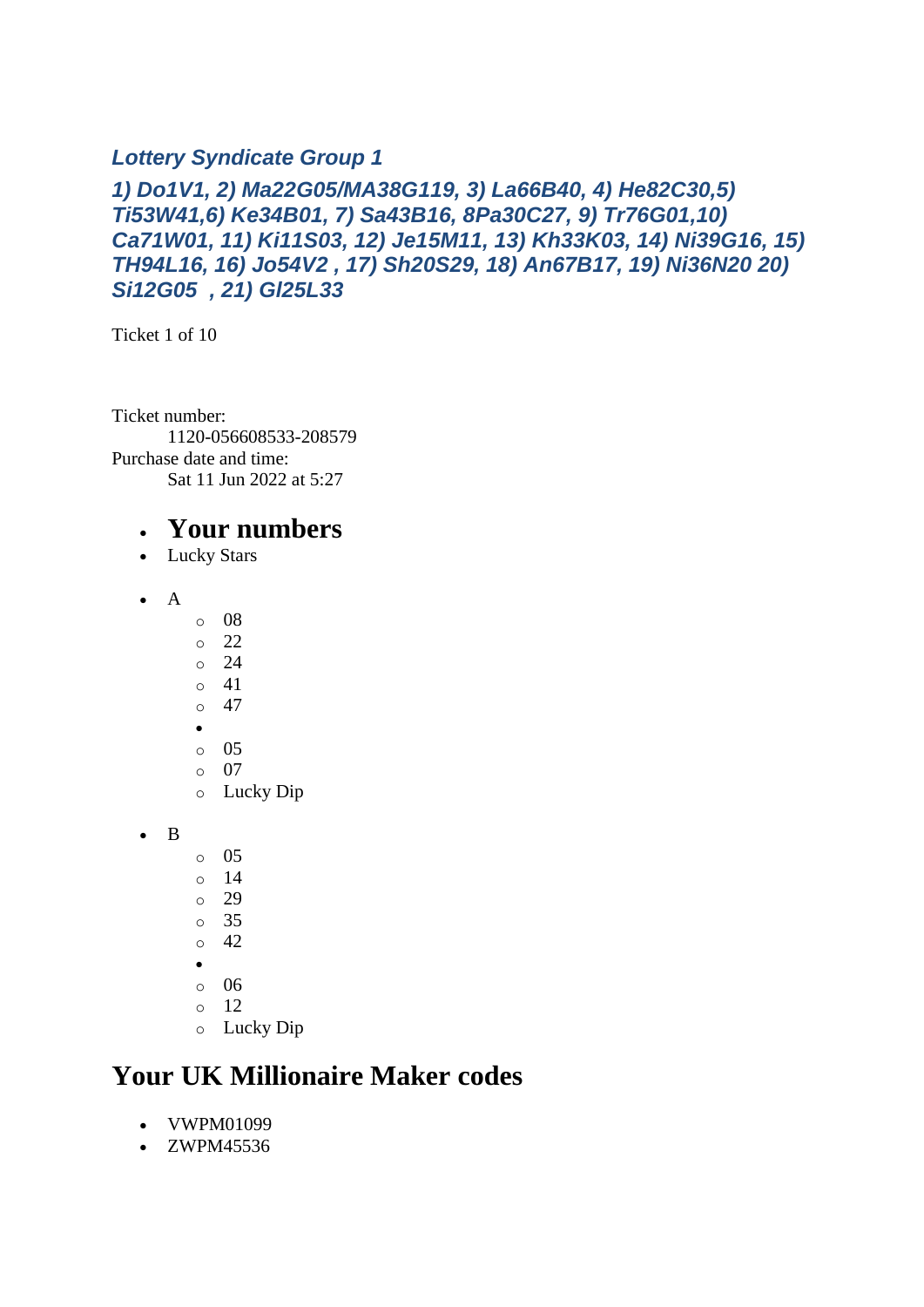We'll email you if you win.

### **Draws summary**

**Draws:** TueTuesday & FriFriday **Weeks:** 1

### **Draw summary**

Tue 14 Jun 2022 to Fri 17 Jun 2022

# **Draw dates**

- Tue 14 Jun 2022
- Fri 17 Jun 2022

**Cost:** 2 plays x £2.50 for 2 draws  $=$  £10.00

# **Total:**

£10.00

*-----------------------------------------------------*

#### *Lottery Syndicate Group 2*

*1) Do1V1, 2) Ma22G05/MA38G119, 3) Ri28L30, 4) He82C30,5) Da10N11Norcup ,6) Ke34B01, 7) Sa43B16, 8) Pa30C27, 9) Tr76G01,10) Ca71W01, 11) Ki11S03, 12) Je15M11, 13) Me91M02, 14) Ni39G16, 15) Ti53W41, 16) An67B17, 17) Sh20S29, 18) Kh33K03, 19) Ni36N20, 20) Ju06M25, 21) Gl25L33*

Ticket 2 of 10

Ticket number: 1120-022978325-203979 Purchase date and time: Sat 11 Jun 2022 at 5:27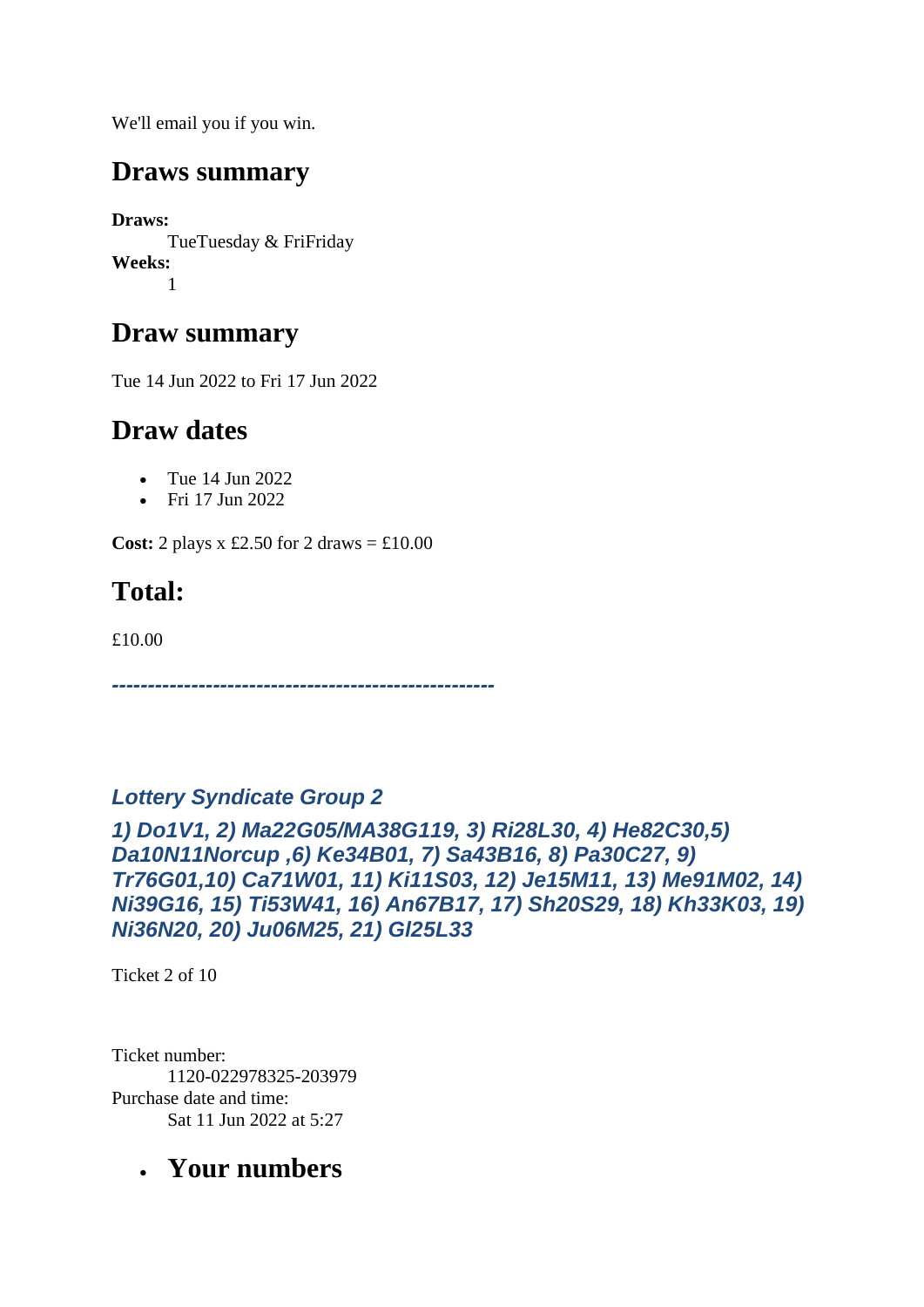- Lucky Stars
- A
- o 03
- o 07
- $\circ$  27
- $\circ$  44 o 48
- •
- o 04
- o 07
- o Lucky Dip
- B
- o 01
- o 23
- o 43
- o 47  $\circ$  50
- •
- o 08
- o 09
- o Lucky Dip

- XWPN00932
- JWPN04574

We'll email you if you win.

### **Draws summary**

**Draws:** TueTuesday & FriFriday **Weeks:** 1

#### **Draw summary**

Tue 14 Jun 2022 to Fri 17 Jun 2022

### **Draw dates**

- Tue 14 Jun 2022
- Fri 17 Jun 2022

**Cost:** 2 plays x £2.50 for 2 draws = £10.00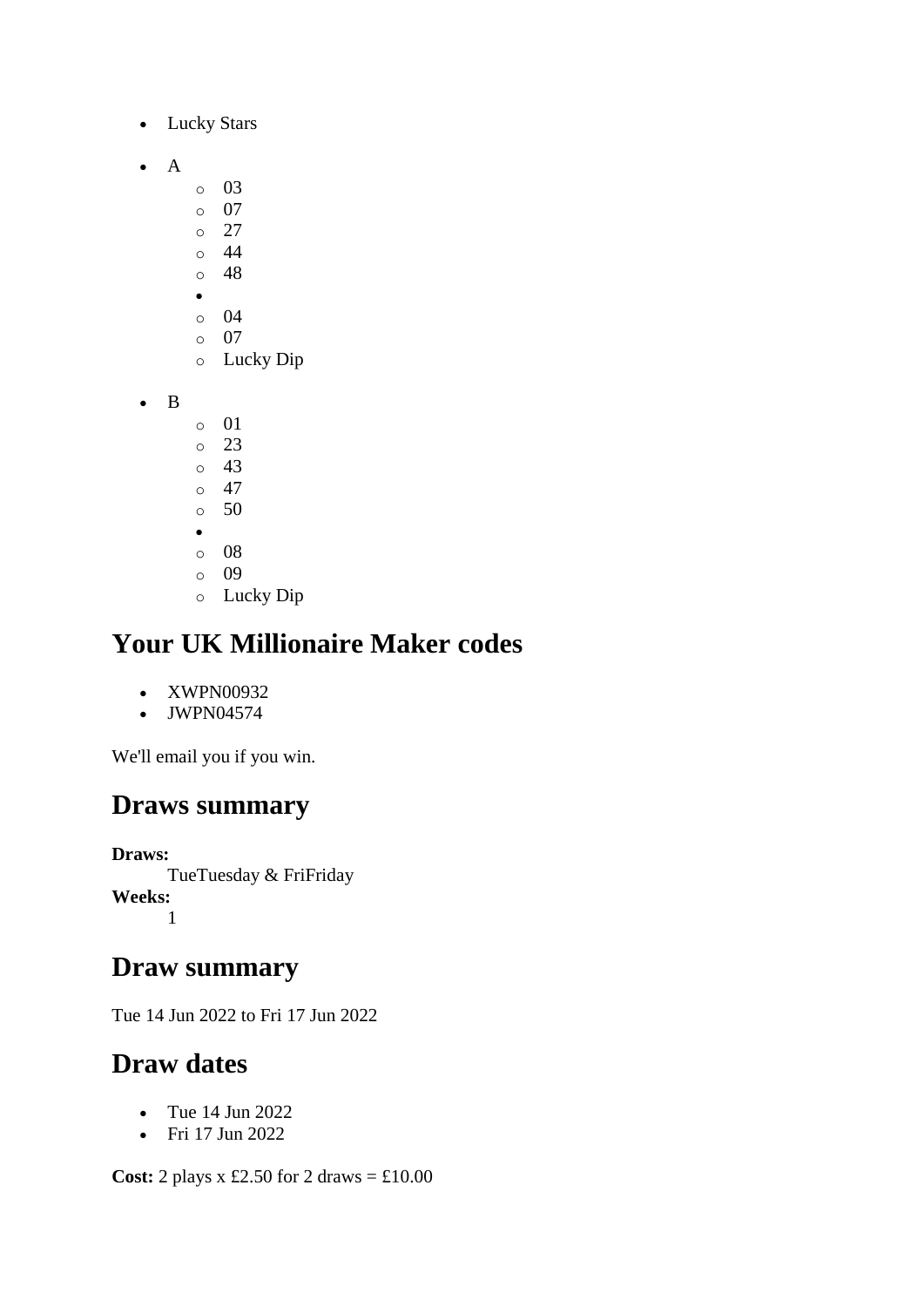#### **Total:**

£10.00

# *Lottery Syndicate Group 3*

*-----------------------------------------------------*

*1) Do1V1, 2) Ma22G05/MA38G119, 3) Ri28L30, 4) He82C30,5) Ti53W41,6) Ke34B01, 7) Sa43B16, 8) Pa30C27, 9) Tr76G01,10) Ca71W01, 11) Ki11S03, 12) Je15M11, 13) Pa03R03, 14) Ni39G16, 15) Me91M02, 16) An67B17, 17) Sh20S29, 18) Ar01B24, 19) Ni36N20, 20) Wi03F2, 21) Gl25L33*

Ticket 3 of 10

Ticket number: 1120-056542997-207479 Purchase date and time: Sat 11 Jun 2022 at 5:27

- Lucky Stars
- $\bullet$  A
	- $\circ$  12
	- o 19
	- o 21
	- o 31
	- $\circ$  47
	- •
	- o 05 o 06
	- o Lucky Dip
- B
- $\circ$  04
- $\circ$  10
- o 18
- o 28  $\circ$  50
- 
- o 04
- $\circ$  10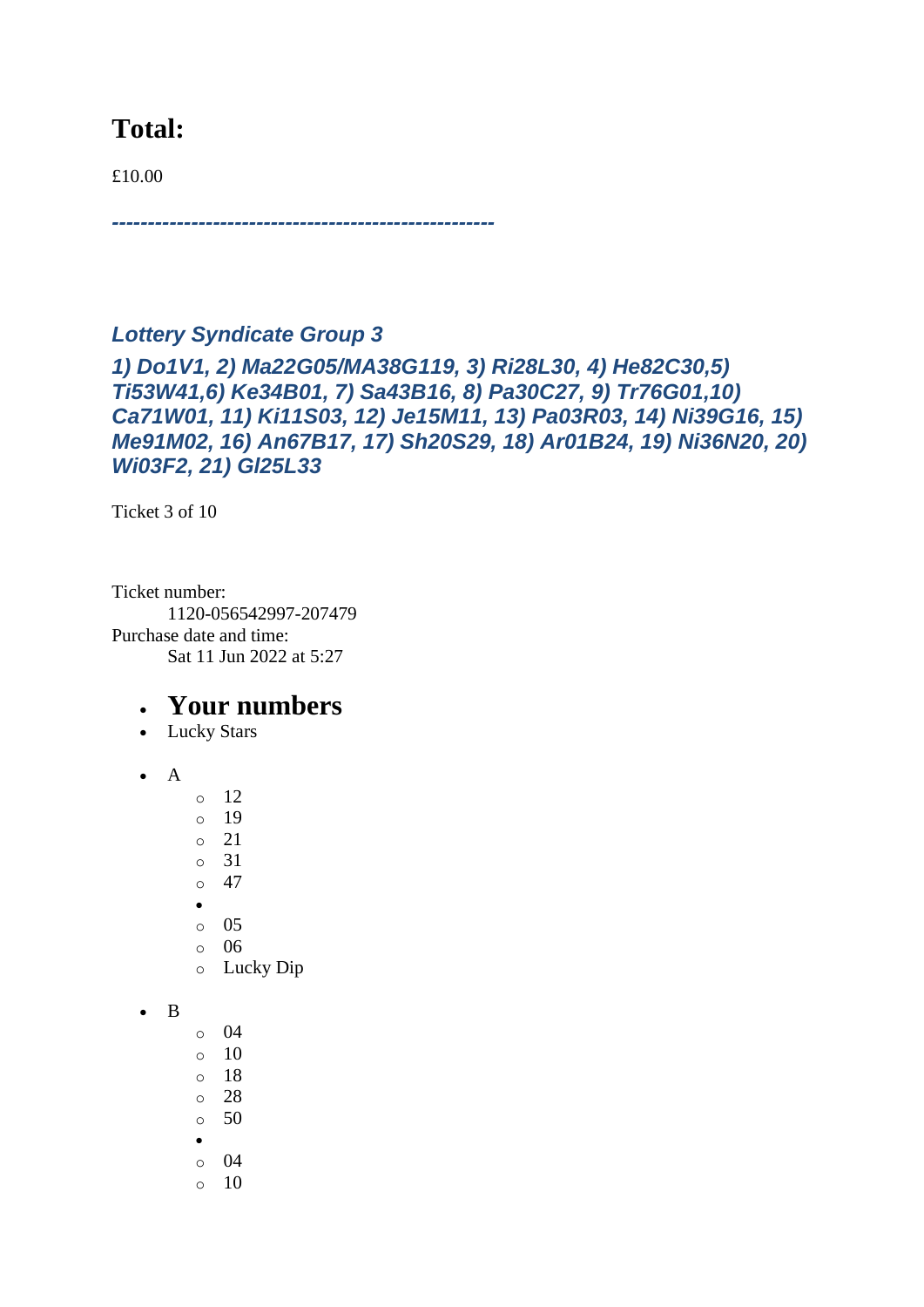o Lucky Dip

# **Your UK Millionaire Maker codes**

- HWPQ32318
- VWPM01100

We'll email you if you win.

### **Draws summary**

**Draws:** TueTuesday & FriFriday **Weeks:** 1

#### **Draw summary**

Tue 14 Jun 2022 to Fri 17 Jun 2022

### **Draw dates**

- Tue 14 Jun 2022
- Fri 17 Jun 2022

**Cost:** 2 plays x £2.50 for 2 draws  $= \text{\textsterling}10.00$ 

### **Total:**

£10.00

*-----------------------------------------------------*

#### *Lottery Syndicate Group 4*

*1) Do1V1, 2) Ma22G05/MA38G119, 3) Ma45C21, 4 He82C30,5) Jo16V36, 6) Ke34B01, 7) Sa43B16, 8) Pa30C27, 9) Tr76G01,10) Ca71W01, 11) Ki11S03, 12) Je15M11, 13) An67B17, 14) Ni39G16, 15) Pa52W81, 16) De05M22, 17) Sh20S29, 18) Ar01B24, 19) Ni36N20, 20) Wi03F2, 21) Gl25L33*

Ticket 4 of 10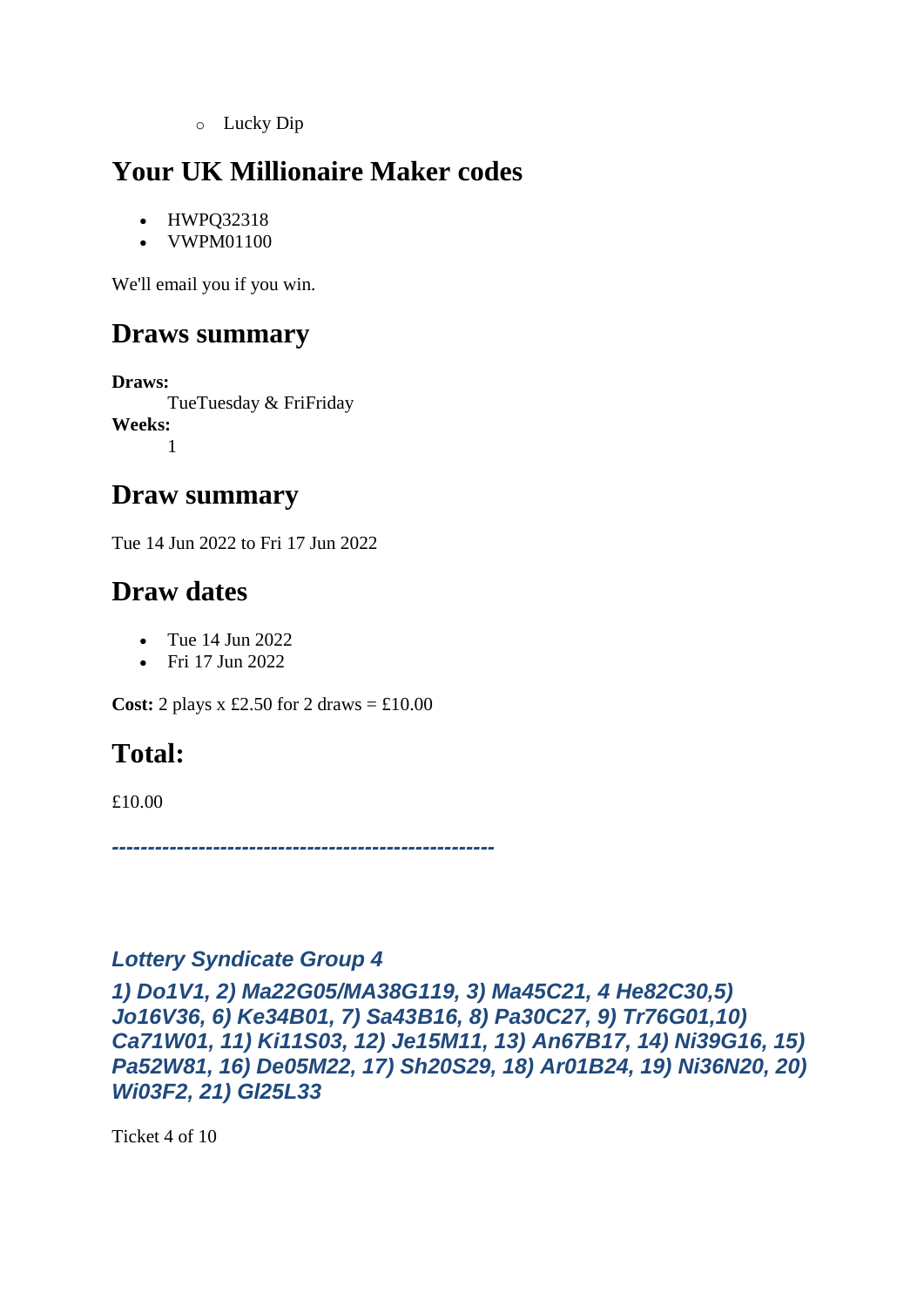Ticket number: 1120-002077461-208579 Purchase date and time: Sat 11 Jun 2022 at 5:27

#### • **Your numbers**

- Lucky Stars
- A
- o 01 o 24 o 28 o 37 o 50 •
- o 06
- o 10 o Lucky Dip
- B
- $\circ$  10
- $\circ$  20
- o 28
- o 35 o 37
- •
- o 03
- o 07
- o Lucky Dip

# **Your UK Millionaire Maker codes**

- ZWPM45537
- JWPN04575

We'll email you if you win.

### **Draws summary**

**Draws:**

TueTuesday & FriFriday **Weeks:** 1

### **Draw summary**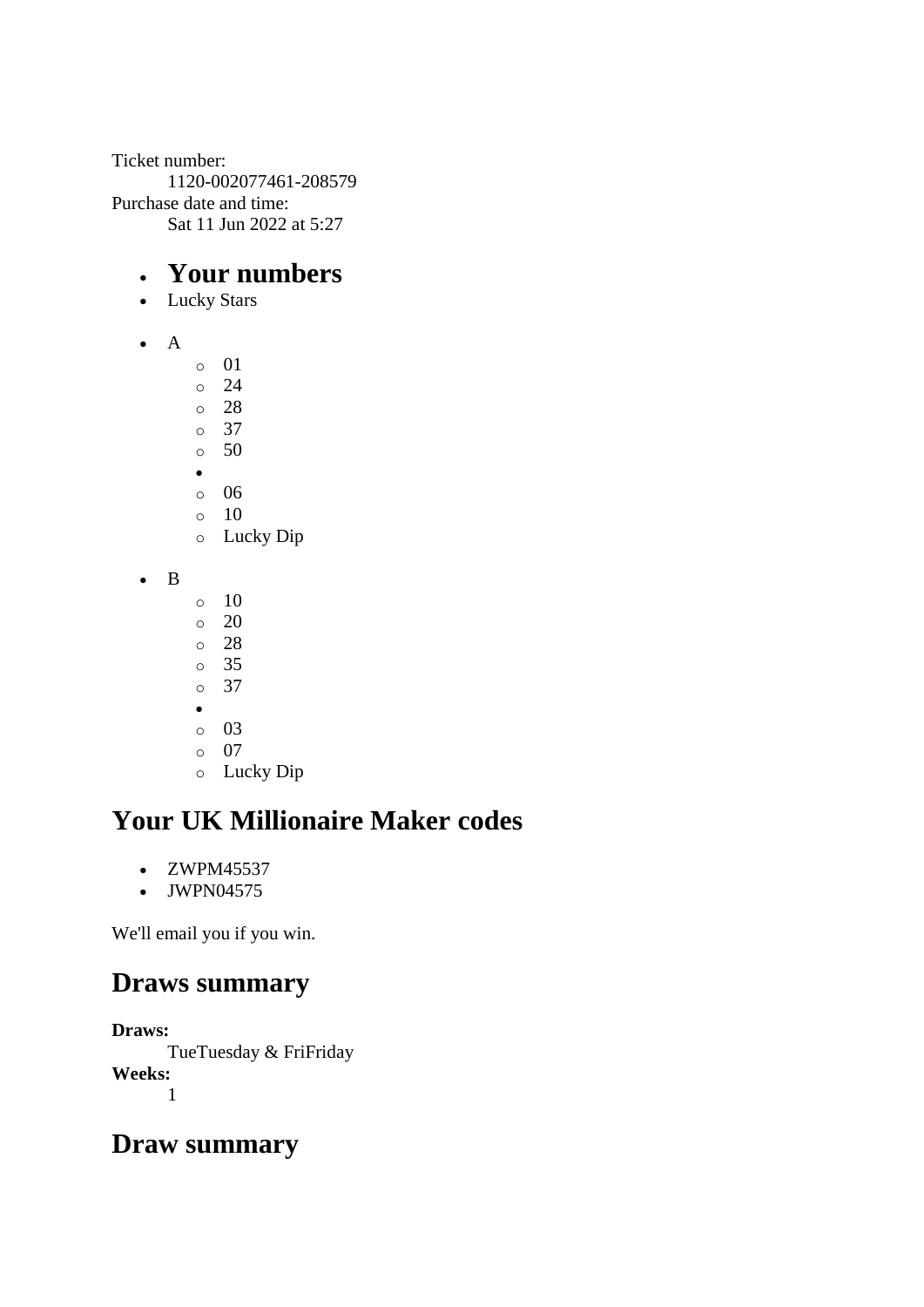Tue 14 Jun 2022 to Fri 17 Jun 2022

#### **Draw dates**

- Tue 14 Jun 2022
- Fri 17 Jun 2022

**Cost:** 2 plays x £2.50 for 2 draws  $=$  £10.00

### **Total:**

£10.00

*---------------------------------------------------*

#### *Lottery Syndicate Group 5*

#### *1) Do1V1, 2) Ma22G05/MA38G119, 3) Pa30C27, 4) He82C30,5) Wi03F2,6) Ke34B01, 7) Sa43B16, 8) Ow76B04, 9) Me91M02,10) Ca71W01, 11) Ki11S03, 12) Je15M11, 13) Pa52W81, 14) Ni39G16, 15) Ri28L30, 16) Pe64G41, 17) Sh20S29, 18) Ma45C21, 19) Ni36N20, 20) BA09K03Basat, 21) Gl25L33*

Ticket 5 of 10

Ticket number: 1120-045083409-200179 Purchase date and time: Sat 11 Jun 2022 at 5:27

- Lucky Stars
- $\bullet$  A
- $\circ$  19 o 21 o 24 o 33 o 41 •  $\circ$  04 o 08 o Lucky Dip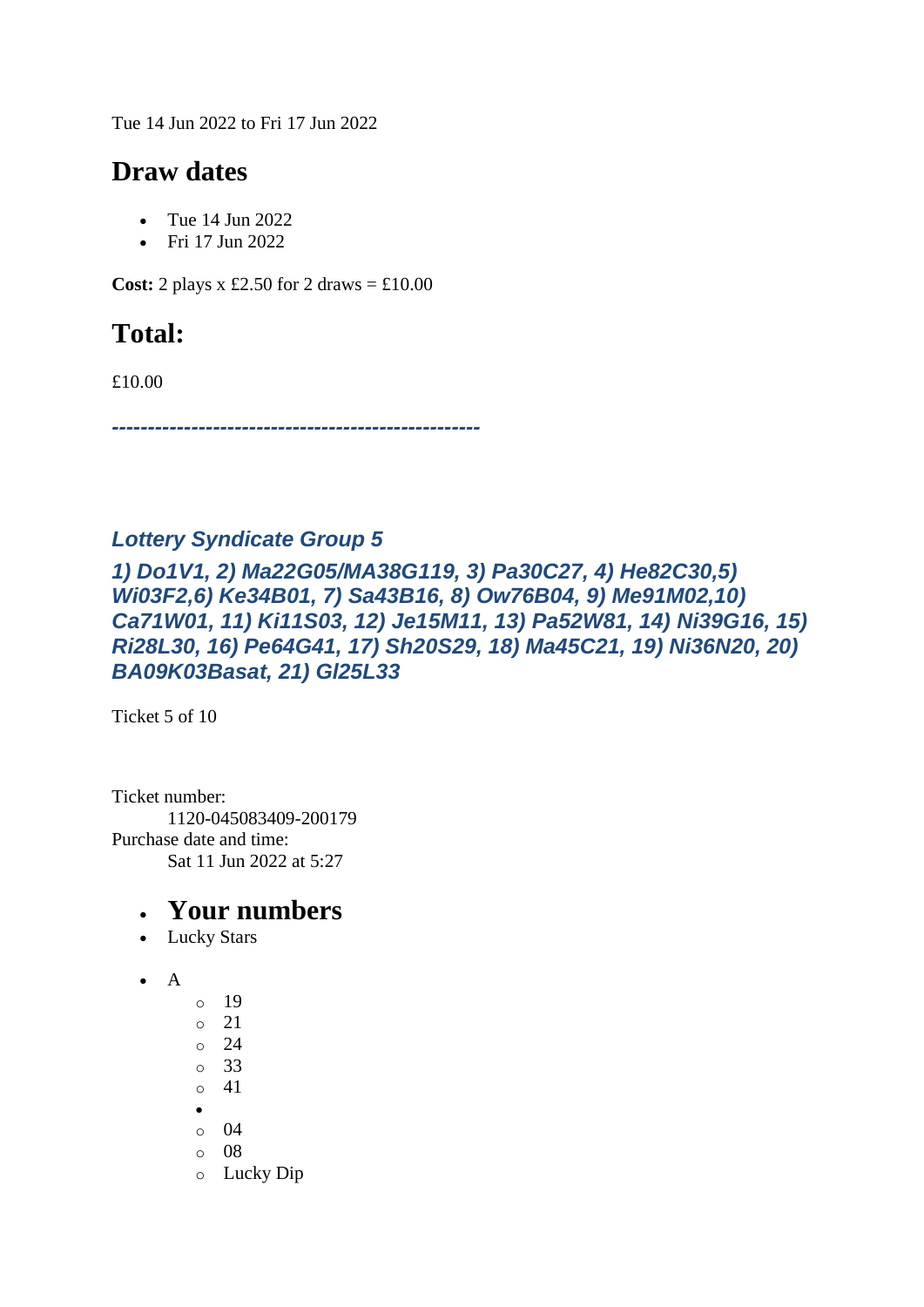- B
	- $\circ$  20
	- $\circ$  27 o 34
	- o 41
	- $\circ$  42
	- •
	- o 02
	- o 08 o Lucky Dip

- JWPN04576
- VWPM01103

We'll email you if you win.

# **Draws summary**

**Draws:** TueTuesday & FriFriday **Weeks:** 1

### **Draw summary**

Tue 14 Jun 2022 to Fri 17 Jun 2022

# **Draw dates**

- Tue 14 Jun 2022
- Fri 17 Jun 2022

**Cost:** 2 plays x £2.50 for 2 draws = £10.00

# **Total:**

£10.00

*-----------------------------------------------------*

*Lottery Syndicate Group 6*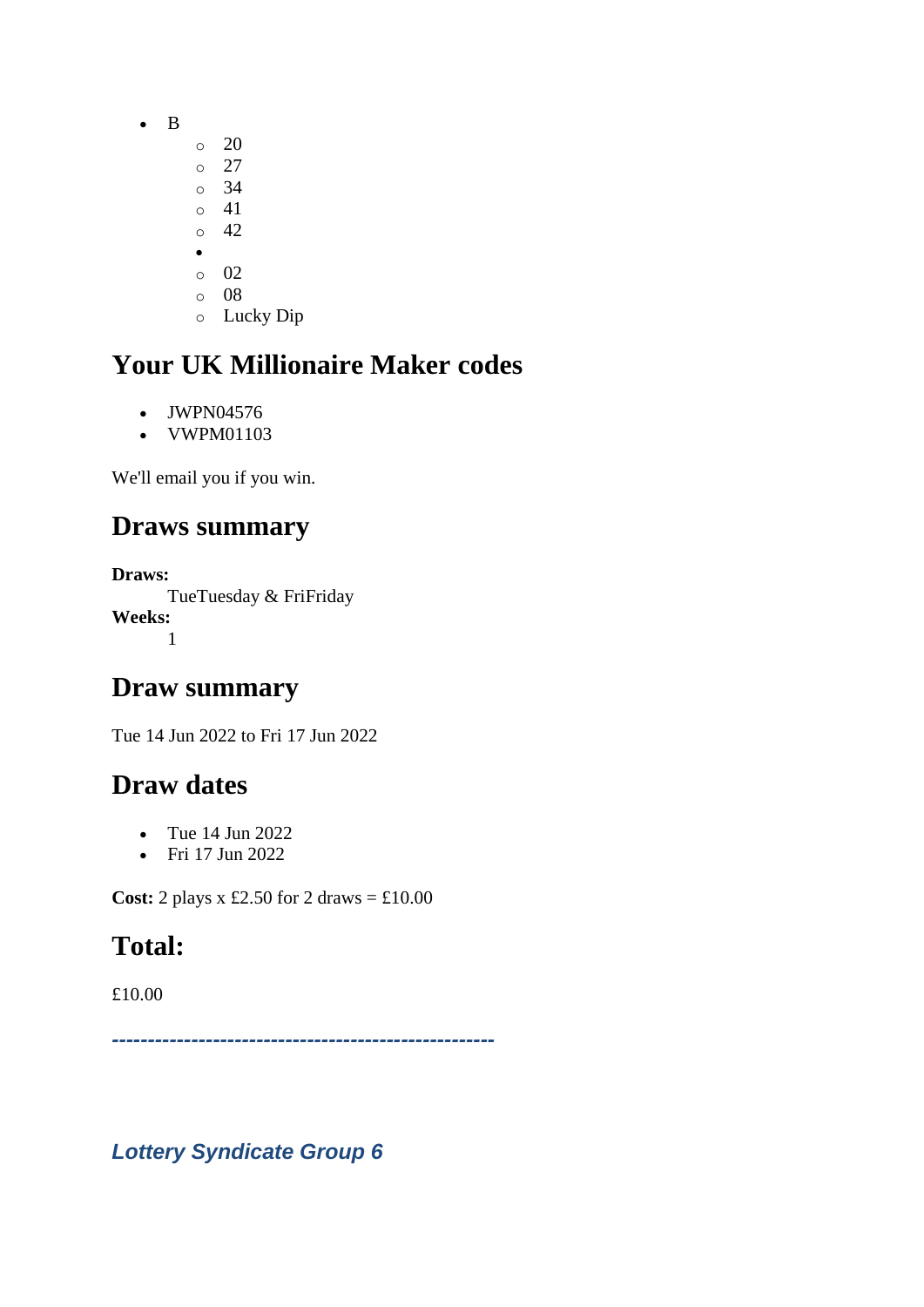#### *1) Ro26C28, 2) RO98H60, 3) Sh37P01, 4) Do12P04,5) Do1V1,6) No15L30, 7) Sa43B16, 8) BA09K03Basat, 9) To23S12 (TGS),10) Da27R40, 11) Pe64G41, 12) Ma98A17, 13) Ow76B04, 14) Wi22M02, 15) Da10N11Norcup , 16) PH30B19, 17) Ca71W01, 18) Ma94N21, 19) Jo16V36, 20) Sa65C13, 21) Wi03F2*

Ticket 6 of 10

Ticket number: 1120-035646229-205479 Purchase date and time: Sat 11 Jun 2022 at 5:27

#### • **Your numbers**

- Lucky Stars
- A
- o 23 o 26 o 28 o 34  $0 \t 49$ • o 01 o 12 o Lucky Dip
- B
- o 03 o 19 o 37
- o 49
- $\circ$  50
- •
- o 08
- o 09
- o Lucky Dip

### **Your UK Millionaire Maker codes**

- MWPN22390
- XWPN00933

We'll email you if you win.

### **Draws summary**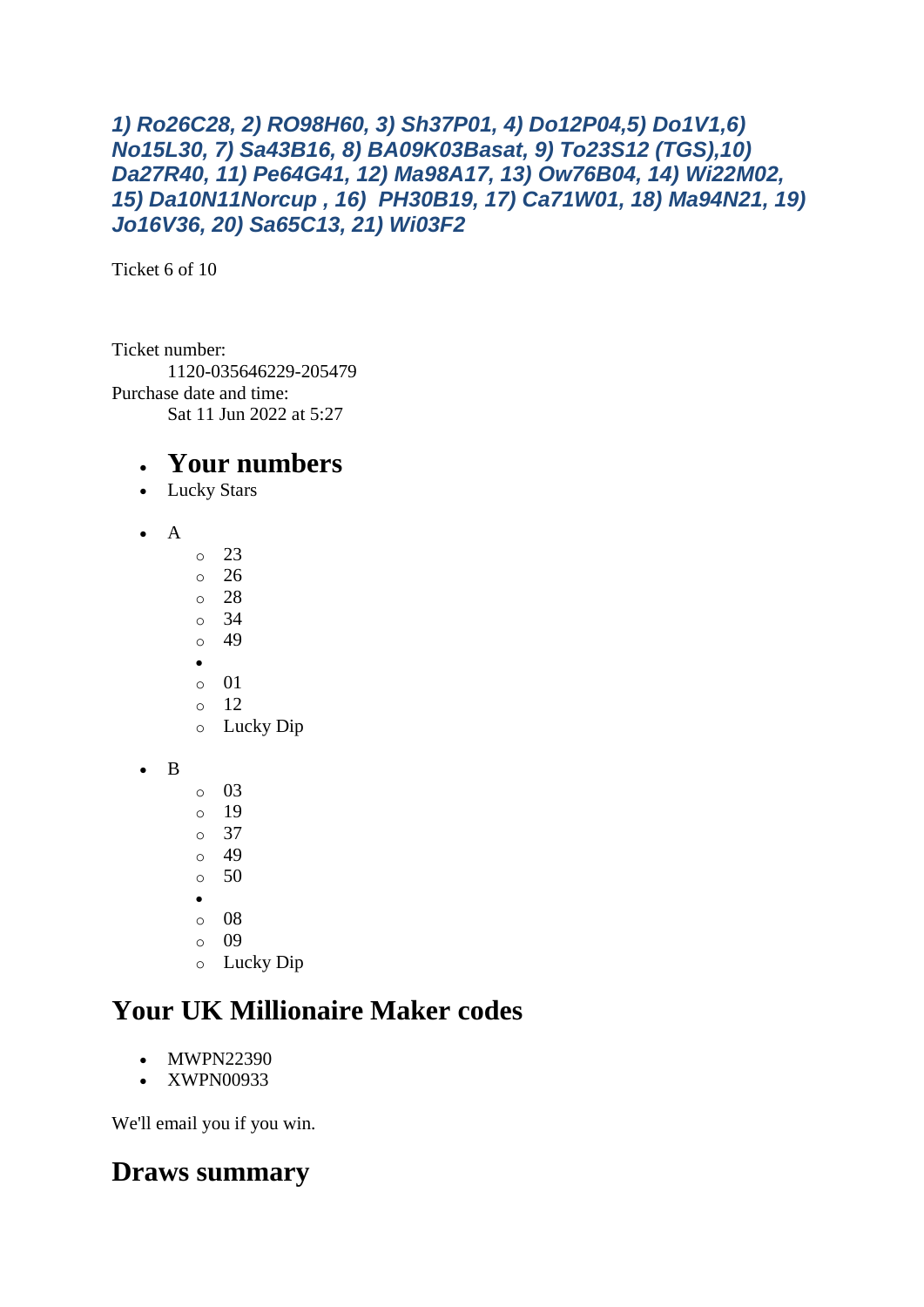**Draws:** TueTuesday & FriFriday **Weeks:** 1

#### **Draw summary**

Tue 14 Jun 2022 to Fri 17 Jun 2022

### **Draw dates**

- Tue 14 Jun 2022
- Fri 17 Jun 2022

**Cost:** 2 plays x £2.50 for 2 draws  $= \text{\textsterling}10.00$ 

### **Total:**

£10.00

*-----------------------------------------------------*

#### *Lottery Syndicate Group 7*

#### *1) Ro26C28, 2) Jo54V2, 3) Sh37P01, 4) Ma98A17,5) Ju06M25, 6) Mi02L17, 7) Sa43B16, 8) Ch94O10, 9) To23S12 (TGS),10) Da27R40, 11) An76D15, 12) Pe64G41, 13) RO98H60, 14) Wi22M02, 15) Do12P04, 16) PH30B19, 17) Si12G05 , 18) Je58M18, 19) La66B40, 20) Sa65C13, 21) Be11V1*

Ticket 7 of 10

Ticket number: 1120-002011925-207479 Purchase date and time: Sat 11 Jun 2022 at 5:27

- Lucky Stars
- $\bullet$  A
	- o 02 o 09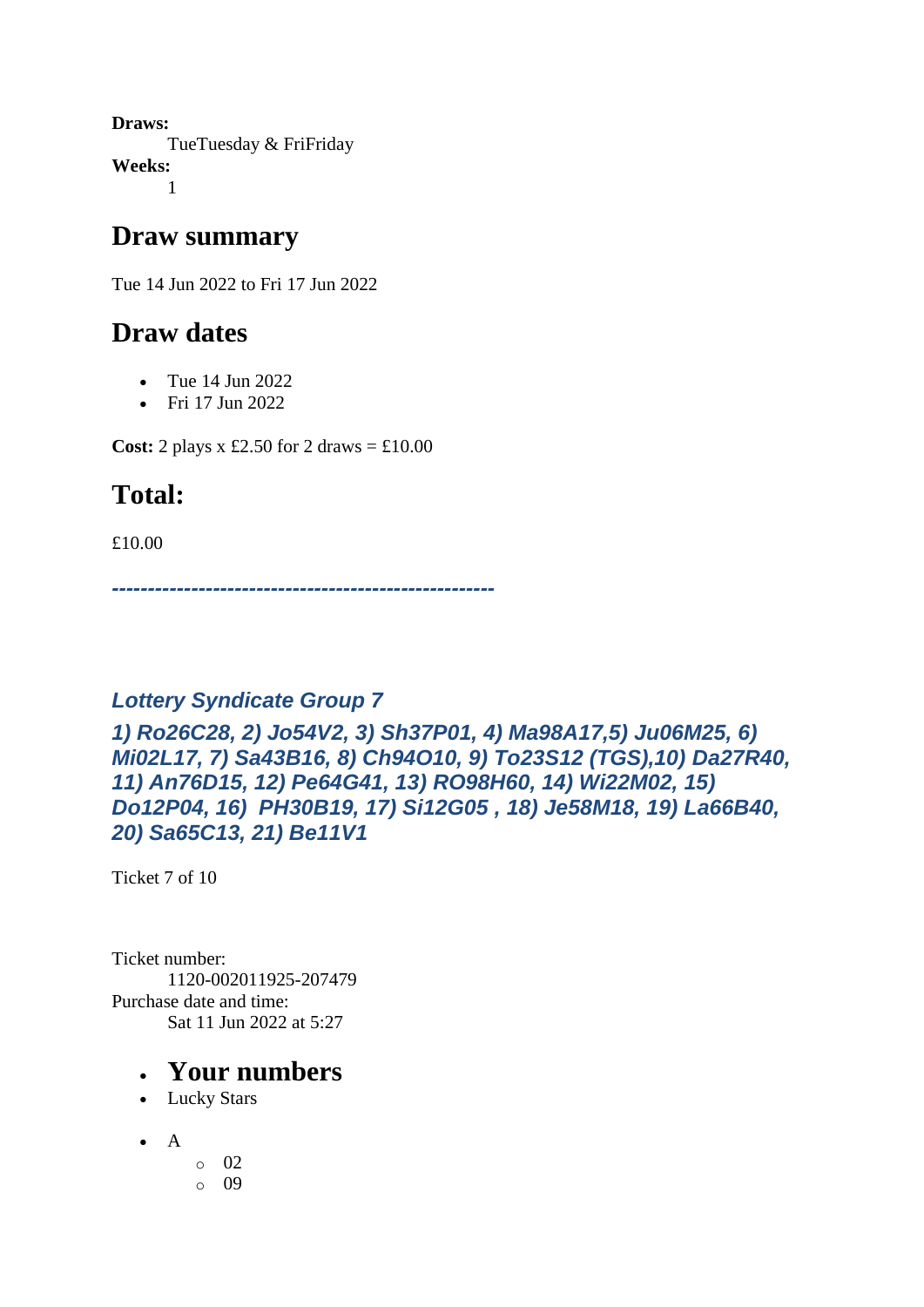- o 23 o 28
- o 29
- •
- o 01 o 12
- o Lucky Dip
- B
- o 08 o 31 o 39 o 42 o 46 • o 06 o 12 o Lucky Dip

- HWPQ32320
- HWPQ32321

We'll email you if you win.

# **Draws summary**

#### **Draws:**

TueTuesday & FriFriday **Weeks:** 1

### **Draw summary**

Tue 14 Jun 2022 to Fri 17 Jun 2022

# **Draw dates**

- Tue 14 Jun 2022
- Fri 17 Jun 2022

**Cost:** 2 plays x £2.50 for 2 draws = £10.00

# **Total:**

£10.00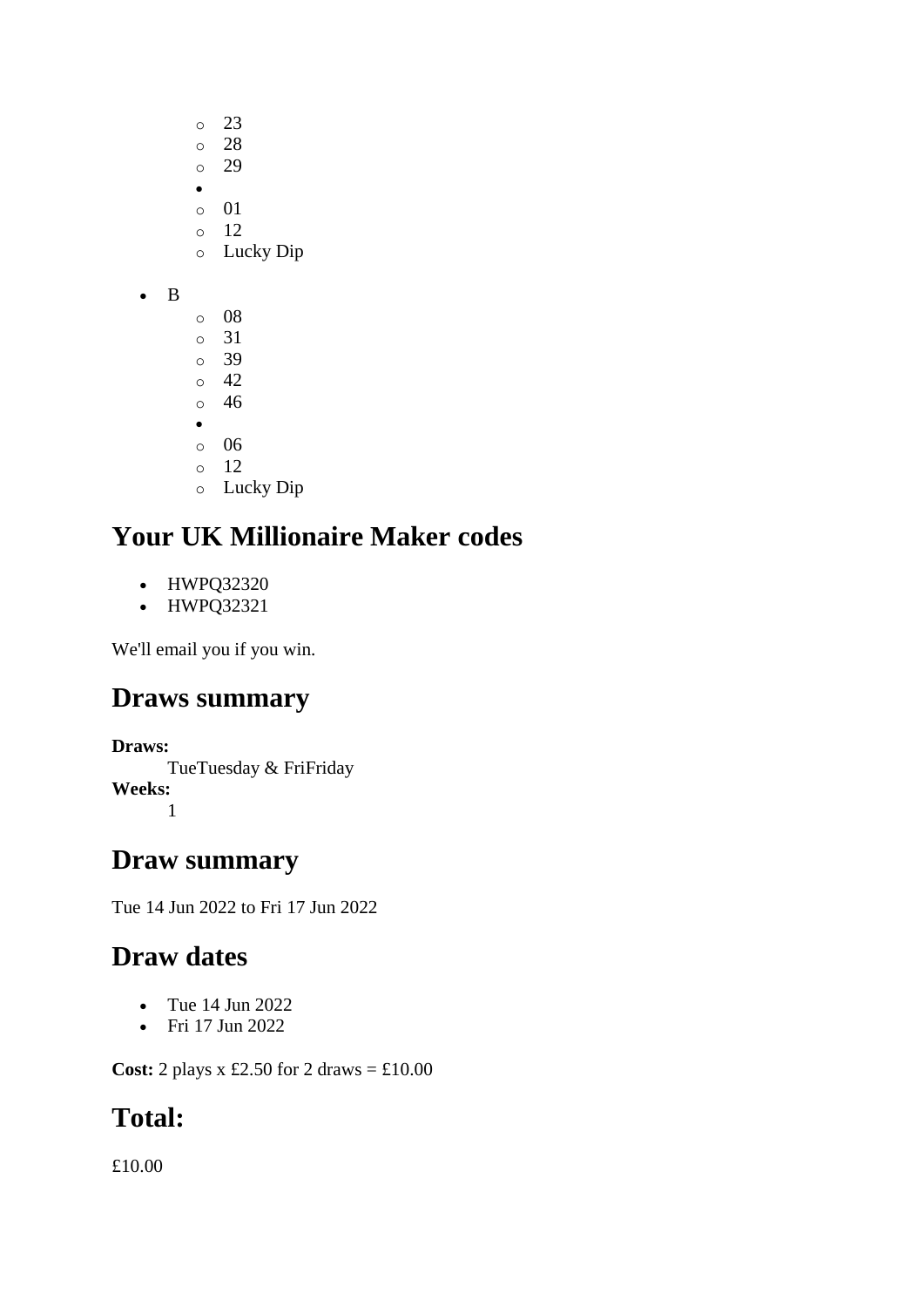#### *Lottery Syndicate Group 8*

*1) Ro26C28, 2) Ch94O10, 3) Sh37P01, 4) St81P02,5) Ad34Y2, 6) Si12G05 , 7) Sa43B16, 8) Ma52A71, 9) To23S12 (TGS),10) Da27R40, 11) An76D15, 12) TH94L16, 13) Ri28L30, 14) Wi22M02, 15) Pa52W81, 16) PH30B19, 17) Pe64G41, 18) Je58M18, 19) La66B40, 20) Sa65C13, 21) RO98H60*

*-----------------------------------------------------*

Ticket 8 of 10

Ticket number: 1120-018849557-202579 Purchase date and time: Sat 11 Jun 2022 at 5:27

#### • **Your numbers**

- Lucky Stars
- A
- o 08
- $\circ$  13
- o 28
- o 33
- o 35
- •
- o 08
- $\circ$  10 o Lucky Dip
- B
- o 14
- o 25
- o 28
- o 44
- o 45
- •
- $\circ$  06
- o 08
- o Lucky Dip

### **Your UK Millionaire Maker codes**

- MWPN22391
- MWPN22392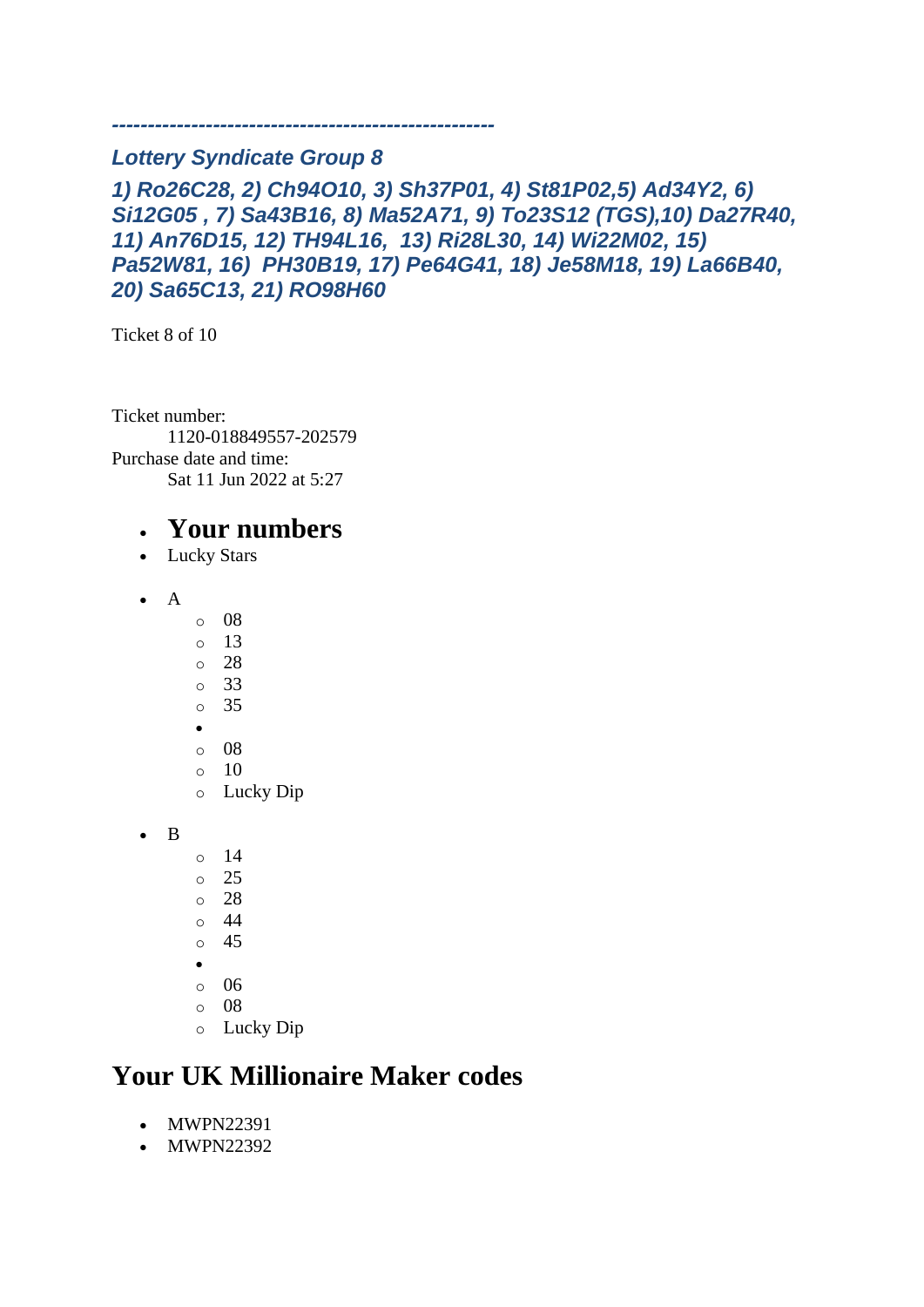We'll email you if you win.

#### **Draws summary**

**Draws:** TueTuesday & FriFriday **Weeks:** 1

### **Draw summary**

Tue 14 Jun 2022 to Fri 17 Jun 2022

### **Draw dates**

- Tue 14 Jun 2022
- Fri 17 Jun 2022

**Cost:** 2 plays x £2.50 for 2 draws  $=$  £10.00

# **Total:**

£10.00

*-----------------------------------------------------*

#### *Lottery Syndicate Group 9*

*1) Ro26C28, 2) Ch94O10, 3) Sh37P01, 4) Da10N11Norcup, 5) RO98H60, 6) No15L30, 7) Sa43B16, 8) Do1V1, 9) To23S12 (TGS),10) Da27R40, 11) Co09G02, 12) Ed15H21, 13) CE76J05, 14) Wi22M02, 15) Ra95K11, 16) PH30B19, 17) Jo54V2, 18) Je58M18, 19) La66B40, 20) Sa65C13, 21) Jo64A34*

Ticket 9 of 10

Ticket number: 1120-028221201-205879 Purchase date and time: Sat 11 Jun 2022 at 5:27

#### • **Your numbers**

• Lucky Stars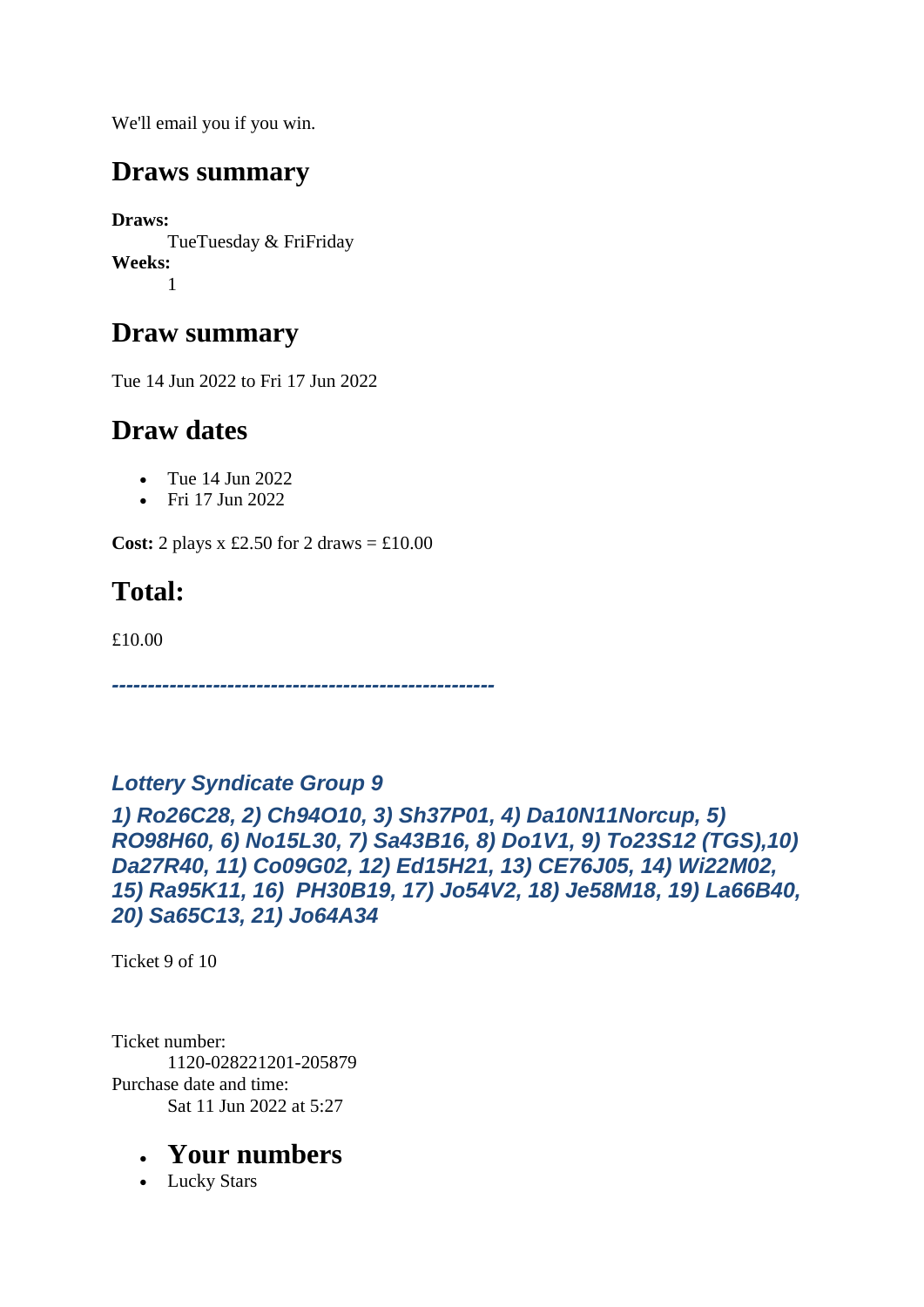- A
- o 08
- o 28
- o 35
- o 37 o 46
- •
- o 01
- o 08
- o Lucky Dip
- B
- o 01
- o 28 o 29
- o 43
- o 50
- •
- o 06
- o 08
- o Lucky Dip

- ZWPM45538
- TWPN62422

We'll email you if you win.

# **Draws summary**

**Draws:**

TueTuesday & FriFriday **Weeks:** 1

# **Draw summary**

Tue 14 Jun 2022 to Fri 17 Jun 2022

# **Draw dates**

- Tue 14 Jun 2022
- Fri 17 Jun 2022

**Cost:** 2 plays x £2.50 for 2 draws = £10.00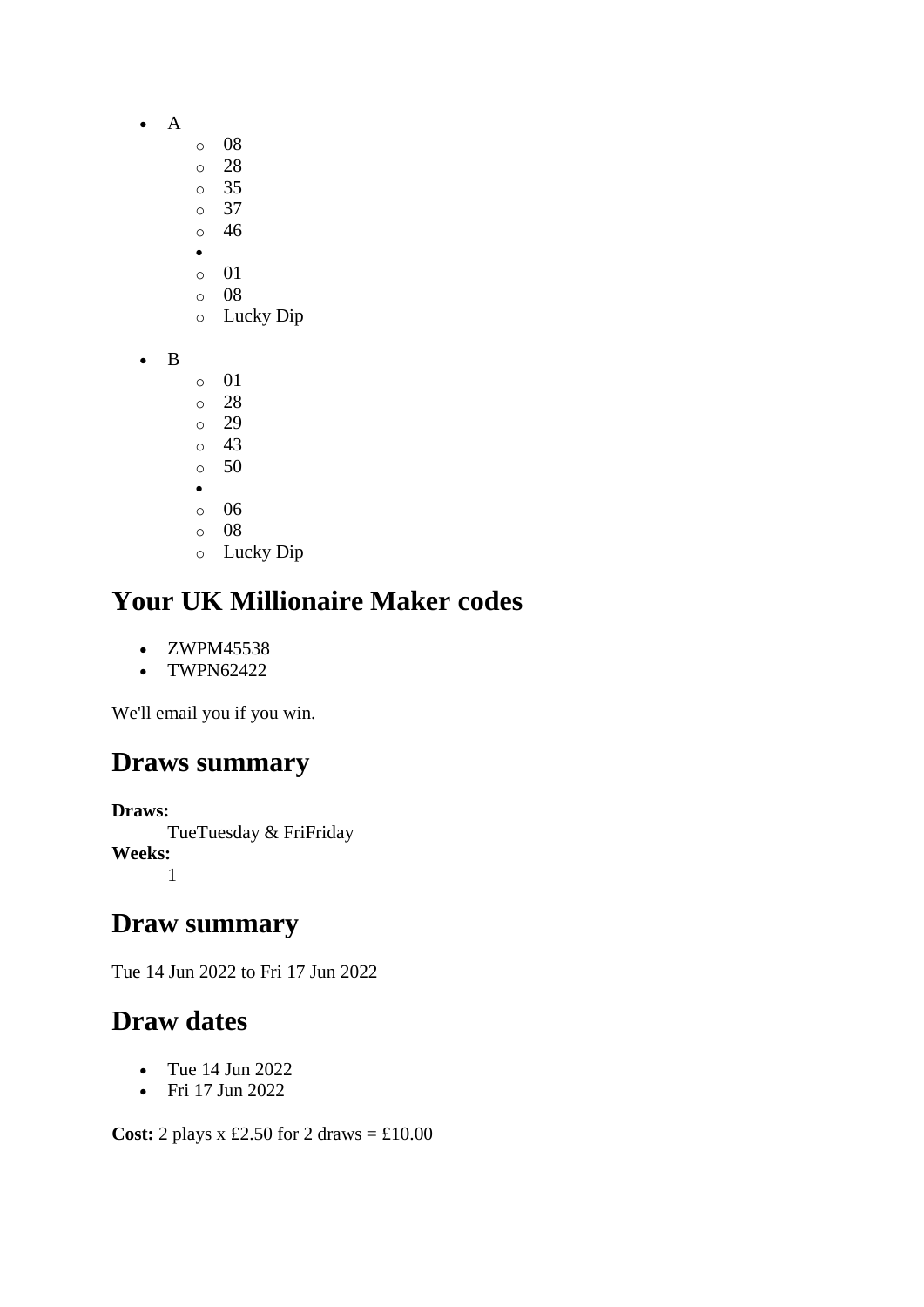#### **Total:**

£10.00

*-----------------------------------------------------*

#### *Lottery Syndicate Group 10*

*1) Ro26C28, 2) Ch94O10, 3) Sh37P01, 4) Ma98A17,5) Be11V1, 6) Ad34Y2, 7) Sa43B16, 8) Ma56S01, 9) To23S12 (TGS),10) Da27R40, 11) Lo82S20, 12) Da04G06, 13) RO98H60, 14) Wi22M02, 15) St07S04, 16) PH30B19, 17) Ni07M01, 18) Je58M18, 19) Ra95K11, 20) Sa65C13, 21) De47C03*

Ticket 10 of 10

Ticket number: 1120-061785873-209379 Purchase date and time: Sat 11 Jun 2022 at 5:27

- Lucky Stars
- A
- o 08
- o 32 o 34
- o 36
- o 38
- •
- o 11
- o 12
- o Lucky Dip
- $\bullet$  B
- o 04
- o 14
- o 17
- o 32
- o 39
- •
- o 07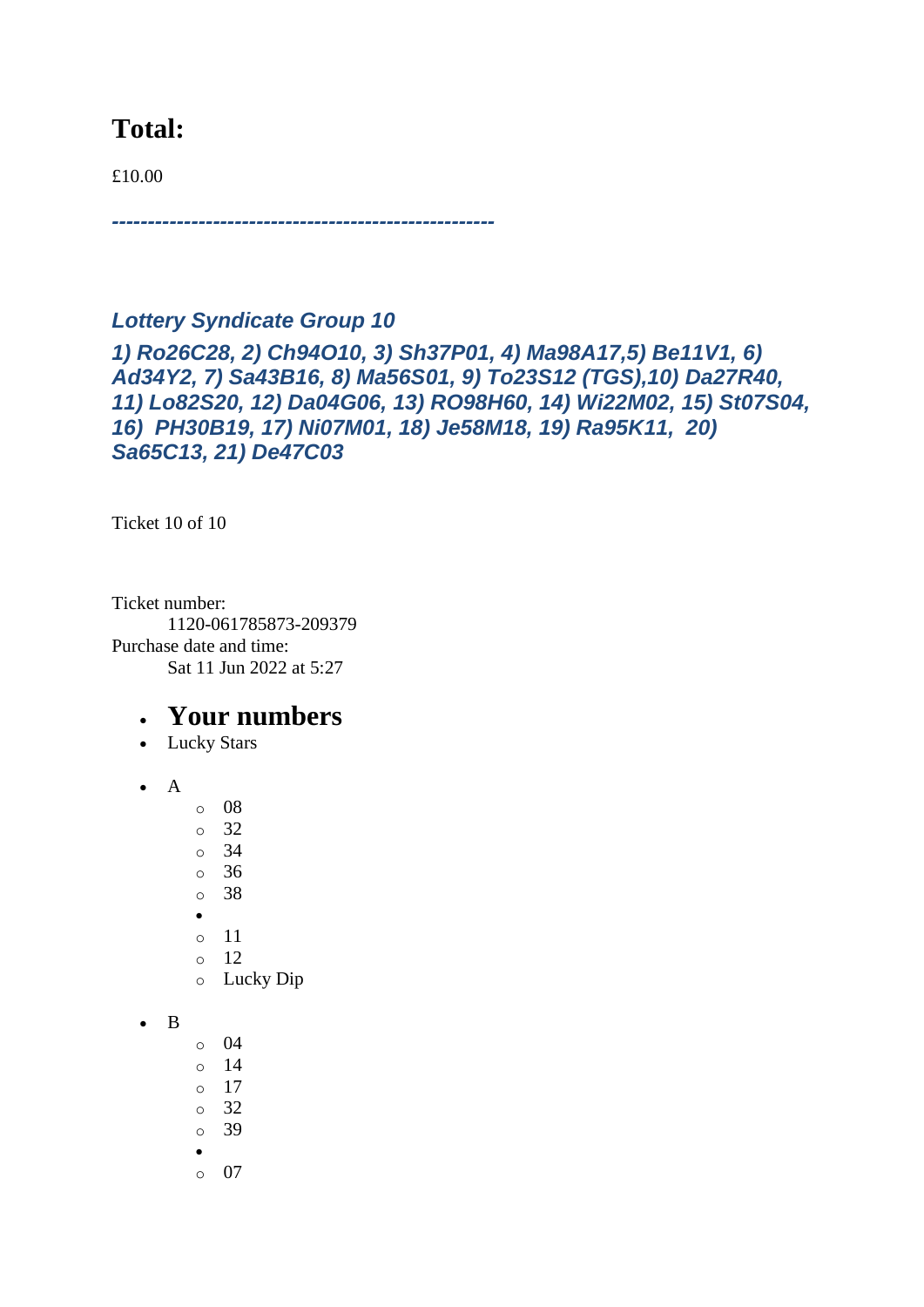- $\circ$  10
- o Lucky Dip

- MWPN22393
- VWPM01104

We'll email you if you win.

### **Draws summary**

**Draws:** TueTuesday & FriFriday **Weeks:** 1

#### **Draw summary**

Tue 14 Jun 2022 to Fri 17 Jun 2022

### **Draw dates**

- Tue 14 Jun 2022
- Fri 17 Jun 2022

**Cost:** 2 plays x £2.50 for 2 draws  $=$  £10.00

### **Total:**

£10.0

*-----------------------------------------------------*

#### *Lottery Syndicate Group 11*

*1) Ni07M01, 2) Te51W21, 3) Jo16V36, 4) Te19B30,5) Ma98A17,6) Fl57W09, 7) Be31D04, 8) Br28M07, 9) Sh37P01, 10) Ly92M15, 11) Ro30C06, 12) Go30A21, 13) Al30F18, 14) Ad34Y2, 15) Ma06H02, 16) Ma06M32, 17) Je58M18, 18) De05M22, 19) Ly77D26, 20) Jo64A34 21) FR30E17*

Ticket 1 of 10

Ticket number: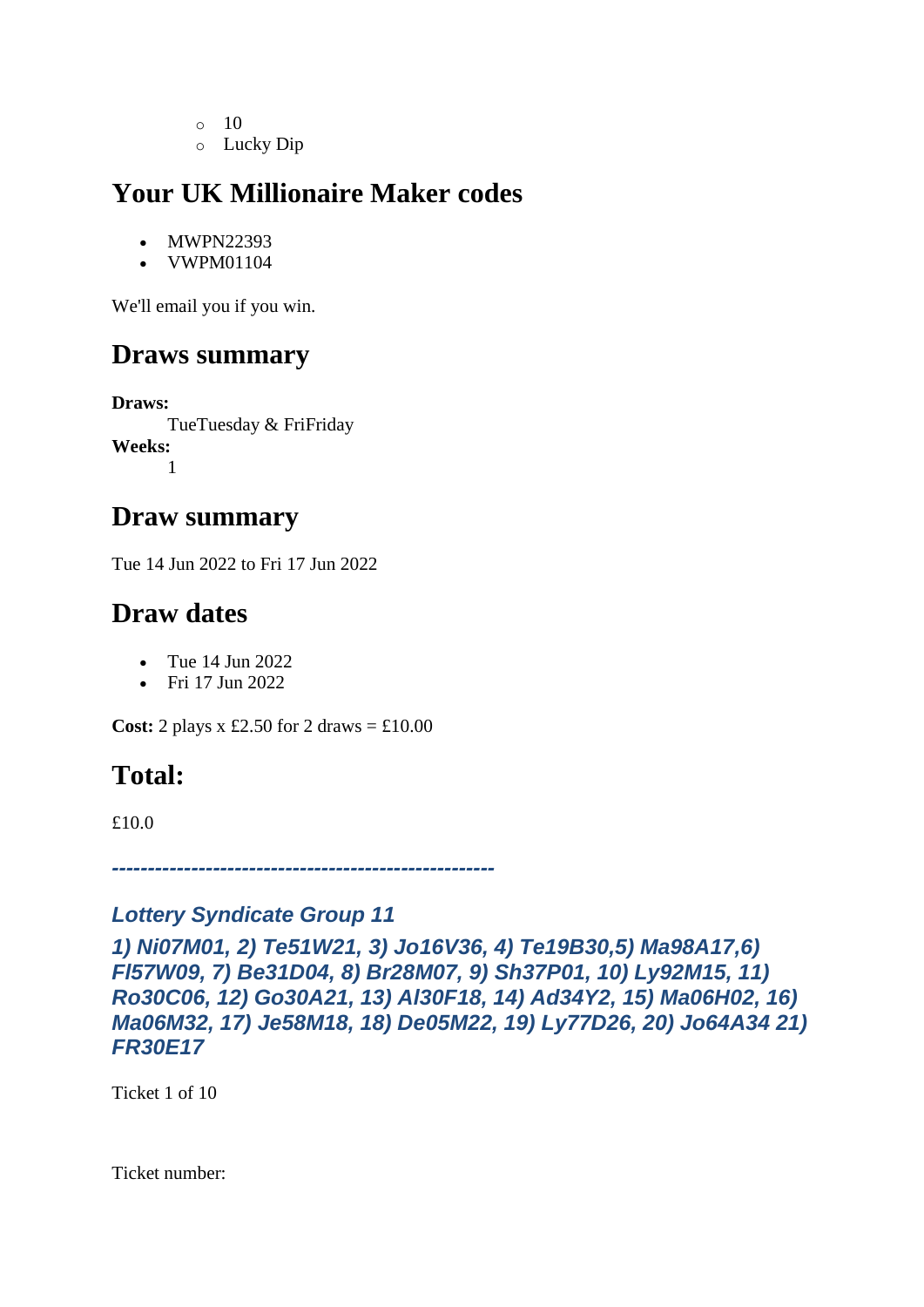1120-029529360-200779 Purchase date and time: Sat 11 Jun 2022 at 5:29

#### • **Your numbers**

- Lucky Stars
- A
- $\circ$  02  $\circ$  13 o 18 o 21 o 49 •  $\circ$  05 o 12 o Lucky Dip
- B
- o 10 o 13 o 31 o 34 o 49 •  $\circ$  10  $\circ$  12 o Lucky Dip

# **Your UK Millionaire Maker codes**

- XWPN00958
- ZWPM45565

We'll email you if you win.

#### **Draws summary**

**Draws:** TueTuesday & FriFriday **Weeks:** 1

### **Draw summary**

Tue 14 Jun 2022 to Fri 17 Jun 2022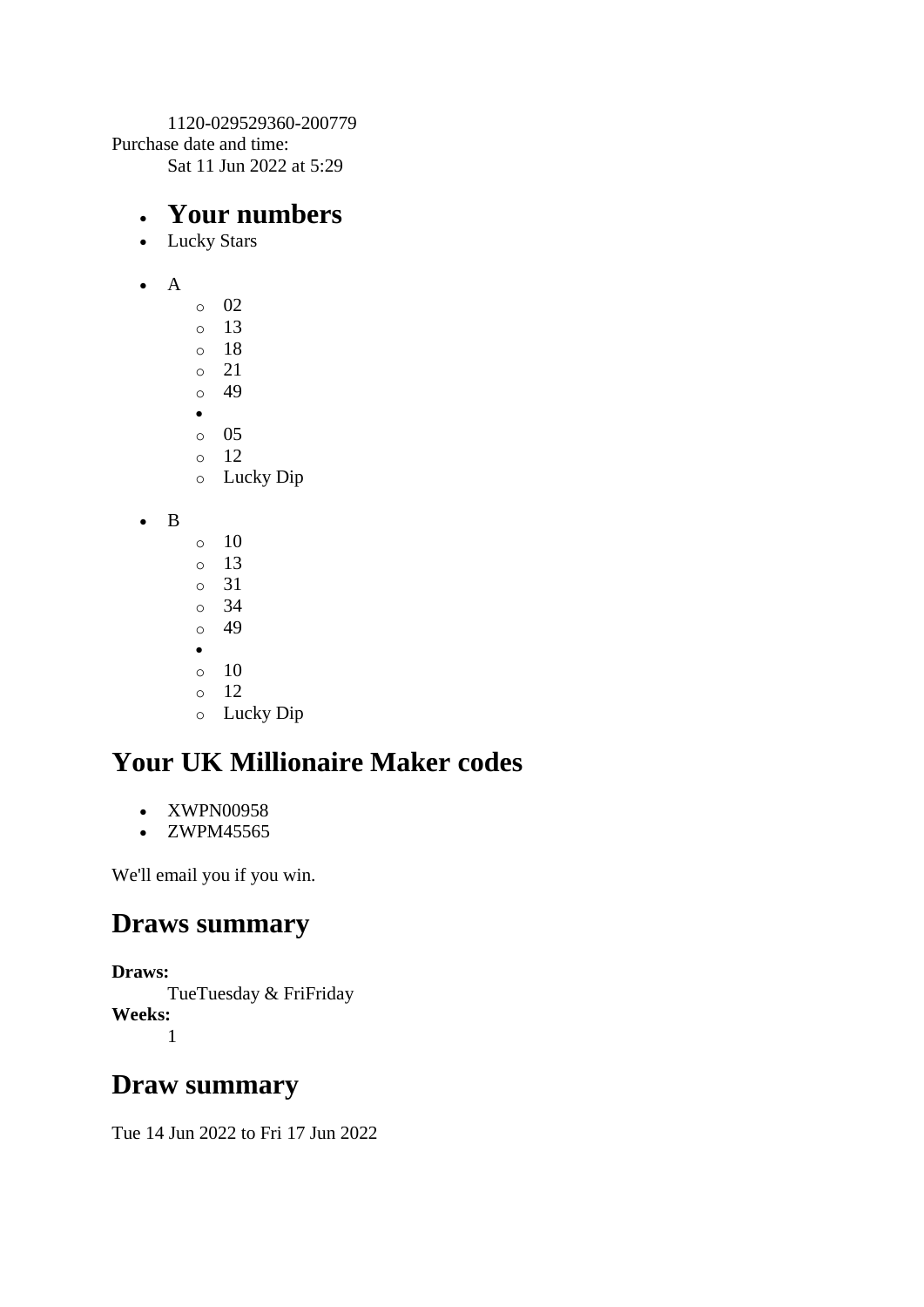### **Draw dates**

- Tue 14 Jun 2022
- Fri 17 Jun 2022

**Cost:** 2 plays x £2.50 for 2 draws  $=$  £10.00

### **Total:**

£10.00

*-----------------------------------------------------*

#### *Lottery Syndicate Group 12*

#### *1) Ro98H60, 2) Te51W21, 3) Fl57W09, 4) Ly92M15,5) Do12P04,6) De05M22, 7) Be31D04, 8) Br28M07, 9) Ly77D26, 10) Pr06H11, 11) Ro30C06, 12) Go30A21, 13) Al30F18, 14) Jo54V2, 15) Be11V1, 16) Ma80B01, 17) Rh06T24, 18) Ma06H02, 19) Ni07M01, 20) Jo64A34 21) AL01C21*

Ticket 2 of 10

Ticket number: 1120-008632592-208479 Purchase date and time: Sat 11 Jun 2022 at 5:29

- Lucky Stars
- $\bullet$  A
- o 11 o 14 o 28
- o 33
- o 35
- •
- o 08
- $\circ$  10
- o Lucky Dip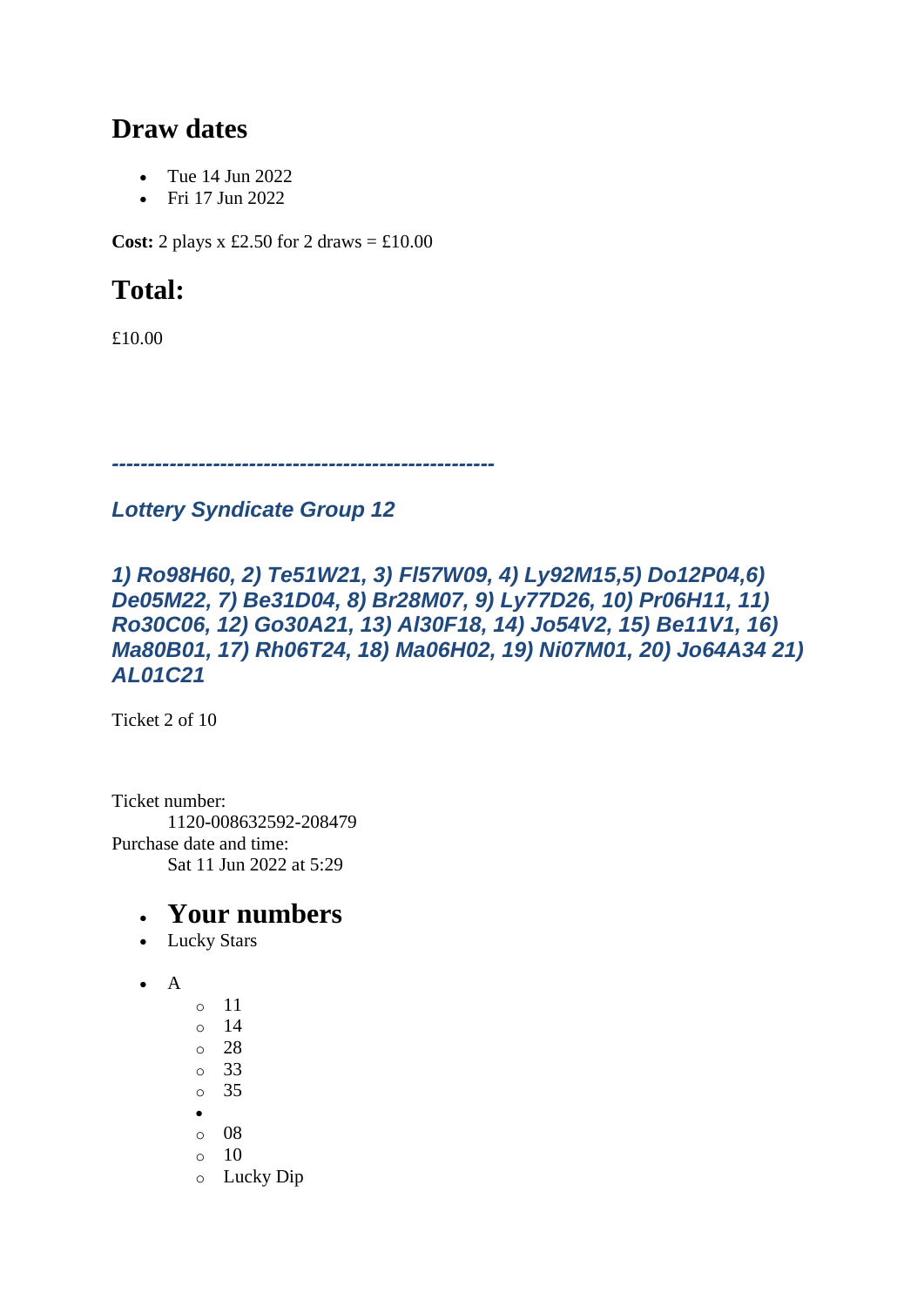- B
	- $\circ$  07
	- o 08
	- $\circ$  09 o 20
	- $\circ$  40
	- •
	- $\circ$  01
	- o 07
	- o Lucky Dip

- MWPN22411
- TWPN62440

We'll email you if you win.

### **Draws summary**

**Draws:** TueTuesday & FriFriday **Weeks:** 1

### **Draw summary**

Tue 14 Jun 2022 to Fri 17 Jun 2022

### **Draw dates**

- Tue 14 Jun 2022
- Fri 17 Jun 2022

**Cost:** 2 plays x £2.50 for 2 draws  $= \text{\textsterling}10.00$ 

# **Total:**

£10.00

*-----------------------------------------------------*

#### *Lottery Syndicate Group 13*

```
1) AL01C21, 2) Te51W21, 3) Fl57W09, 4) Ly77D26,5) Ma06M32, 6) 
Ni07M01, 7) Be31D04, 8) Br28M07, 9) An78T01,10) Rh06T24, 11) 
Ro30C06, 12) Go30A21, 13) Al30F18, 14) Ro98H60, 15) Ad34Y2, 16)
```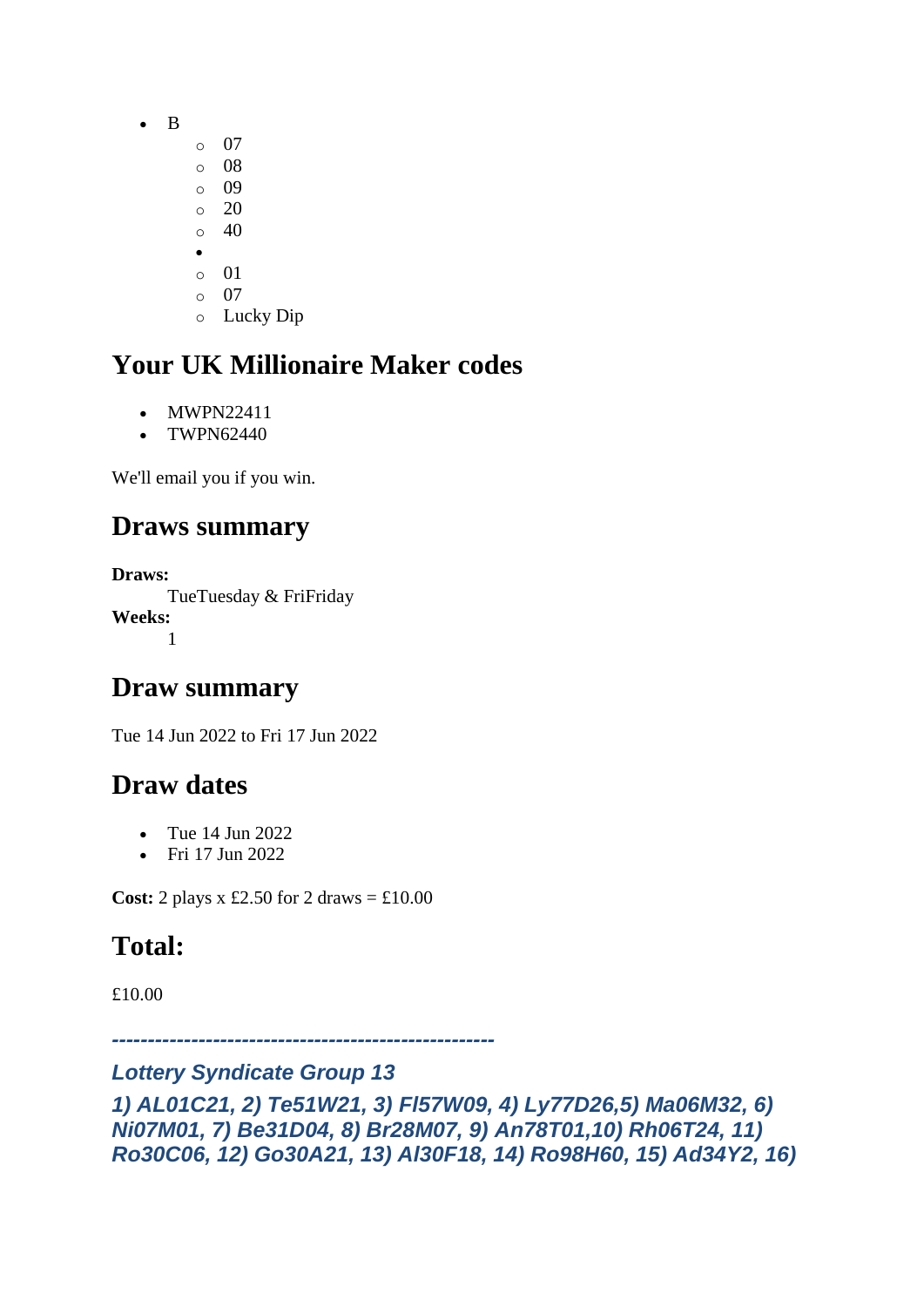#### *Ma80B01, 17) Ja77J10, 18) Be11V1, 19) Ly92M15, 20) De05M22, 21) Se32M12*

Ticket 3 of 10

Ticket number: 1120-042197264-202279 Purchase date and time: Sat 11 Jun 2022 at 5:29

#### • **Your numbers**

- Lucky Stars
- $\bullet$  A  $\circ$  01
	- o 17  $\circ$  30 o 32 o 49 • o 05 o 06 o Lucky Dip
- B
- o 06  $\circ$  14 o 15
- $\circ$  24
- o 33
- •
- o 03
- o 05 o Lucky Dip

### **Your UK Millionaire Maker codes**

- ZWPM45566
- HWPQ32331

We'll email you if you win.

### **Draws summary**

**Draws:**

TueTuesday & FriFriday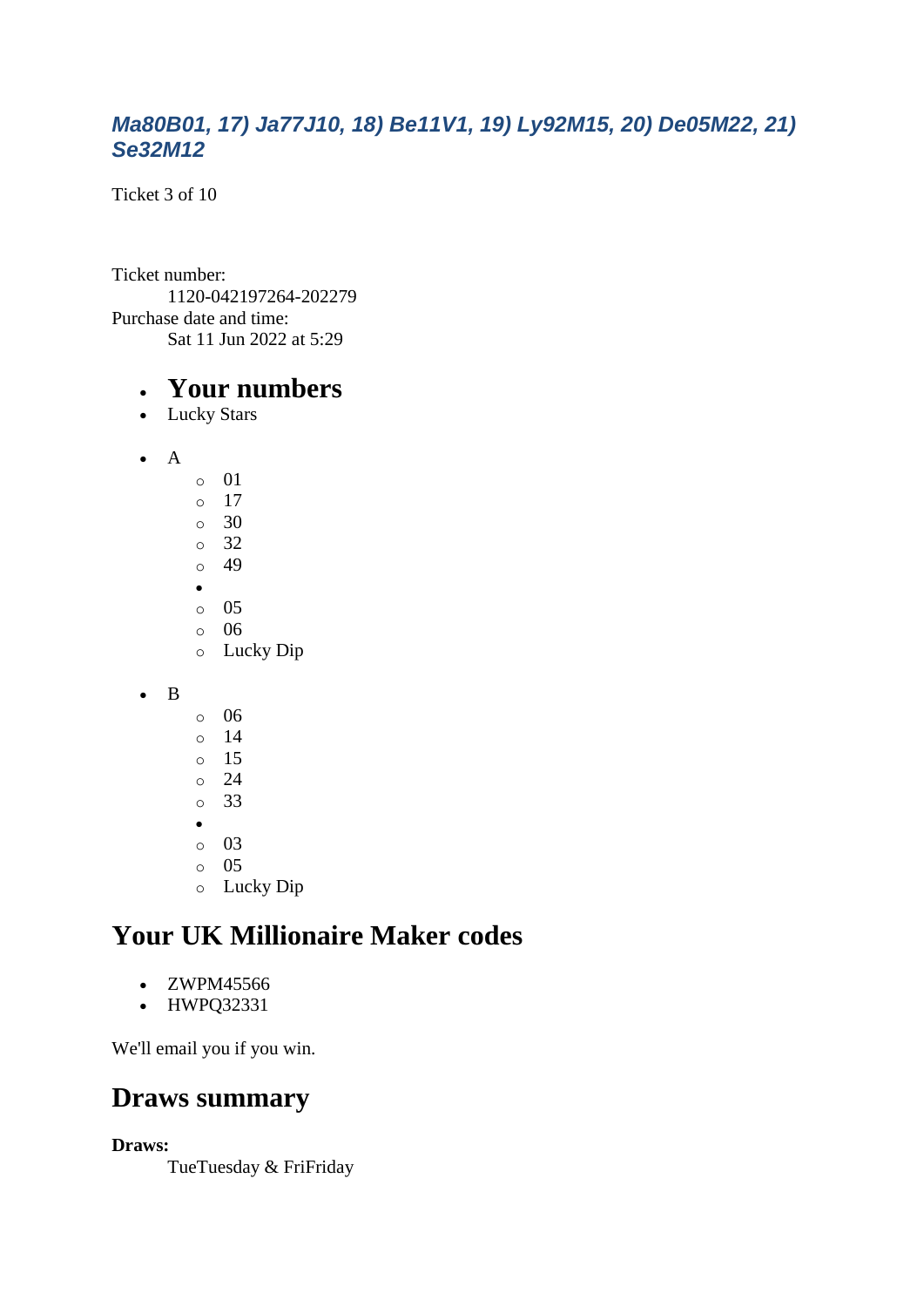**Weeks:** 1

#### **Draw summary**

Tue 14 Jun 2022 to Fri 17 Jun 2022

### **Draw dates**

- Tue 14 Jun 2022
- Fri 17 Jun 2022

**Cost:** 2 plays x £2.50 for 2 draws  $= \text{\textsterling}10.00$ 

# **Total:**

£10.00

*-----------------------------------------------------*

#### *Lottery Syndicate Group 14*

*1) Jo16V36, 2) Te51W21, 3) La66B40 , 4) Ly92M15,5) De05M22,6) Ja77J10 , 7) Be31D04, 8) Br28M07, 9) Ma06M32,10) Ly77D26, 11) Ro30C06, 12) Go30A21, 13) Al30F18, 14) Ro98H60, 15) Ni07M01, 16) Lo82S20, 17) Be55G77, 18) Be11V1, 19) Fl57W09, 20) Jo64A34, 21) Ja98D72*

Ticket 4 of 10

Ticket number: 1120-036954388-200379 Purchase date and time: Sat 11 Jun 2022 at 5:29

- Lucky Stars
- $\bullet$  A
	- o 09
	- o 33
	- o 35
	- o 48
	- $\circ$  50
	- •
	- o 01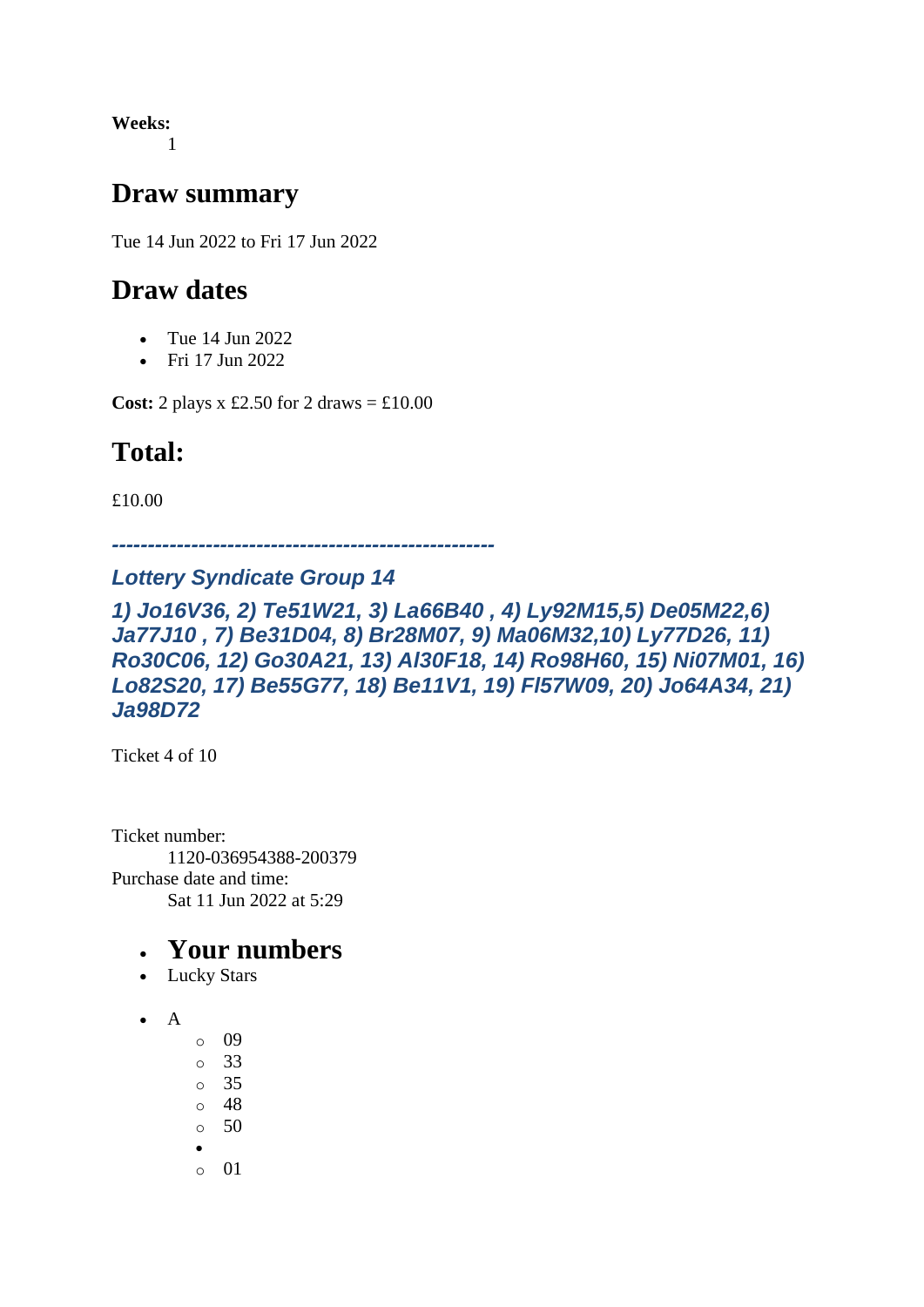o 05 o Lucky Dip • B o 05 o 11 o 21 o 34  $\circ$  40 •  $\circ$  05  $\circ$  10 o Lucky Dip

### **Your UK Millionaire Maker codes**

- ZWPM45567
- JWPN04591

We'll email you if you win.

### **Draws summary**

**Draws:** TueTuesday & FriFriday **Weeks:** 1

### **Draw summary**

Tue 14 Jun 2022 to Fri 17 Jun 2022

### **Draw dates**

- Tue 14 Jun 2022
- Fri 17 Jun 2022

**Cost:** 2 plays x £2.50 for 2 draws = £10.00

### **Total:**

£10.00

*-----------------------------------------------------*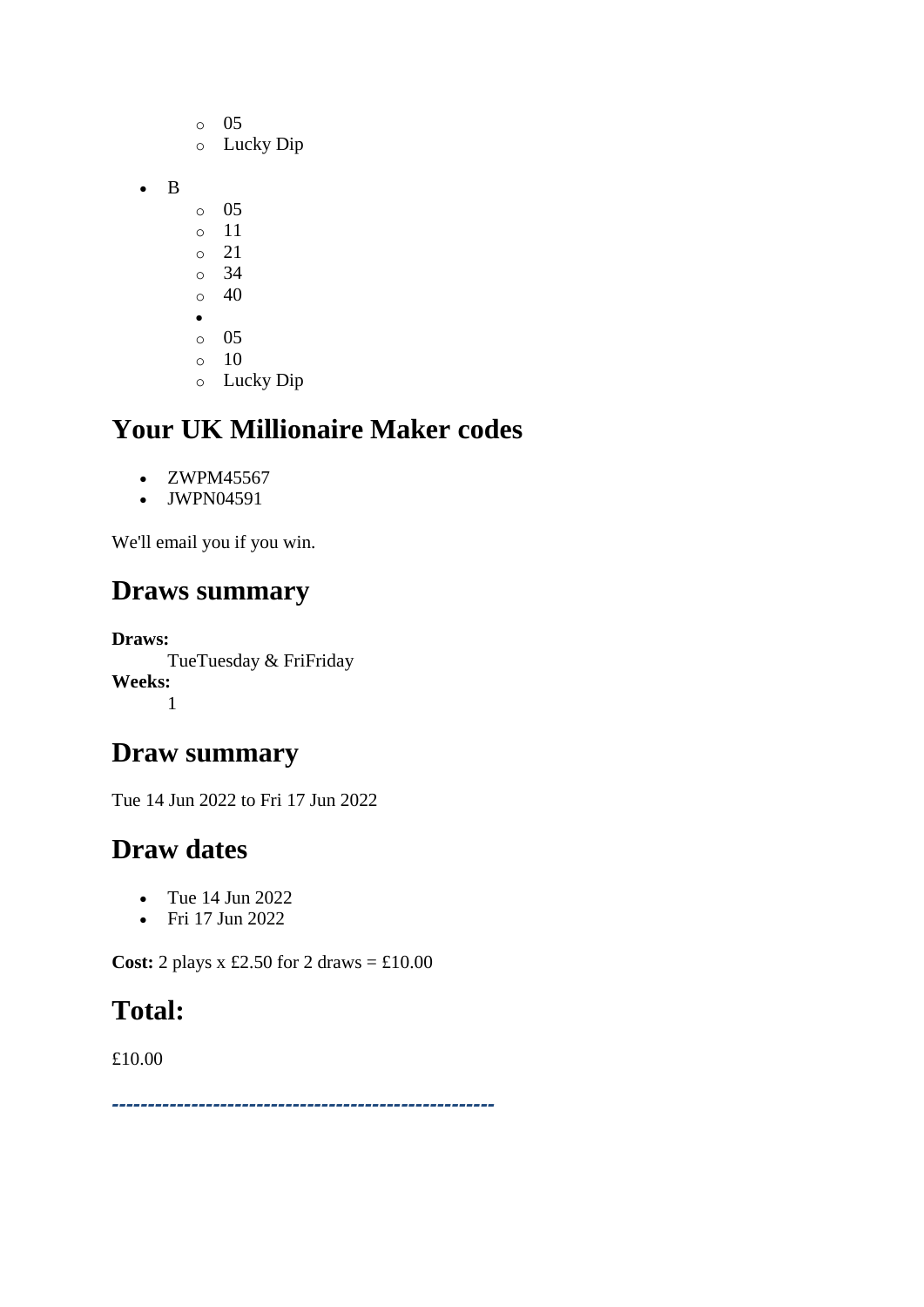#### *Lottery Syndicate Group 15*

#### *1) Jo16V36, 2) Te51W21, 3) Jo64A34, 4) Ma06M32,5) De05M22,6) Ja77J10, 7) Be31D04, 8) Br28M07, 9) Be55G77, 10) Rh06T24,11) Ro30C06, 12) Go30A21, 13) Al30F18, 14) Ad34Y2, 15) Ph31W16, 16) Ly92M15, 17) St11L07, 18) Da04G06, 19) Ly77D26, 20) Ja98D72, 21) Vi53J31*

Ticket 5 of 10

Ticket number: 1120-008567056-207379 Purchase date and time: Sat 11 Jun 2022 at 5:29

#### • **Your numbers**

- Lucky Stars
- A
- o 06
- o 16
- o 30
- o 42 o 48
- •
- o 04
- o 12
- o Lucky Dip
- B
- $\circ$  01
- o 18
- o 35
- o 38
- o 39
- •
- o 03
- o 08 o Lucky Dip

# **Your UK Millionaire Maker codes**

- JWPN04592
- TWPN62441

We'll email you if you win.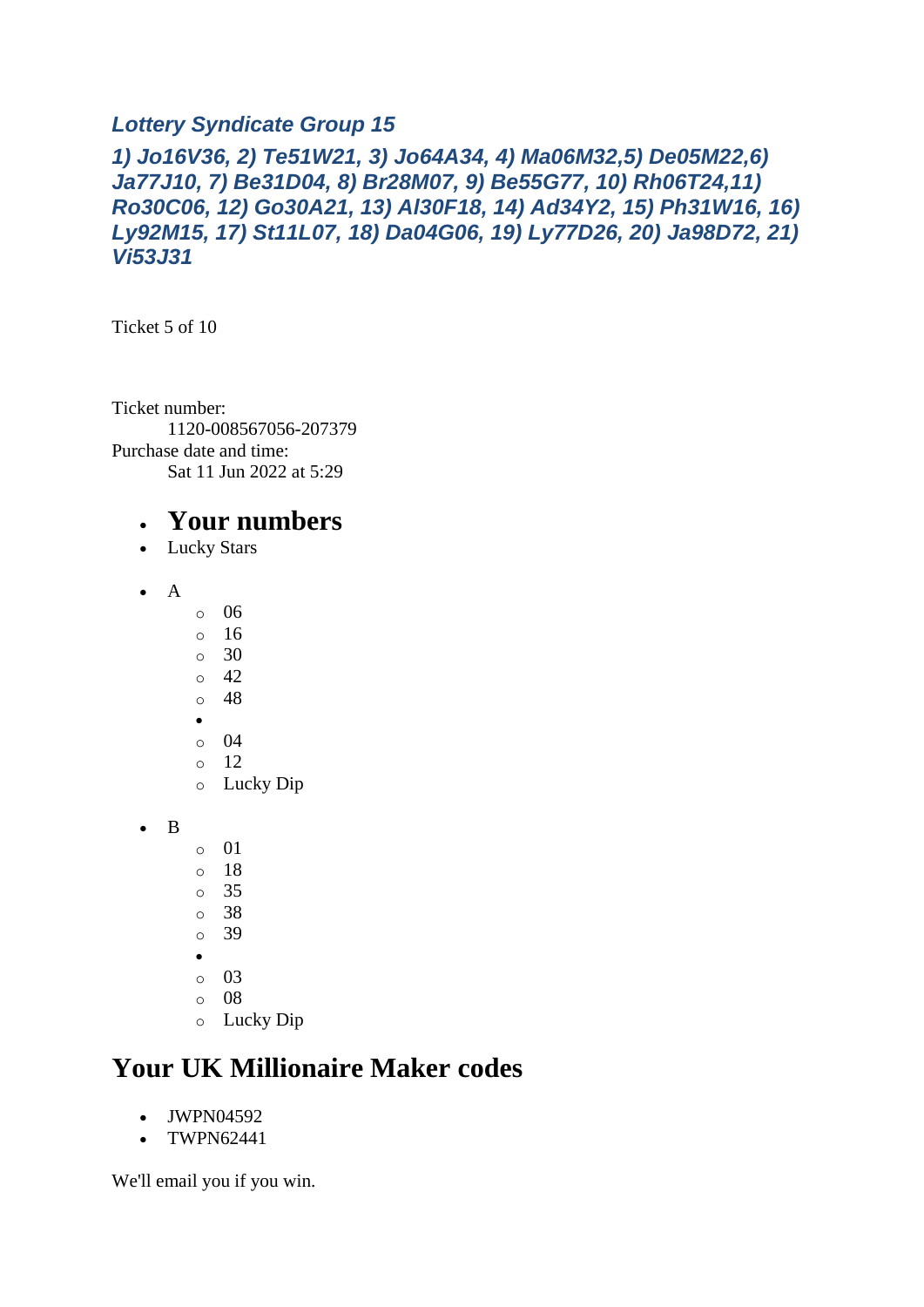#### **Draws summary**

**Draws:** TueTuesday & FriFriday **Weeks:** 1

### **Draw summary**

Tue 14 Jun 2022 to Fri 17 Jun 2022

### **Draw dates**

- Tue 14 Jun 2022
- Fri 17 Jun 2022

**Cost:** 2 plays x £2.50 for 2 draws  $= \text{\textsterling}10.00$ 

### **Total:**

£10.00

*-----------------------------------------------------*

#### *Lottery Syndicate Group 16*

*1) Ju86G11, 2) Ne03F12, 3) LE29H09, 4) Ja98D72, 5) Be55G77,6) Vi53J31, 7) Op64C23, 8) Ad34Y2, 9) Ph17C15,10) Ja77J10 , 11) La63A15, 12) DA28P08, 13) An78T01, 14) Mo29O15, 15) Ea21M03, 16) Da09B20, 17) Ra95K11, 18) Al57S13, 19) Jo54V2, 20) Do12P04, 21) St11L07*

Ticket 6 of 10

Ticket number: 1120-003324180-205479 Purchase date and time: Sat 11 Jun 2022 at 5:29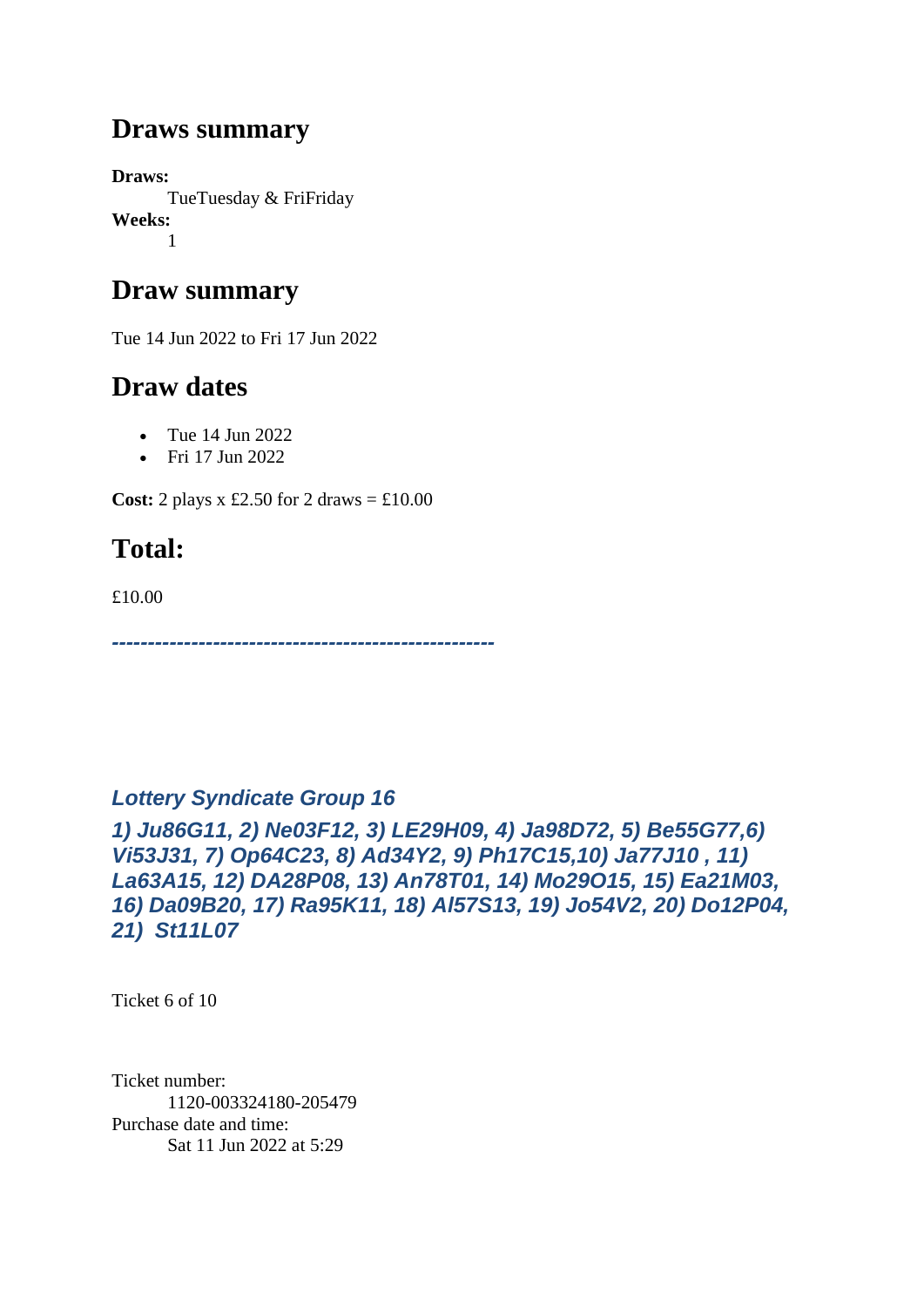#### • **Your numbers**

- Lucky Stars
- A
- o 12 o 14 o 20 o 25 o 29 • o 04  $\circ$  07 • B o 04 o 11 o 25 o 41 o 44 • o 03 o 05

# **Your UK Millionaire Maker codes**

- XWPN00959
- XWPN00960

We'll email you if you win.

### **Draws summary**

**Draws:** TueTuesday & FriFriday **Weeks:** 1

#### **Draw summary**

Tue 14 Jun 2022 to Fri 17 Jun 2022

### **Draw dates**

- Tue 14 Jun 2022
- Fri 17 Jun 2022

**Cost:** 2 plays x £2.50 for 2 draws = £10.00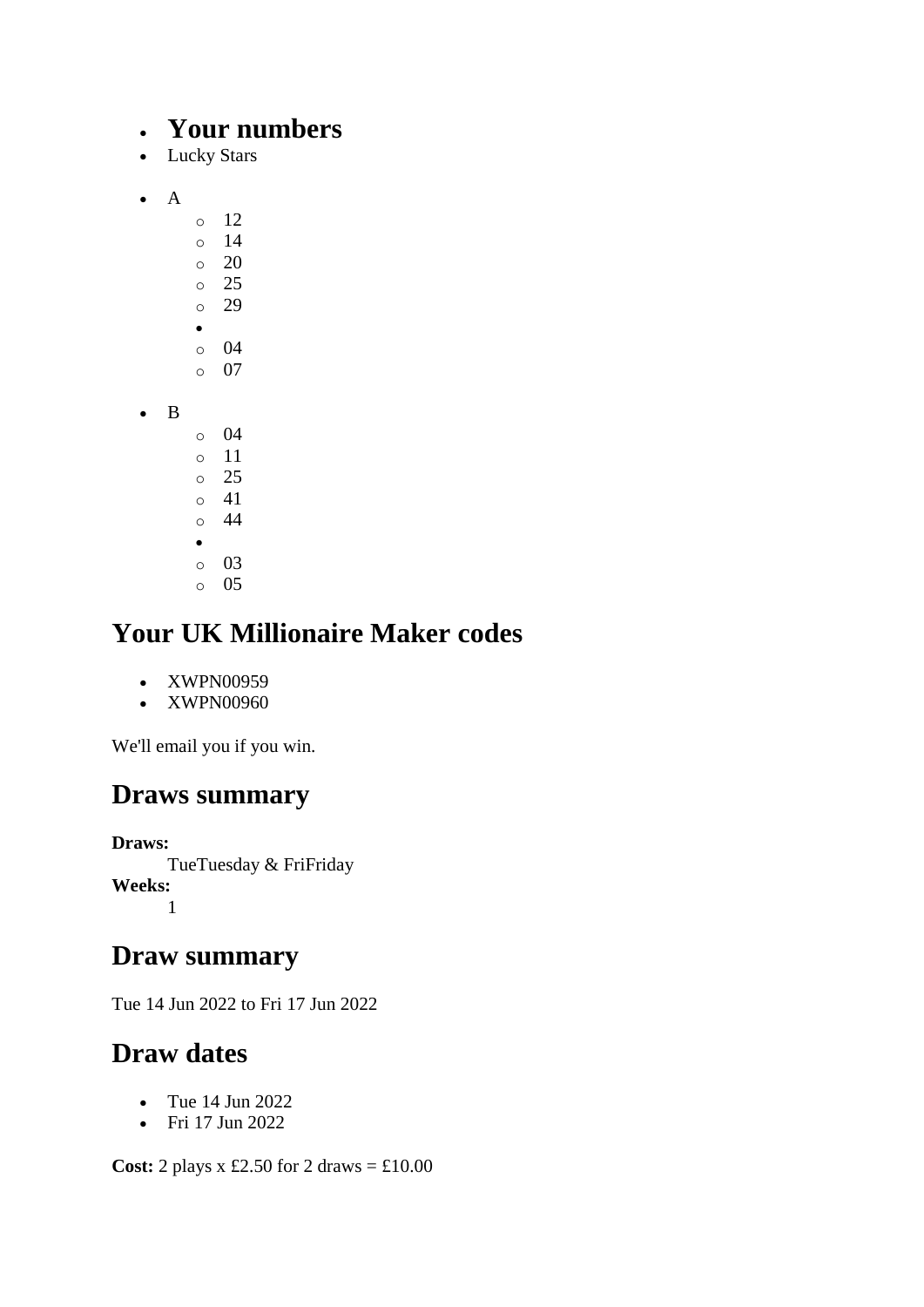### **Total:**

£10.00

*-------------------------------------------------------------*

#### *Lottery Syndicate Group 17*

*1) Vi53J31, 2) -----------------, 3) Jo54V2, 4) Ra95K11, 5) MA88C05 ,6) Ju46C20, 7) Ma06M32, 8) Ma03N09, 9) Ph17C15,10) Cs98M2, 11) La63A15, 12) Ju86G11, 13) Al57S13, 14) Mo29O15, 15) Ea21M03, 16) DA28P08, 17) Sa65C13, 18) Ri28L30, 19) Ja98D72, 20) Ja77J10, 21) St11L07*

Ticket 7 of 10

Ticket number: 1120-025400592-209079 Purchase date and time: Sat 11 Jun 2022 at 5:29

#### • **Your numbers**

- Lucky Stars
- A

• B

- o 16 o 31 o 37 o 45 o 48 • o 02  $\circ$  05  $\circ$  04 o 09
- o 17
- o 18
- o 38
- o 03
- o 11

# **Your UK Millionaire Maker codes**

• VWPM01115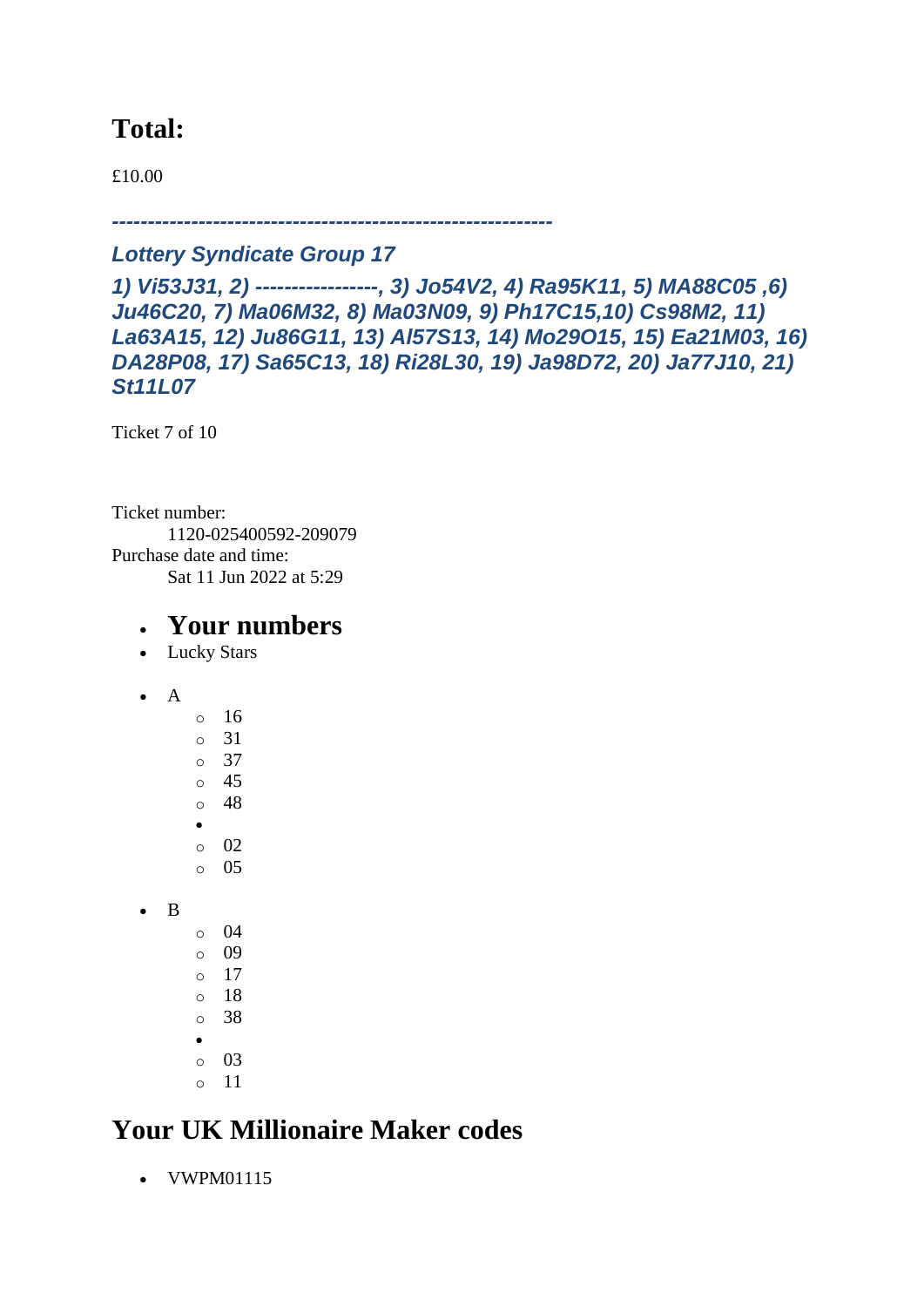• JWPN04593

We'll email you if you win.

#### **Draws summary**

**Draws:** TueTuesday & FriFriday **Weeks:** 1

#### **Draw summary**

Tue 14 Jun 2022 to Fri 17 Jun 2022

### **Draw dates**

- Tue 14 Jun 2022
- Fri 17 Jun 2022

**Cost:** 2 plays x £2.50 for 2 draws  $=$  £10.00

### **Total:**

£10.00

*------------------------------------------------------------*

#### *Lottery Syndicate Group 18*

*1) La63A15, 2) Da09B20, 3) Wi61F02, 4) Ma8S23,5) Ad34Y2, 6) Do12P04, 7) Ju46C20, 8) Al57S13, 9) Ph17C15,10) Ma06H02, 11) Ju51G23, 12) Ro52P07, 13) MA88C05, 14) Mo29O15, 15) Ea21M03, 16) DA28P08, 17) Ra95K11, 18) Ro09C26, 19) Da12S11, 20) Be11V1, 21) Ju86G11*

Ticket 8 of 10

Ticket number: 1120-025335056-207979 Purchase date and time: Sat 11 Jun 2022 at 5:29

#### • **Your numbers**

• Lucky Stars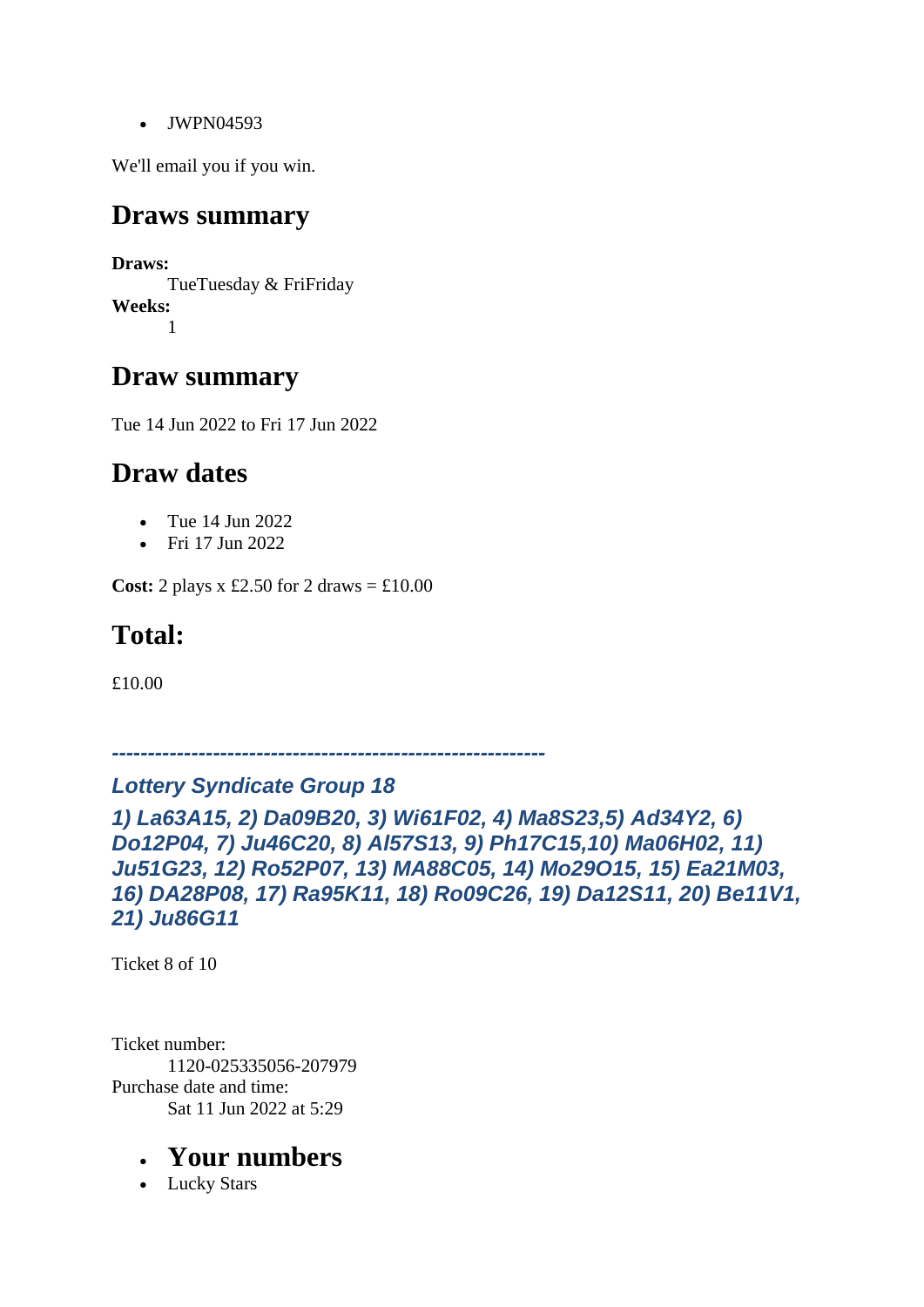- A
	- o 06
		- o 16
		- $\circ$  20 o 27
		- o 38
		- •
		- o 04 o 05
- B
- o 08 o 16 o 25 o 31 o 42 • o 03 o 11

- JWPN04594
- HWPQ32332

We'll email you if you win.

### **Draws summary**

**Draws:** TueTuesday & FriFriday **Weeks:** 1

### **Draw summary**

Tue 14 Jun 2022 to Fri 17 Jun 2022

# **Draw dates**

- Tue 14 Jun 2022
- Fri 17 Jun 2022

**Cost:** 2 plays x £2.50 for 2 draws = £10.00

# **Total:**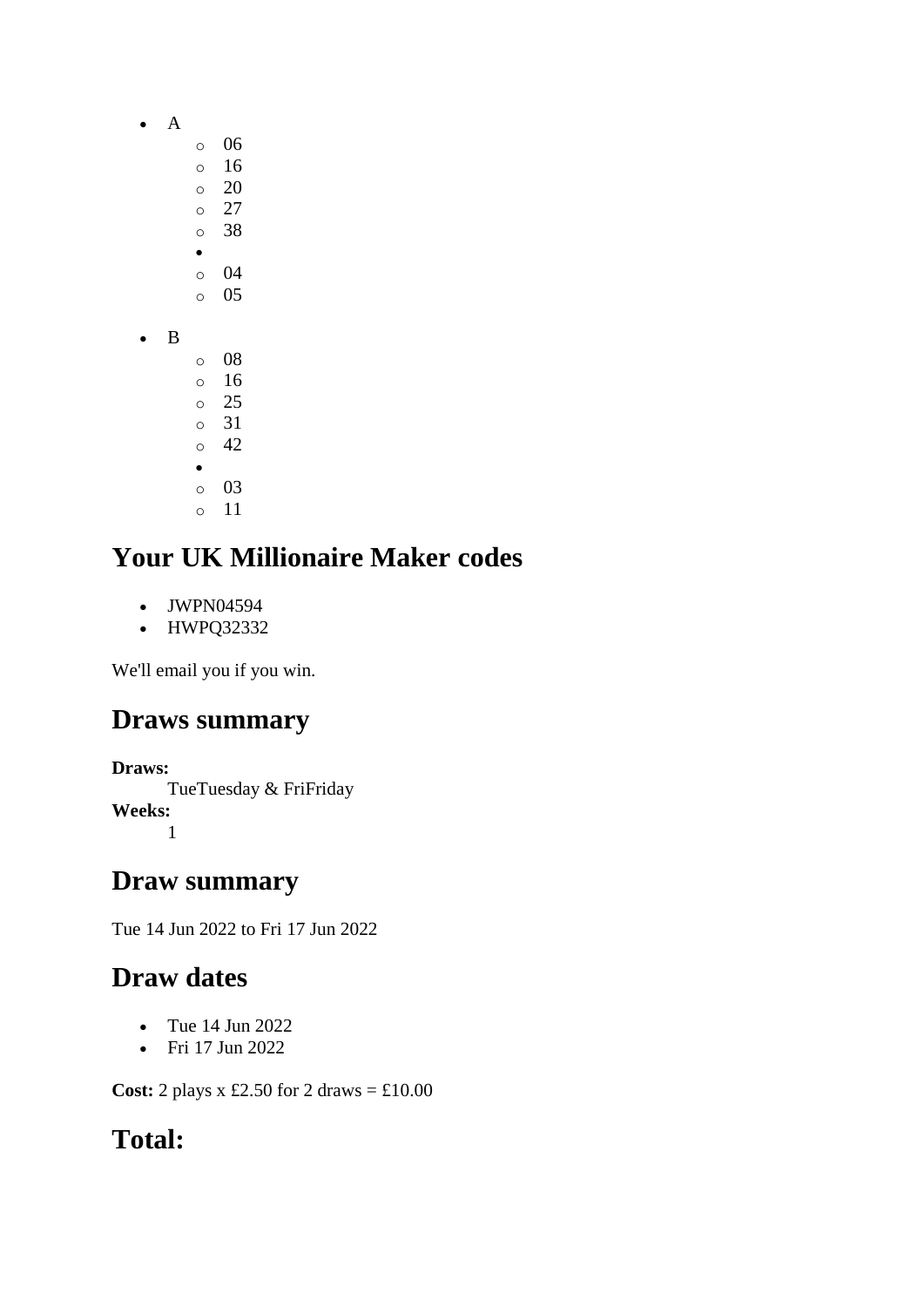£10.00

*---------------------------------------------------------*

#### *Lottery Syndicate Group 19*

*1) Ry98M51, 2) Jo16V36, 3) Wi61F02, 4) Ad34Y2, 5) Ju51G23,6) Ra95K11,7) DA28P08, 8) De87M01, 9) Ja34T15,10) Ch75T16, 11) Ma06H02, 12) St07S04, 13) Ro09C26, 14) Ro52P07, 15) Ph31W16, 16) Mi68H03/MI68H03, 17) La63A15, 18) Ge08D01, 19) Ka10K21, 20Da09B20, 21) Da12S11*

Ticket 9 of 10

Ticket number: 1120-020092180-206079 Purchase date and time: Sat 11 Jun 2022 at 5:29

#### • **Your numbers**

- Lucky Stars
- A

o 09 o 18 o 43 o 45 o 49 • o 09 o 11 • B o 04  $\circ$  13  $\circ$  14 o 25 o 29 • o 07  $\circ$  12

#### **Your UK Millionaire Maker codes**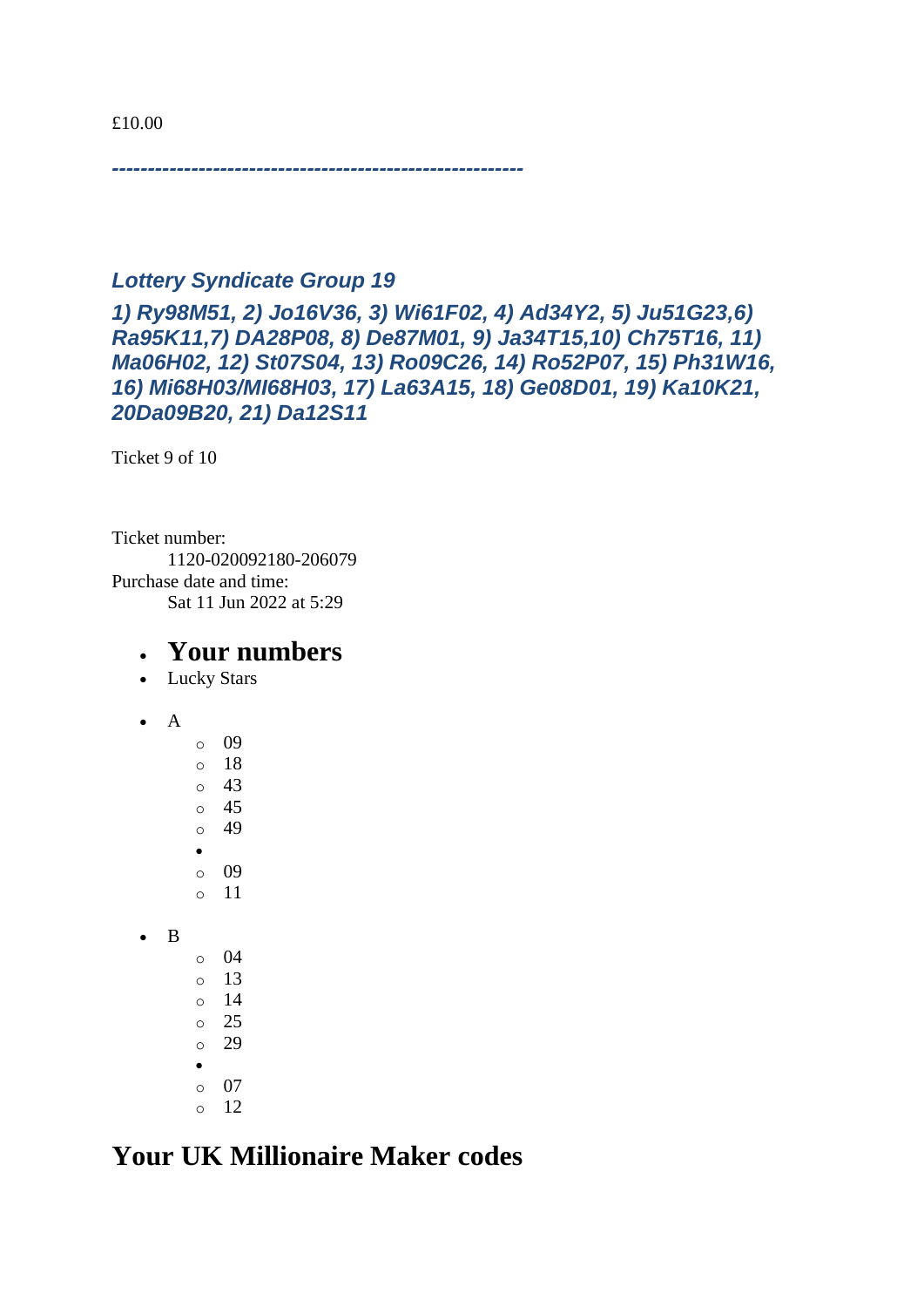- JWPN04595
- JWPN04596

We'll email you if you win.

#### **Draws summary**

**Draws:**

TueTuesday & FriFriday **Weeks:** 1

### **Draw summary**

Tue 14 Jun 2022 to Fri 17 Jun 2022

#### **Draw dates**

- Tue 14 Jun 2022
- Fri 17 Jun 2022

**Cost:** 2 plays x £2.50 for 2 draws  $=$  £10.00

### **Total:**

£10.00

*--------------------------------------------------------*

#### *Lottery Syndicate Group 20*

*1) Ry98M51, 2) Ri28L30, 3) DA28P08, 4) Ka10K21,5) Ch75T16,6) Lo82S20,7) La63A15, 8) Ra95K11, 9) Ja34T15,10) De87M01, 11) Ro52P07, 12) Ad05R11, 13) Da84S01, 14) Ad34Y2, 15) Ph12O16, 16) Mi68H03/MI68H03, 17) Ga58S03 (G. Schmidt), 18) Ju06M25, 19) Ro98H60, 20) Ju51G23, 21) Cs98M20*

Ticket 10 of 10

Ticket number: 1120-039837973-209679 Purchase date and time: Sat 11 Jun 2022 at 5:29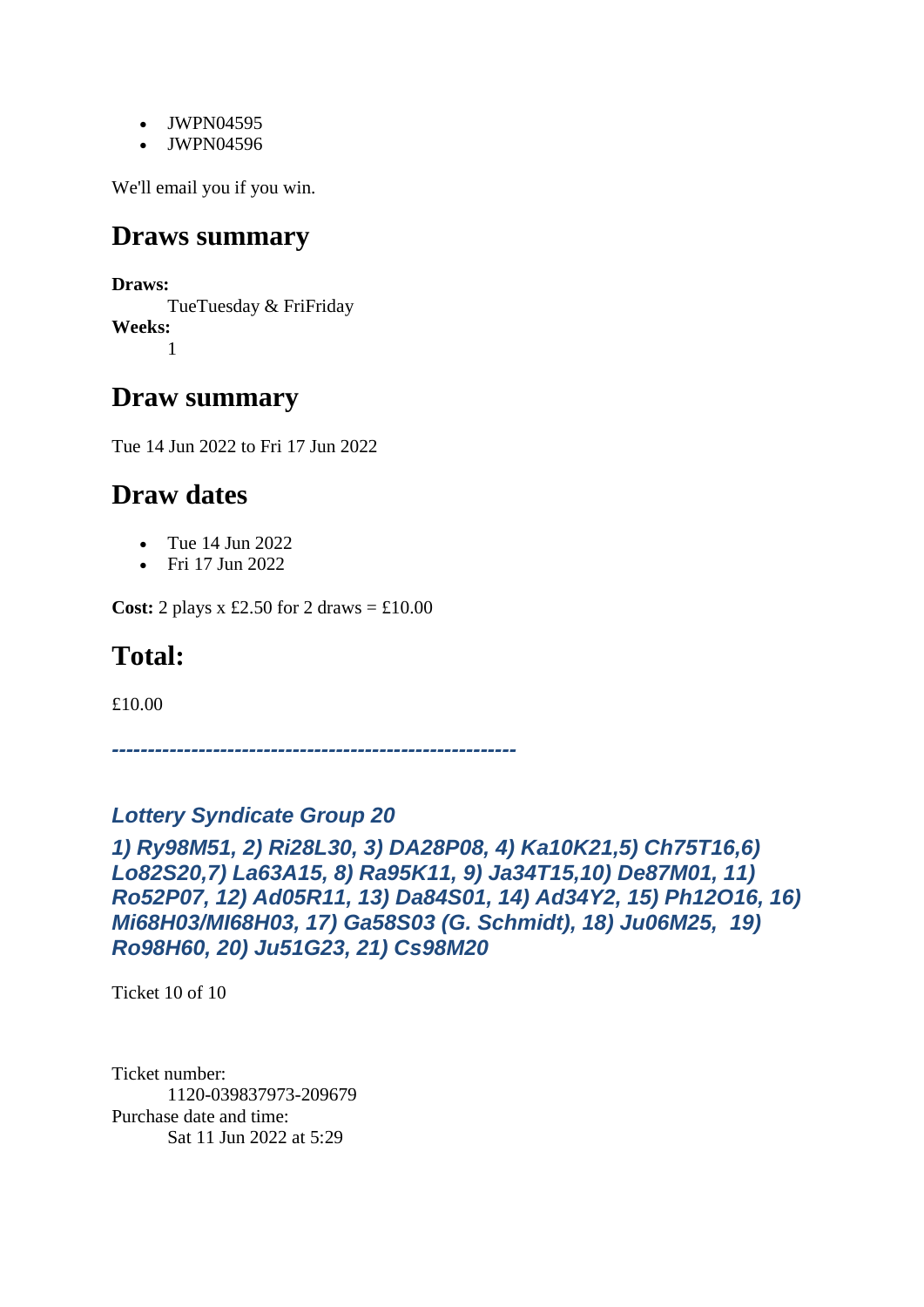#### • **Your numbers**

- Lucky Stars
- A
- o 04  $\circ$  07 o 13 o 14 o 25 • o 01
- B
	- $\circ$  02 o 07

o 11

- o 13
- o 17 o 27
- •
- o 03
- o 11
- o Lucky Dip

# **Your UK Millionaire Maker codes**

- VWPM01116
- HWPQ32333

We'll email you if you win.

# **Draws summary**

**Draws:** TueTuesday & FriFriday **Weeks:** 1

# **Draw summary**

Tue 14 Jun 2022 to Fri 17 Jun 2022

# **Draw dates**

- Tue 14 Jun 2022
- Fri 17 Jun 2022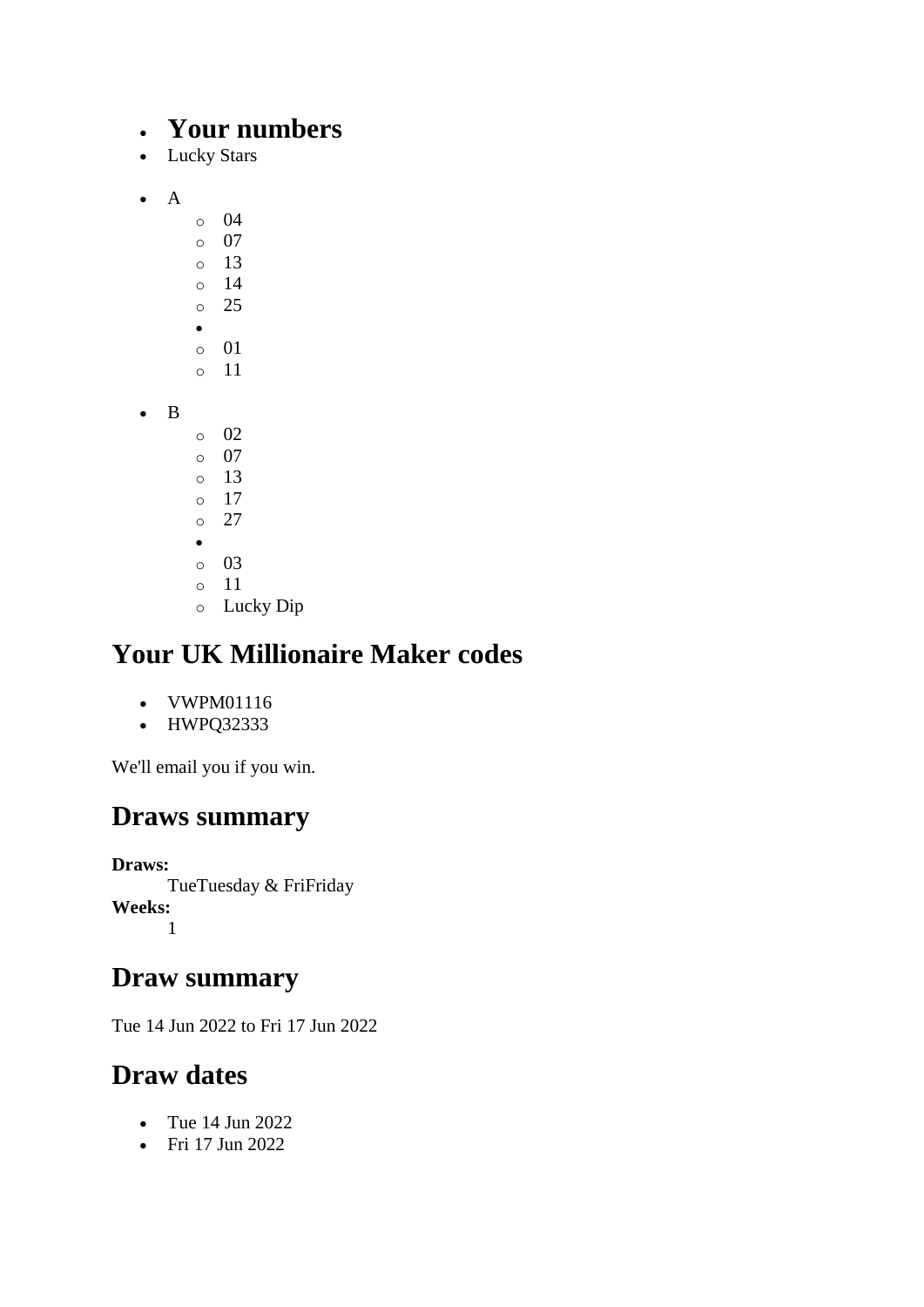**Cost:** 2 plays x £2.50 for 2 draws  $= \text{\textsterling}10.00$ 

# **Total:**

£10.0

*----------------------------------------------------------*

#### *Lottery Syndicate Group 21*

*1) An57P10, 2) An58P14, 3) Te68W11, 4) Jo16V36, 5) Go54H16,6) If33O7, 7) Ka30M09, 8) Da84S01, 9) Ga58S03 (G. Schmidt),10) Te21W11, 11) Ro52P07, 12) Mo08K09, 13) Ry98M51, 14) Ri28L30, 15) Mi02L17, 16) Ro98H60, 17) Ar35L11, 18) -----------, 19) AD25W12, 20) Cs98M20, 21) Ph12O16*

Ticket 1 of 10

Ticket number: 1120-032338969-209279 Purchase date and time: Sat 11 Jun 2022 at 10:33

- Lucky Stars
- $\bullet$  A
- o 03
- o 08
- $\circ$  09
- o 16 o 22
- 
- o 07
- o 12
- o Lucky Dip
- B
- o 07
- o 13
- o 17
- o 41
- o 43
- •
- $\circ$  02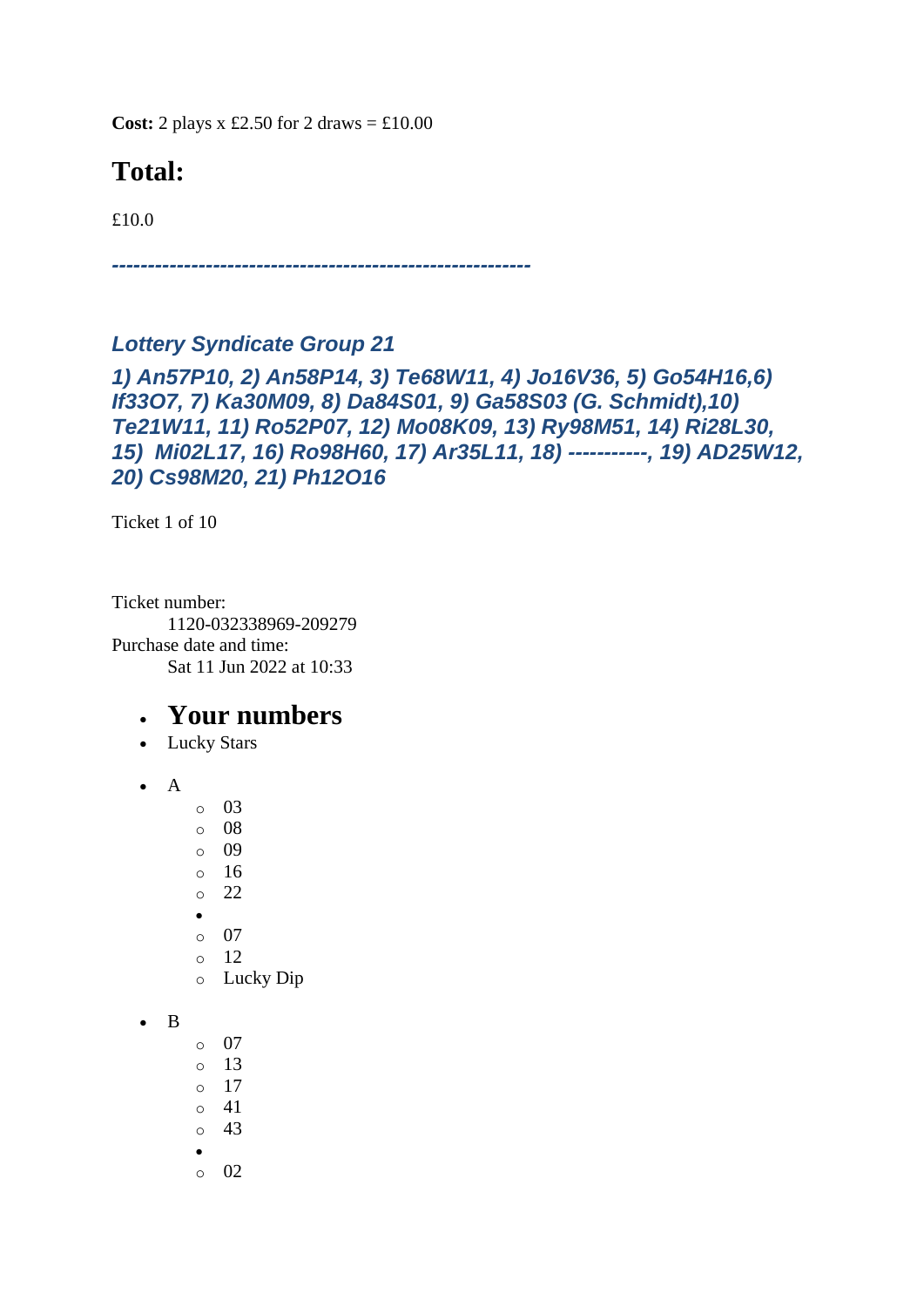- o 09
- o Lucky Dip

- MWPN35532
- JWPN18034

We'll email you if you win.

### **Draws summary**

**Draws:** TueTuesday & FriFriday **Weeks:** 1

#### **Draw summary**

Tue 14 Jun 2022 to Fri 17 Jun 2022

### **Draw dates**

- Tue 14 Jun 2022
- Fri 17 Jun 2022

**Cost:** 2 plays x £2.50 for 2 draws  $=$  £10.00

# **Total:**

£10.00

*------------------------------------------------------------*

#### *Lottery Syndicate Group 22*

*1) An57P10, 2) Jo54V2, 3) Ph12O16, 4) MI04J16, 5) Go54H16,6) If33O77, 7) Da10N11Norcup , 8) Da84S01, 9) Ga58S03 (G. Schmidt),10) Te21W11, 11) Vi53J31, 12) Mi68H03/MI68H03, 13) Ed15H21, 14) Op64C23, 15) Jo16V36, 16) Ar35L11, 17) Pe20L31, 18) An67B17, 19) AD25W12, 20) Se32M12, 21) Jo92Y20*

Ticket 2 of 10

Ticket number: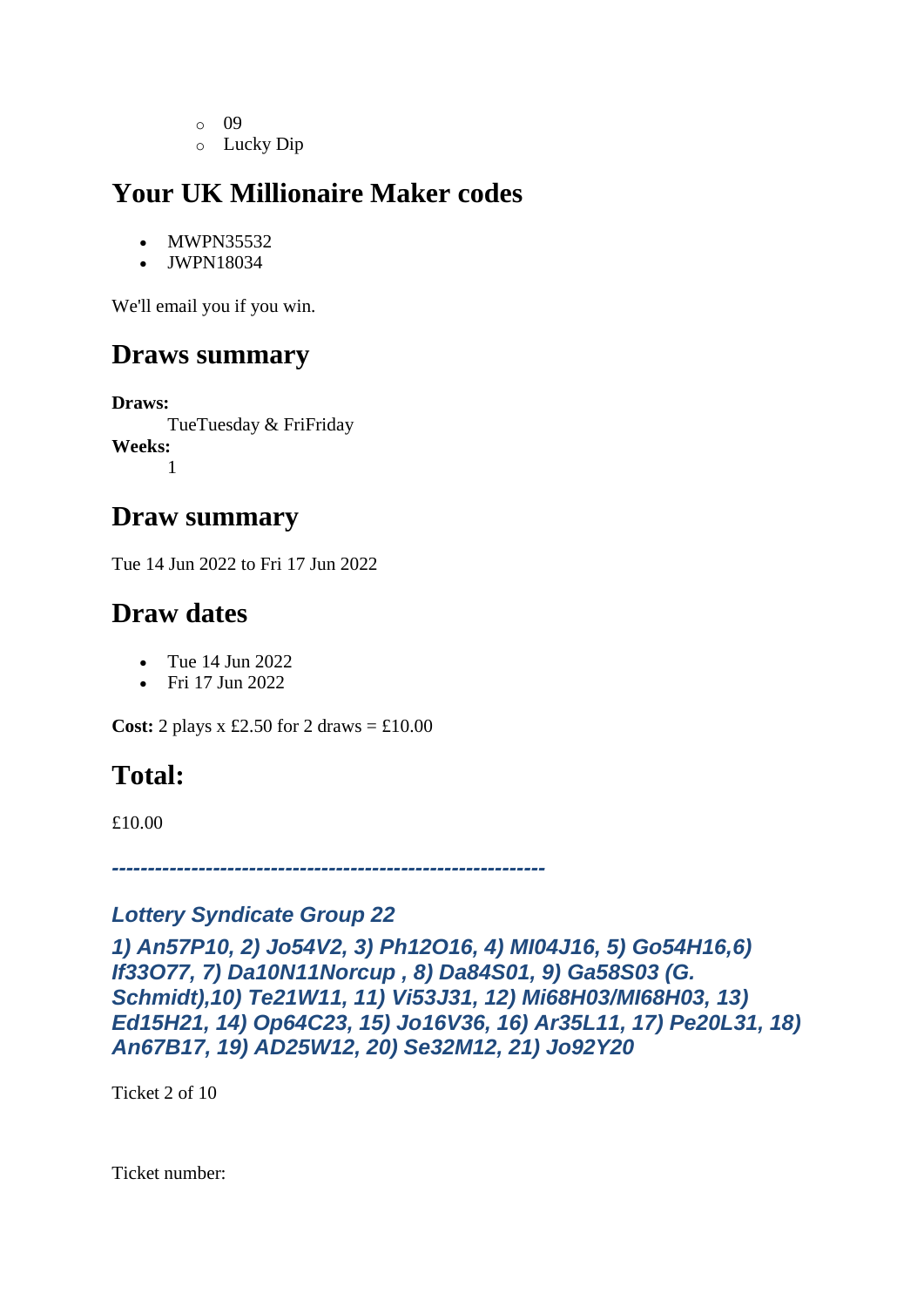1120-032273433-208179 Purchase date and time: Sat 11 Jun 2022 at 10:33

#### • **Your numbers**

- Lucky Stars
- A
- $\circ$  02 o 13 o 19 o 28 o 33 • o 06 o 11 o Lucky Dip

• B

- o 17  $\circ$  20 o 28 o 44 o 46 •
- o 08
- $\circ$  10
- o Lucky Dip

# **Your UK Millionaire Maker codes**

- ZWPM58841
- TWPN75815

We'll email you if you win.

#### **Draws summary**

**Draws:** TueTuesday & FriFriday **Weeks:** 1

### **Draw summary**

Tue 14 Jun 2022 to Fri 17 Jun 2022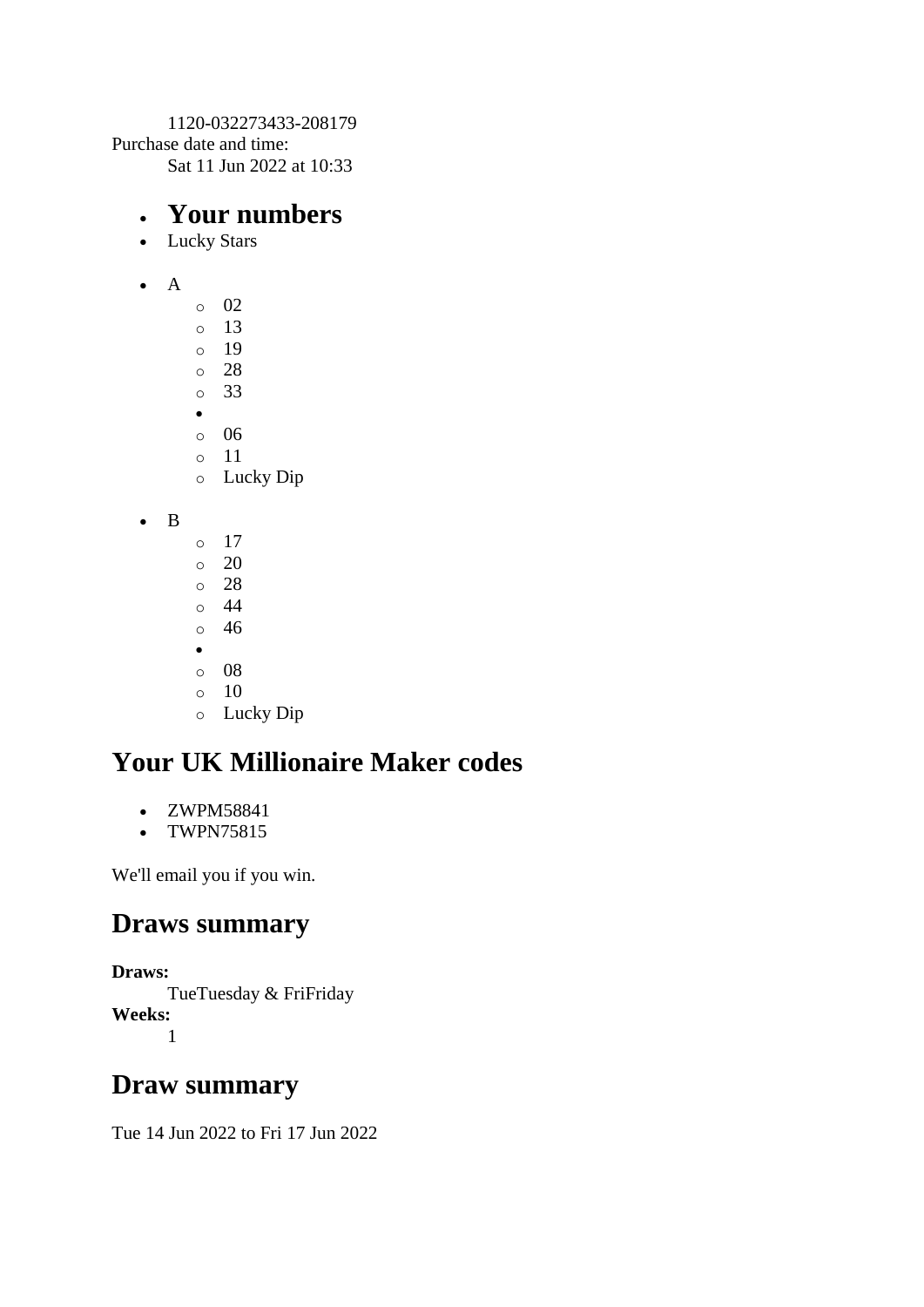### **Draw dates**

- Tue 14 Jun 2022
- Fri 17 Jun 2022

**Cost:** 2 plays x £2.50 for 2 draws  $=$  £10.00

# **Total:**

£10.00

*---------------------------------------------------*

#### *Lottery Syndicate Group 23*

*1) Jo54V2, 2) An58P14, 3) Pr06H11, 4) Da84S01, 5) Ha98S01, 6) PE67S20, 7) Wi90H05, 8) Rh06T24, 9) Ga58S03 (G. Schmidt),10) Gr27B30, 11) Ma16W01, 12) Be11V1, 13) Ad05R11, 14) Ab01A01, 15) Ph12O16, 16) He18T10, 17) MI04J16, 18) Mi68H03/MI68H03, 19) Sa52D05, 20) Pe20L31, 21) Jo92Y20*

Ticket 3 of 10

Ticket number: 1120-065809433-209379 Purchase date and time: Sat 11 Jun 2022 at 10:33

- Lucky Stars
- A
	- o 03 o 09 o 18 o 24 o 26 • o 09 o 11 o Lucky Dip
- B
	- o 15
	- o 28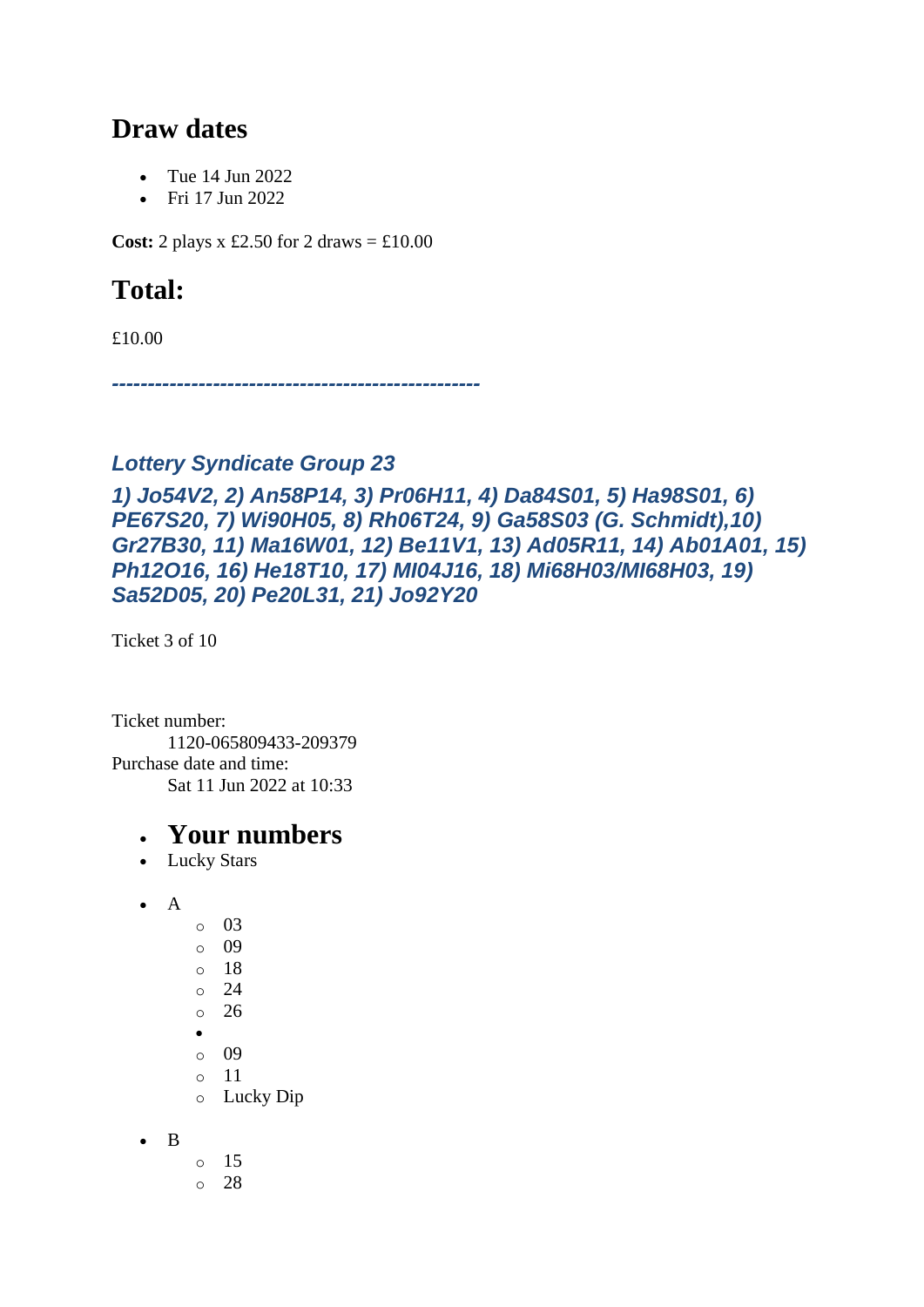o 31 o 37 o 40 • o 05 o 11 o Lucky Dip

# **Your UK Millionaire Maker codes**

- MWPN35533
- VWPM14523

We'll email you if you win.

### **Draws summary**

**Draws:** TueTuesday & FriFriday **Weeks:** 1

### **Draw summary**

Tue 14 Jun 2022 to Fri 17 Jun 2022

### **Draw dates**

- Tue 14 Jun 2022
- Fri 17 Jun 2022

**Cost:** 2 plays  $x \text{ £}2.50$  for 2 draws =  $\text{£}10.00$ 

# **Total:**

£10.00

*----------------------------------------------------*

#### *Lottery Syndicate Group 24*

*1) Sa52D05, 2) Wi90H05, 3) Ma8S23, 4) Pe20L31,5) CA42S01,6) Ph12O16, 7) Pe03S23, 8) Eu12R03, 9) Ga58S03 (G. Schmidt),10) Sh20S29, 11) Ma16W01, 12) Fr02B01, 13) Ma98D73, 14) Te68W11, 15) Da84S01, 16) He18T10, 17) MI04J16, 18) PE67S20, 19) Ri28L30, 20) Jo54V2, 21) Jo92Y20*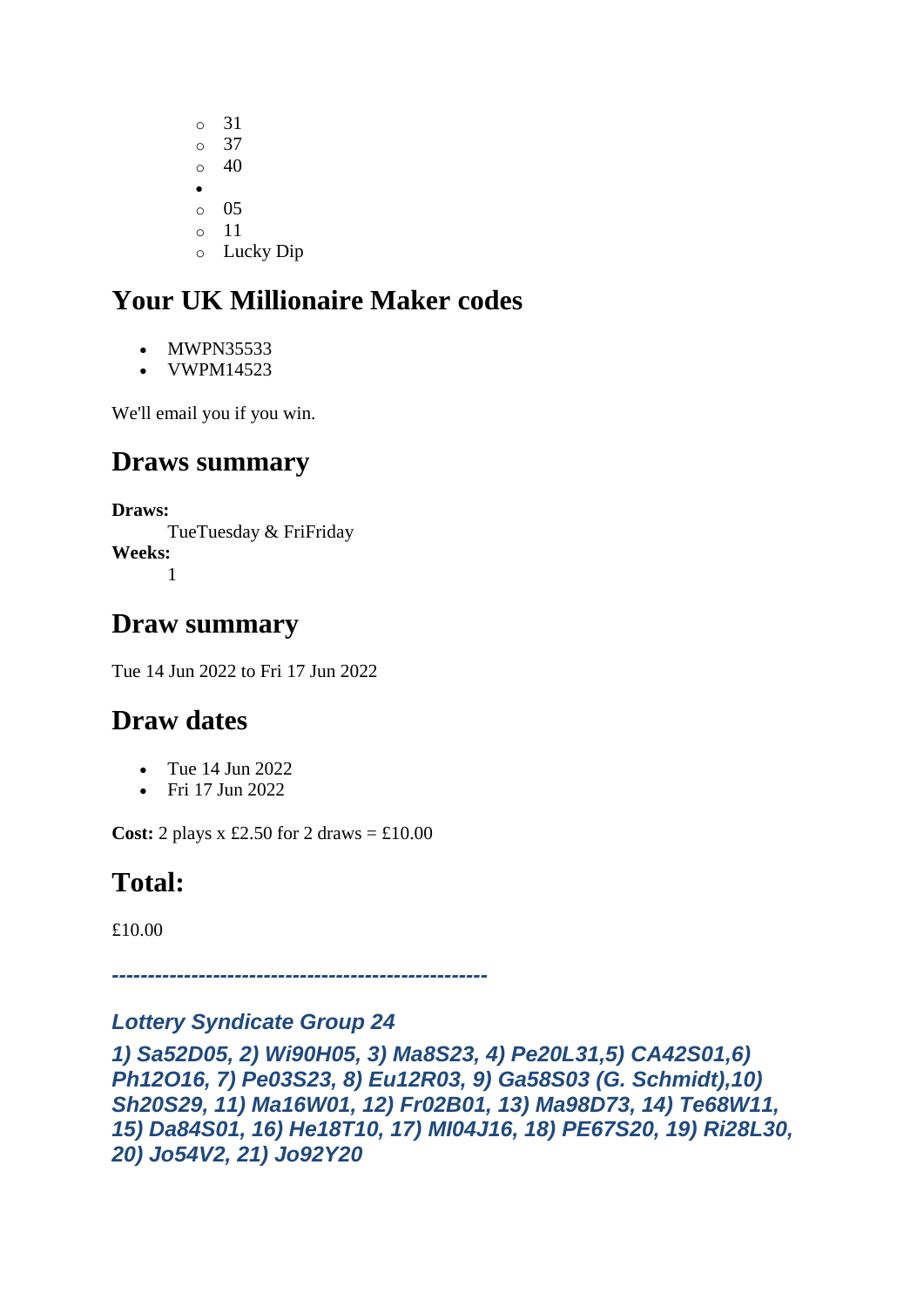Ticket number: 1120-003234588-204379 Purchase date and time: Sat 11 Jun 2022 at 10:33

#### • **Your numbers**

- Lucky Stars
- A
	- o 12 o 35  $\circ$  41 o 46 o 49 •
	- $\circ$  02
	- $\circ$  10 o Lucky Dip
- B
	- o 05
	- o 21
	- o 22
	- o 33
	- o 49
	- •
	- o 04
	- o 06
	- o Lucky Dip

# **Your UK Millionaire Maker codes**

- VWPM14526
- TWPN75816

We'll email you if you win.

### **Draws summary**

**Draws:**

TueTuesday & FriFriday **Weeks:** 1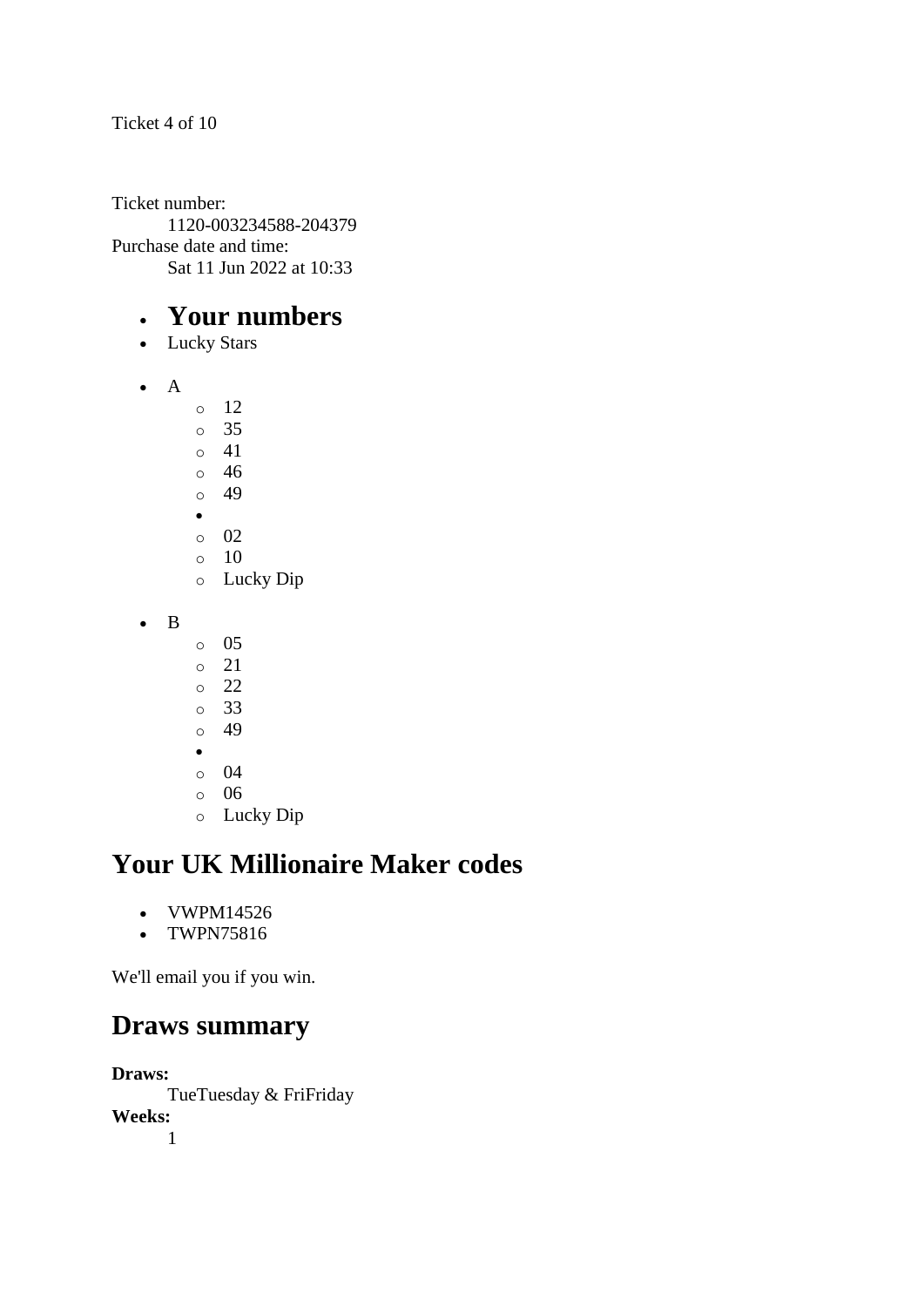### **Draw summary**

Tue 14 Jun 2022 to Fri 17 Jun 2022

### **Draw dates**

- Tue 14 Jun 2022
- Fri 17 Jun 2022

**Cost:** 2 plays x £2.50 for 2 draws  $=$  £10.00

### **Total:**

£10.00

*----------------------------------------------------------*

#### *Lottery Syndicate Group 25*

#### *1) Sa52D05, 2) Ju86G11, 3) Jo57F06, 4) Jo16V36,5) Ry98M51, 6) CA42S01, 7) Wi90H05, 8) Fr02B01, 9) Te19B30,10) TH94L16, 11) Ma86M06, 12) De47C03, 13) MI04J16, 14) Sh20S29, 15) Te68W11,16) Ma8S23, 17) St81P02, 18) Ha98S01, 19) Ma94N21, 20) Be11V1, 21) Eu12R03*

Ticket 5 of 10

Ticket number: 1120-036700956-201379 Purchase date and time: Sat 11 Jun 2022 at 10:33

- Lucky Stars
- $\bullet$  A
- o 15
- $\circ$  21
- o 26
- $\circ$  30
- o 37
- $\circ$  06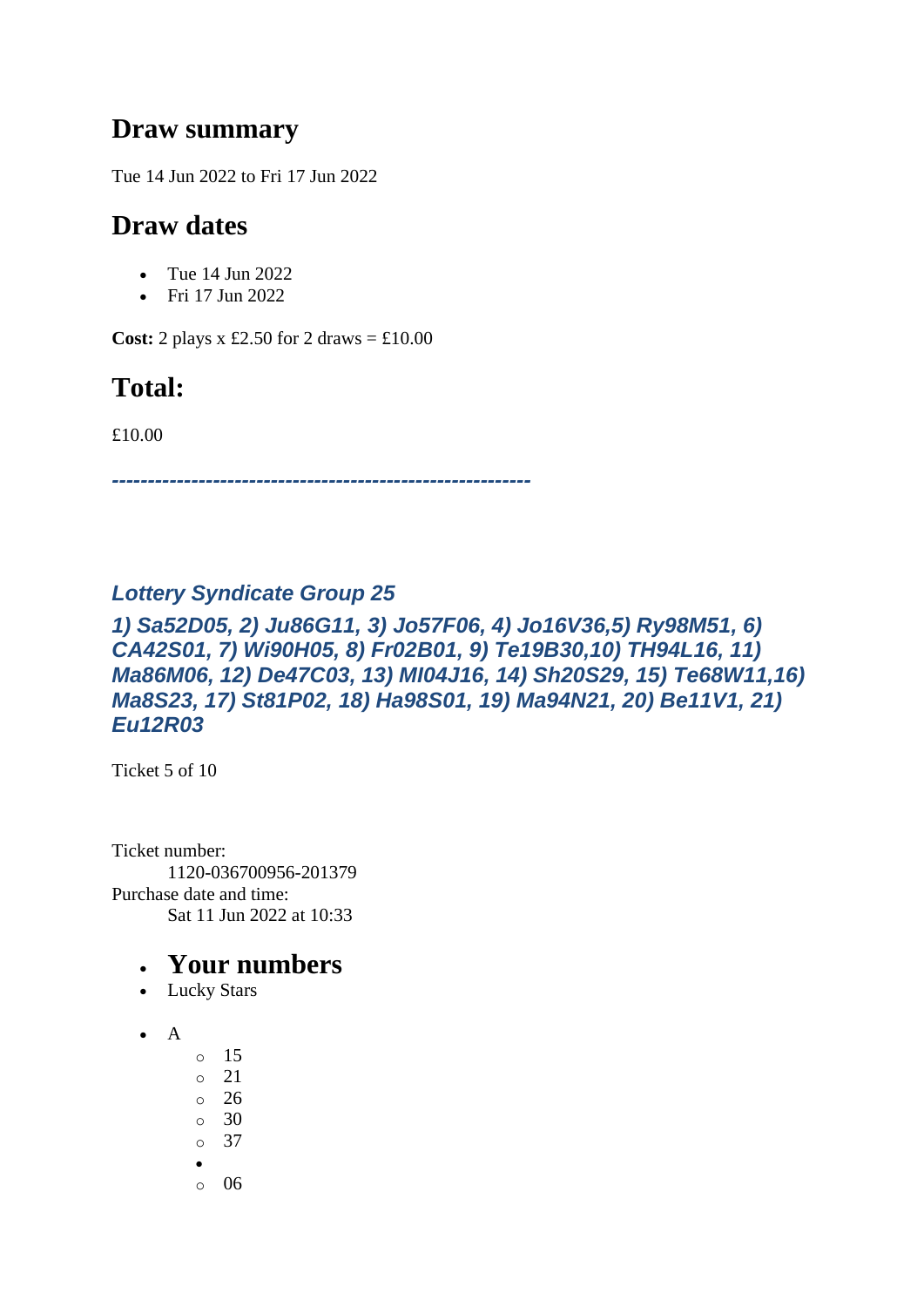- $\circ$  10 o Lucky Dip • B o 02 o 09 o 13  $\circ$  20 o 49 • o 03 o 05
	- o Lucky Dip

- MWPN35536
- XWPN14444

We'll email you if you win.

### **Draws summary**

**Draws:** TueTuesday & FriFriday **Weeks:** 1

### **Draw summary**

Tue 14 Jun 2022 to Fri 17 Jun 2022

### **Draw dates**

- Tue 14 Jun 2022
- Fri 17 Jun 2022

**Cost:** 2 plays x £2.50 for 2 draws = £10.00

### **Total:**

£10.00

*-------------------------------------------------*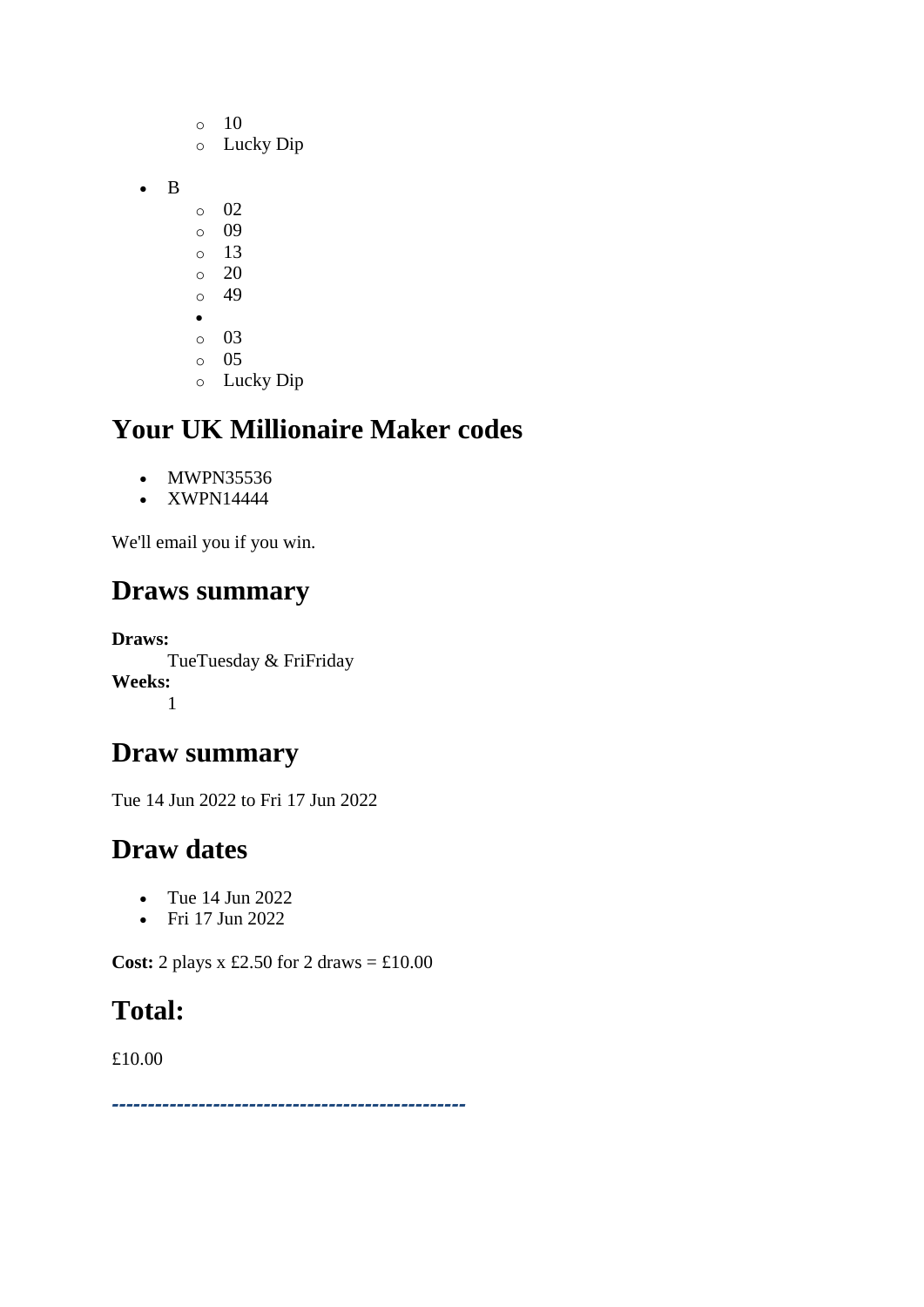#### *Lottery Syndicate Group 26*

*1) Ry98M51, 2) Te68W11, 3) Be55G77, 4) Sh20S29,5) Ri28L30,6) CA42S01, 7) Jo16V36, 8) Al57S13, 9) Te19B30,10) Pe03S23, 11) Pa65A06, 12) De47C03, 13) Ka30M09, 14) Ha90S03, 15) Ma52A71,16) Ma86M06 17) Ed55T02, 18) St81P02, 19) TH94L16, 20) Ma56S01, 21) Jo92Y20*

Ticket 6 of 10

Ticket number: 1120-053554972-208879 Purchase date and time: Sat 11 Jun 2022 at 10:33

#### • **Your numbers**

- Lucky Stars
- A
- o 18
- o 19
- $\circ$  20
- o 28 o 39
- •
- o 06
- o 08
- o Lucky Dip

• B

- o 01
- o 06
- o 17
- $\circ$  20 o 31
- 
- •
- o 06 o 11
- o Lucky Dip

### **Your UK Millionaire Maker codes**

- TWPN75820
- MWPN35537

We'll email you if you win.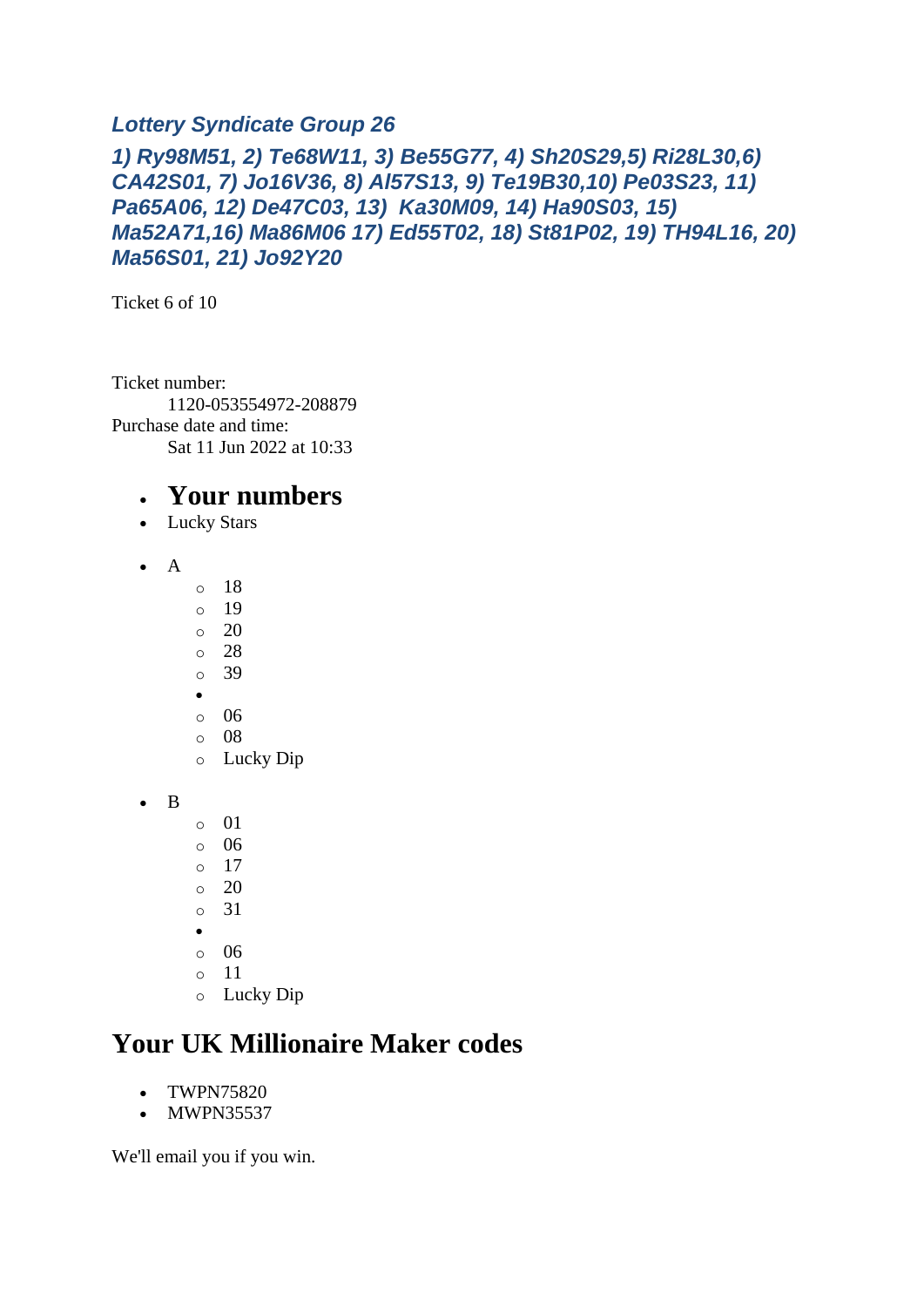### **Draws summary**

**Draws:** TueTuesday & FriFriday **Weeks:** 1

### **Draw summary**

Tue 14 Jun 2022 to Fri 17 Jun 2022

### **Draw dates**

- Tue 14 Jun 2022
- Fri 17 Jun 2022

**Cost:** 2 plays x £2.50 for 2 draws  $= \text{\textsterling}10.00$ 

# **Total:**

£10.00

### *Lottery Syndicate Group 27*

*----------------------------------------------------*

*1) Al57S13, 2) CE76J05, 3) Be55G77, 4) Sh20S29,5) Mo08K09,6) CA42S01, 7) Pa65A06, 8) Ha90S03, 9) Te19B30,10) Te68W11, 11) Mi68H03/MI68H03, 12) De47C03, 13) Gr27B30, 14) St81P02, 15) Ro57M05, 16) LE29H09, 17) Ma56S01, 18) Ra51N11, 19) Do1V1, 20) Ni02G12, 21) Jo92Y20*

Ticket 7 of 10

Ticket number: 1120-012606232-207679 Purchase date and time: Sat 11 Jun 2022 at 10:33

- Lucky Stars
- $\bullet$  A
- $\circ$  04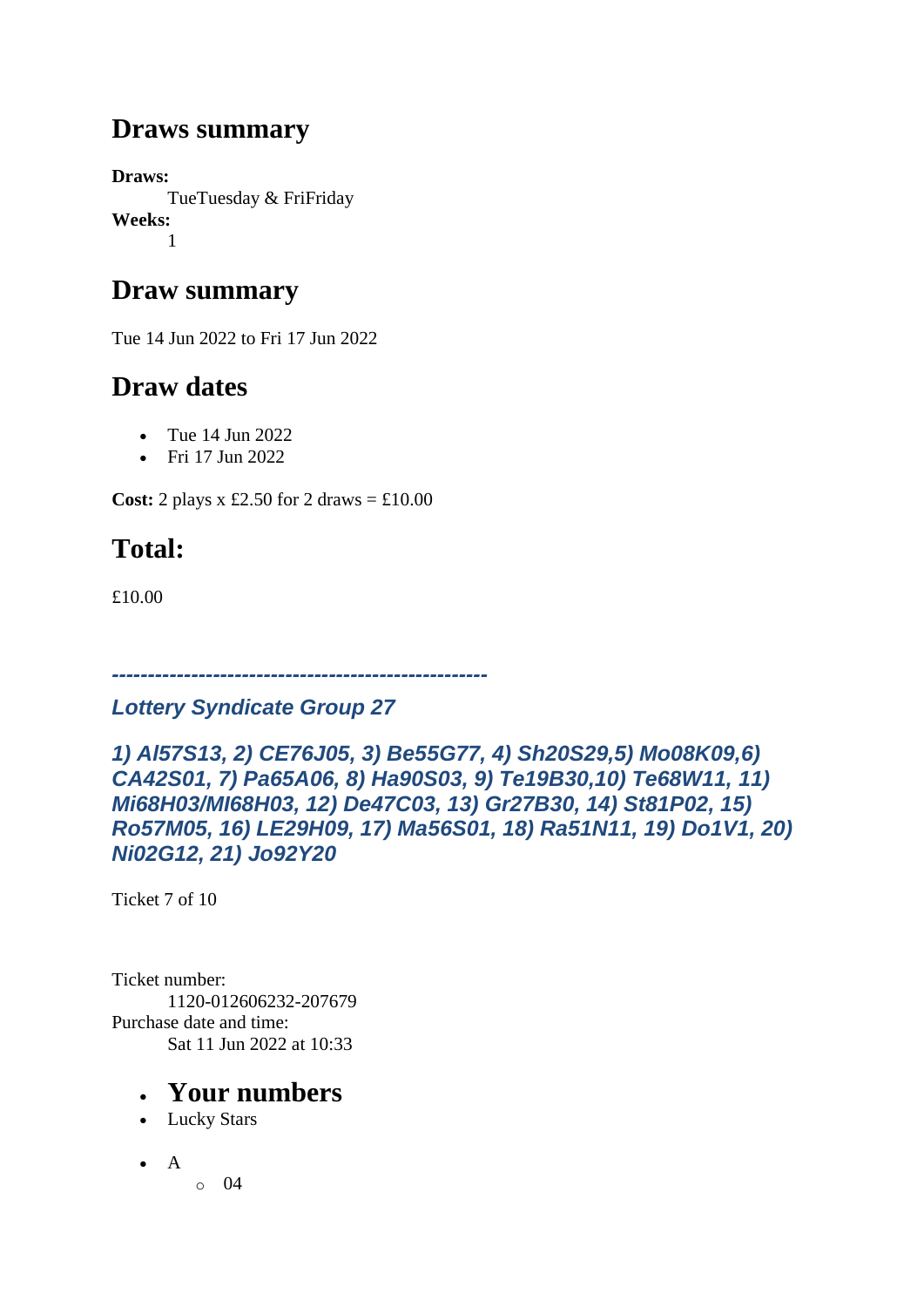- o 18
- o 29
- o 37  $\circ$  49
- •
- o 06
- $\circ$  12
- o Lucky Dip
- B
- o 13 o 24 o 26 o 29 o 39 • o 02 o 03
- o Lucky Dip

- ZWPM58842
- JWPN18037

We'll email you if you win.

# **Draws summary**

**Draws:** TueTuesday & FriFriday **Weeks:** 1

# **Draw summary**

Tue 14 Jun 2022 to Fri 17 Jun 2022

# **Draw dates**

- Tue 14 Jun 2022
- Fri 17 Jun 2022

**Cost:** 2 plays x £2.50 for 2 draws = £10.00

# **Total:**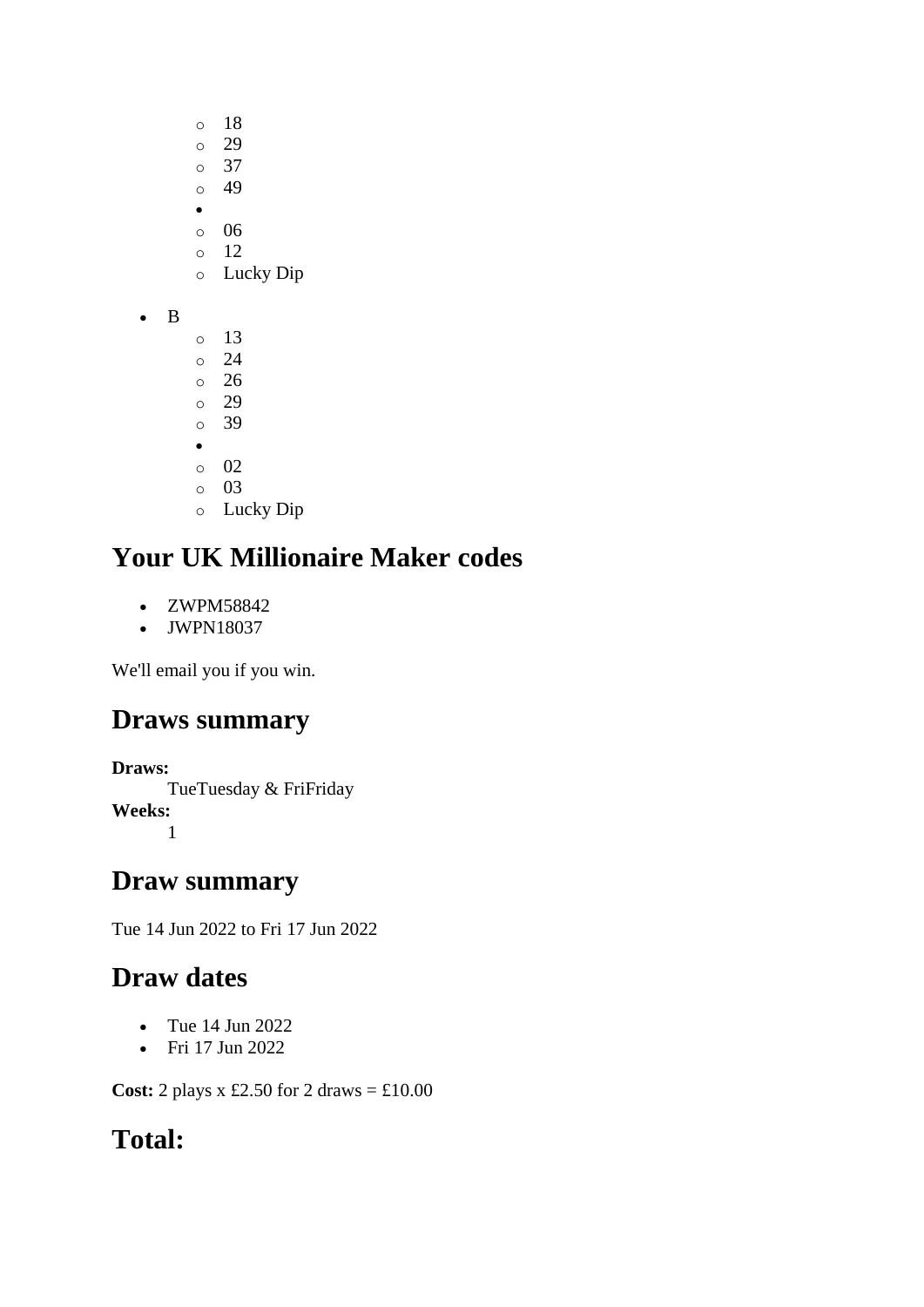#### *Lottery Syndicate Group 28*

*----------------------------------------------------*

*1) Ti53W41, 2) Ra51N11, 3) Ma52A71, 4) Mo08K09, 5) Ma98D73,6) Ro57M05, 7) AL06S23, 8) Pe57L11, 9) De05M22, 10) Ne03F12, 11) Ad34Y2, 12) Ni02G12, 13) Vi53J31, 14) Pe03S23, 15) Jo16V36, 16) --- --------, 17) Jo57F06, 18) Ma56S01, 19) Ra86P02, 20) Ro07W32, 21) Pe21W01*

Ticket 8 of 10

Ticket number: 1120-046138136-205779 Purchase date and time: Sat 11 Jun 2022 at 10:33

- Lucky Stars
- A
- o 04 o 11 o 17 o 35 o 37 •  $\circ$  04 o 12 o Lucky Dip
- B
- $\circ$  17
- $\circ$  20
- o 33
- o 36 o 44
- •
- o 05
- o 06
- o Lucky Dip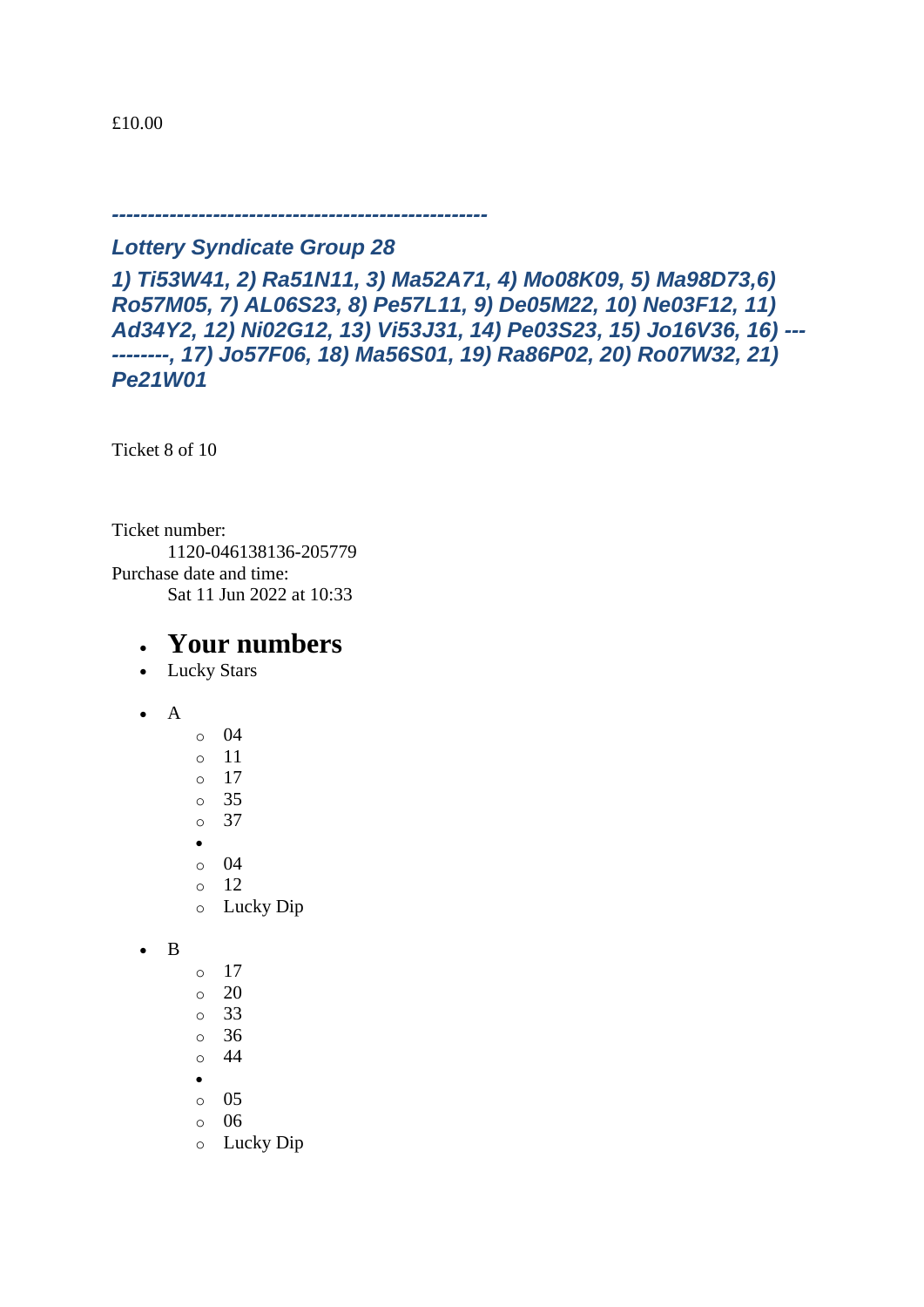- XWPN14447
- ZWPM58843

We'll email you if you win.

### **Draws summary**

**Draws:** TueTuesday & FriFriday **Weeks:** 1

### **Draw summary**

Tue 14 Jun 2022 to Fri 17 Jun 2022

### **Draw dates**

- Tue 14 Jun 2022
- Fri 17 Jun 2022

**Cost:** 2 plays x £2.50 for 2 draws  $=$  £10.00

# **Total:**

£10.00

*----------------------------------------------------*

#### *Lottery Syndicate Group 29*

*1) FR30E17, 2) Pe03S23, 3) Li08G23, 4) Ri05M06,5) Ad05R11, 6) Pa52W81, 7) Mo08K09, 8) Me21F22, 9) Ra86P02,10) Mi02L17, 11) Ed55T02, 12) De05M22, 13) Jo54V2, 14) Ma56S01, 15) Pe57L11, 16) - David1980, 17) Ju86G11, 18) Jo57F06, 19) Pe20L31, 20) Ma52A71, 21) Pe21W01*

Ticket 9 of 10

Ticket number: 1120-024213276-200479 Purchase date and time: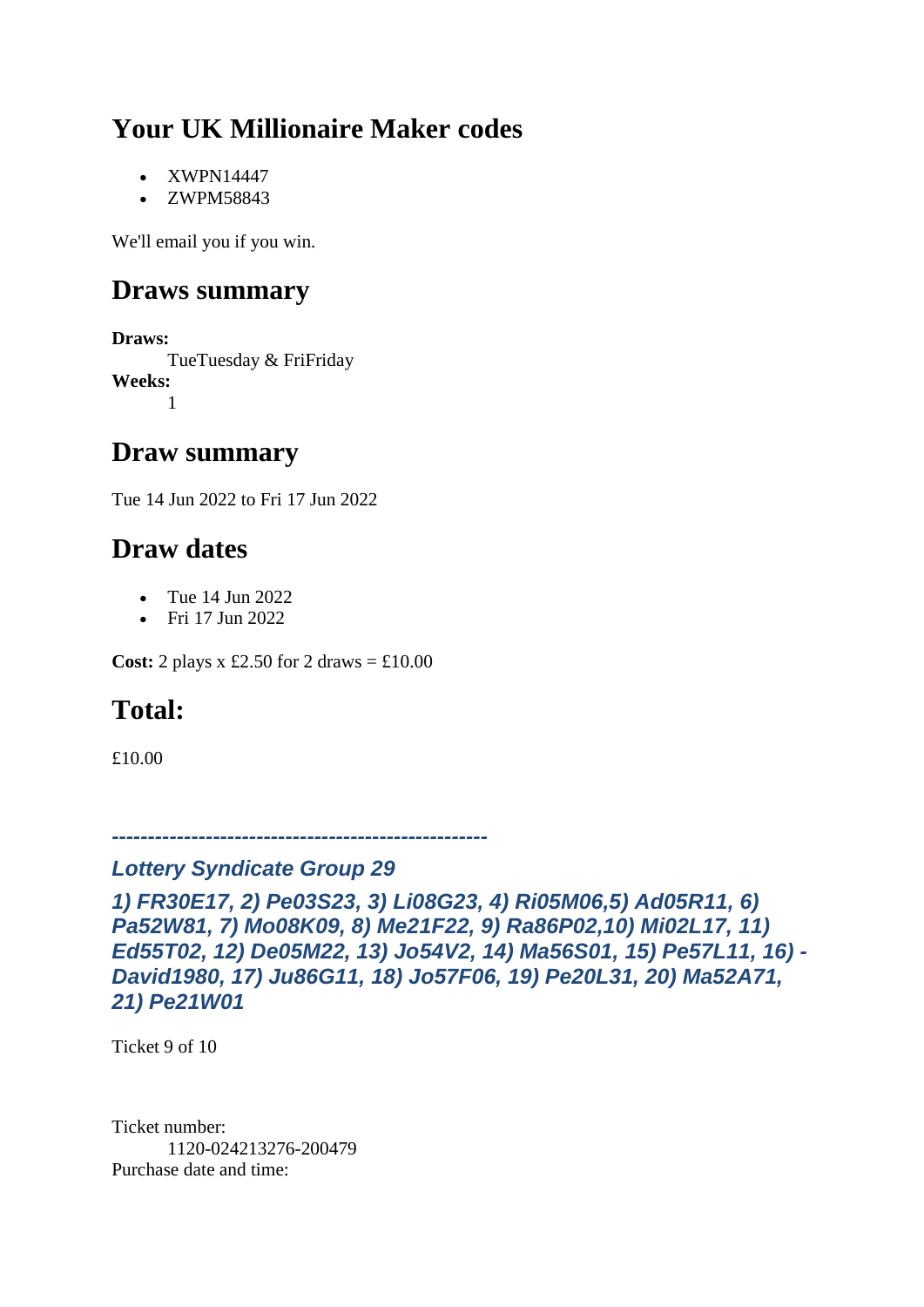Sat 11 Jun 2022 at 10:33

#### • **Your numbers**

- Lucky Stars
- $\bullet$  A  $\circ$  17 o 20 o 23 o 38 o 46 • o 03 o 05 o Lucky Dip

• B

o 17 o 29 o 38 o 39  $\circ$  40 • o 01 o 06 o Lucky Dip

### **Your UK Millionaire Maker codes**

- TWPN75821
- JWPN18038

We'll email you if you win.

#### **Draws summary**

**Draws:**

TueTuesday & FriFriday **Weeks:** 1

### **Draw summary**

Tue 14 Jun 2022 to Fri 17 Jun 2022

### **Draw dates**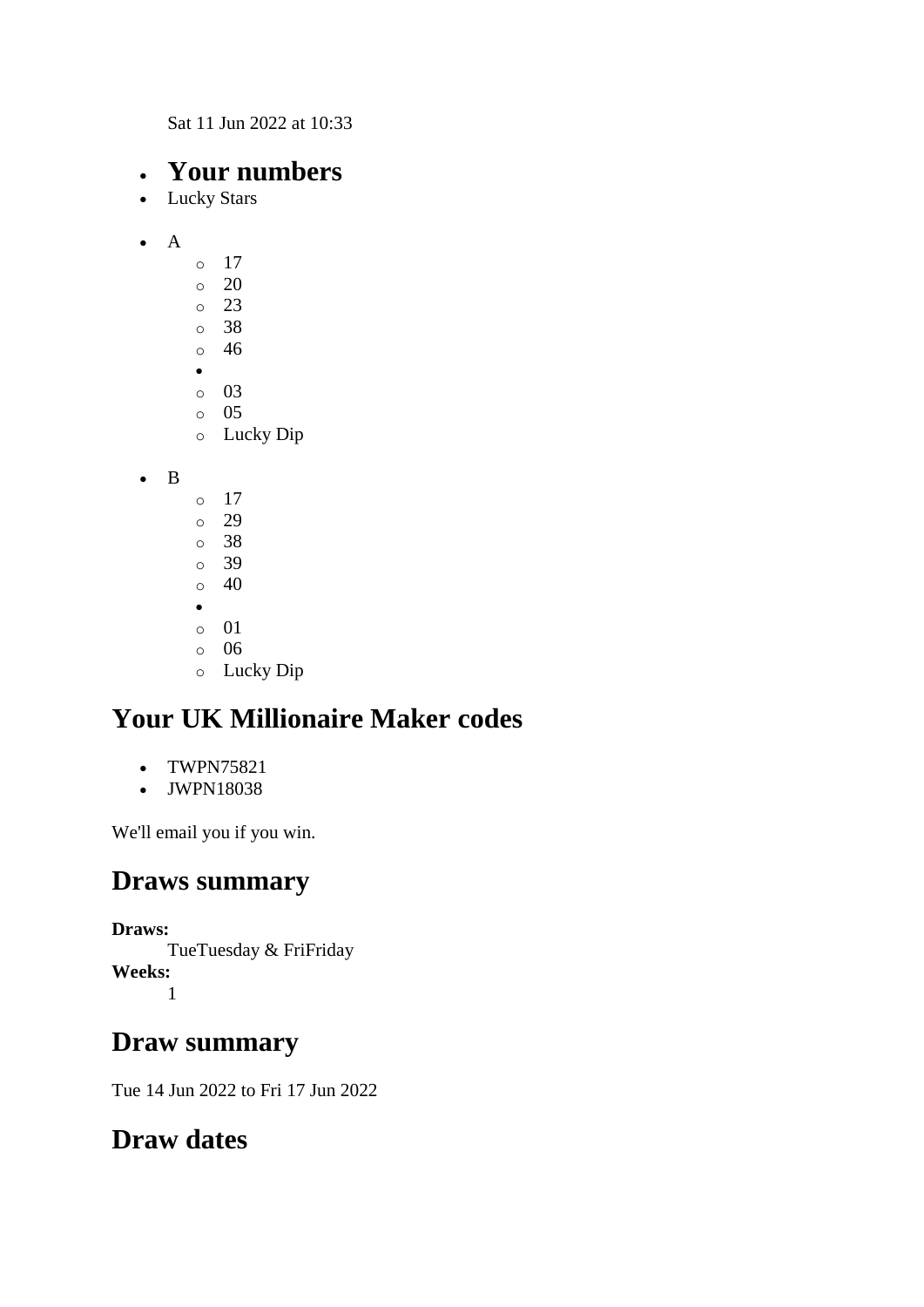- Tue 14 Jun 2022
- Fri 17 Jun 2022

**Cost:** 2 plays x £2.50 for 2 draws  $= \text{\textsterling}10.00$ 

### **Total:**

£10.00

```
----------------------------------------------------
```
#### *Lottery Syndicate Group 30*

*1) Ca05F01, 2) Si12G05, 3) Me21F22, 4) Ad05R11, 5) Pe21W01, 6) De05M22, 7) Pe03S23, 8) Li08G23, 9) Dy02J22,10) Jo57F06, 11) Ra86P02, 12) To10J23, 13) Sa03M11, 14) BA09K03Basat, 15) AL06S23, 16) Do1V1, 17) Hi06R06, 18) Ri05M06, 19) Pe20L31, 20) Ne03F12, 21) Ge08D01*

Ticket 10 of 10

Ticket number: 1120-057683740-200579 Purchase date and time: Sat 11 Jun 2022 at 10:33

- Lucky Stars
- $\bullet$  A
	- o 07 o 35 o 37 o 45 o 48 • o 01
		- o 11
		- o Lucky Dip
- B
- o 02  $\circ$  12  $\circ$  27 o 28
- o 37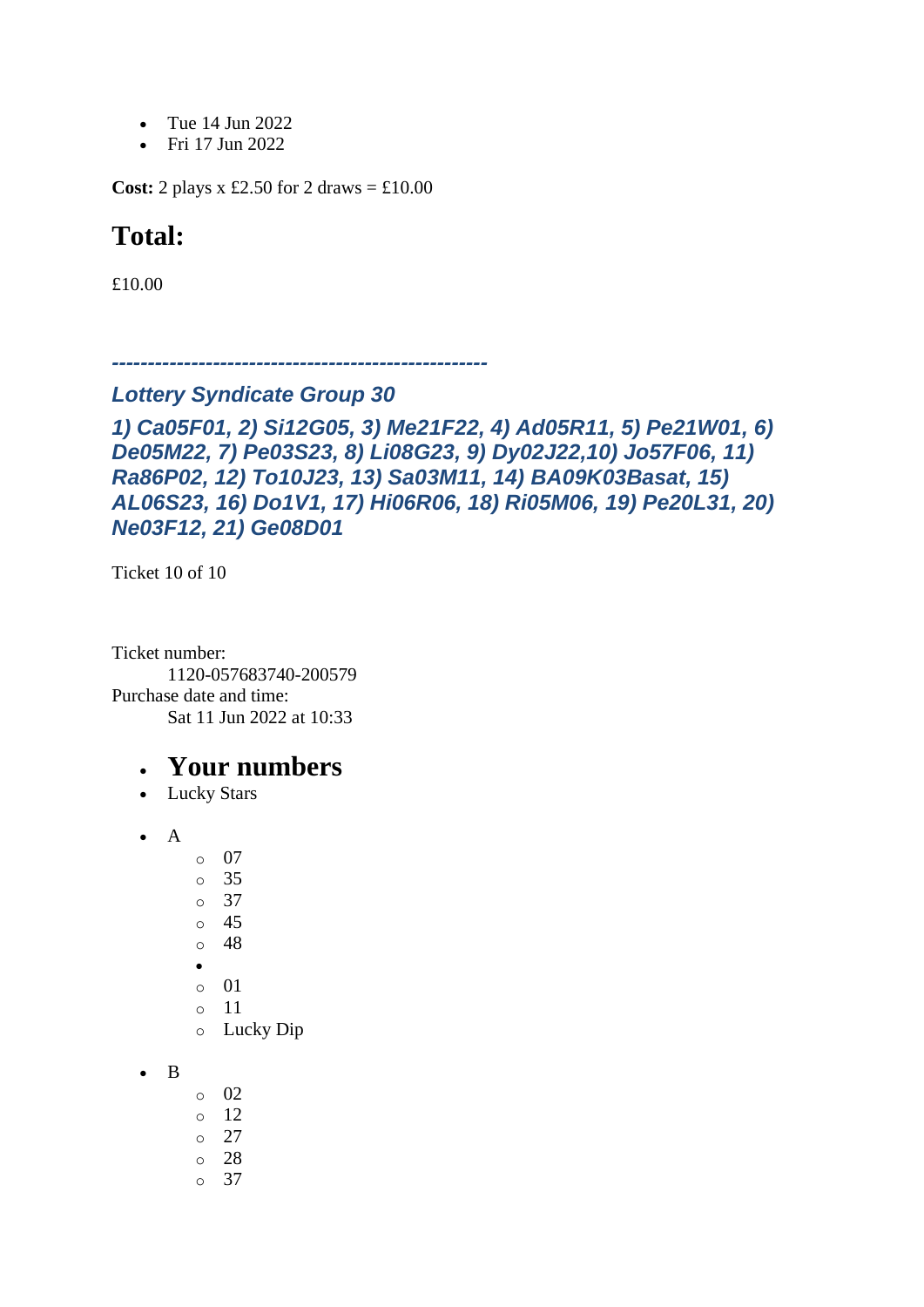- o 03 o 06
- o Lucky Dip

- XWPN14449
- VWPM14530

We'll email you if you win.

# **Draws summary**

**Draws:** TueTuesday & FriFriday **Weeks:** 1

# **Draw summary**

Tue 14 Jun 2022 to Fri 17 Jun 2022

# **Draw dates**

- Tue 14 Jun 2022
- Fri 17 Jun 2022

**Cost:** 2 plays x £2.50 for 2 draws  $= \text{\textsterling}10.00$ 

# **Total:**

£10.0

### *Lottery Syndicate Group 31*

*----------------------------------------------------*

*1) Ca05F01, 2) To10J23, 3) Dy02J22, 4) Ad05R11, 5) Ne03F12, 6) De05M22, 7) David1980, 8) Li08G23, 9) Sa03M11,10) Jo57F06, 11) Fr02B01, 12) Si12G05, 13) AL06S23, 14) IA05W25, 15) Me21F22, 16) Do1V1, 17) Hi06R06, 18) Ri05M06, 19) Ma02L23, 20) Ka10K21, 21) Ge08D01*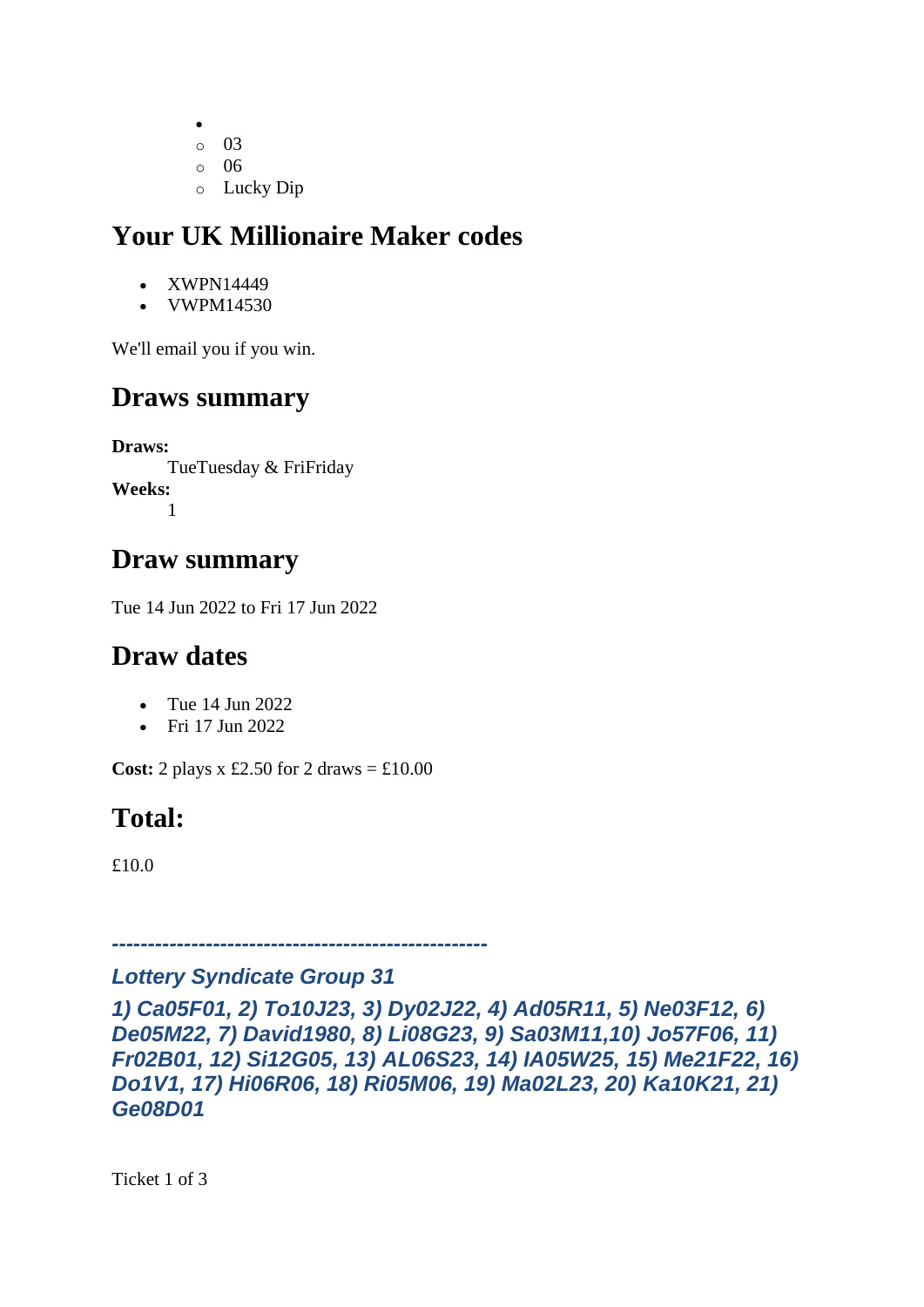Ticket number: 1120-028267545-202779 Purchase date and time: Sat 11 Jun 2022 at 10:35

#### • **Your numbers**

- Lucky Stars
- A
- o 15 o 18 o 22 o 28 o 46 • o 01 o 08 o Lucky Dip • B o 06  $\circ$  07
	- o 26
	- o 36
	- o 37
	- •
	- $\circ$  10
	- o 12 o Lucky Dip

# **Your UK Millionaire Maker codes**

- ZWPM58911
- ZWPM58912

We'll email you if you win.

### **Draws summary**

**Draws:**

TueTuesday & FriFriday **Weeks:** 1

### **Draw summary**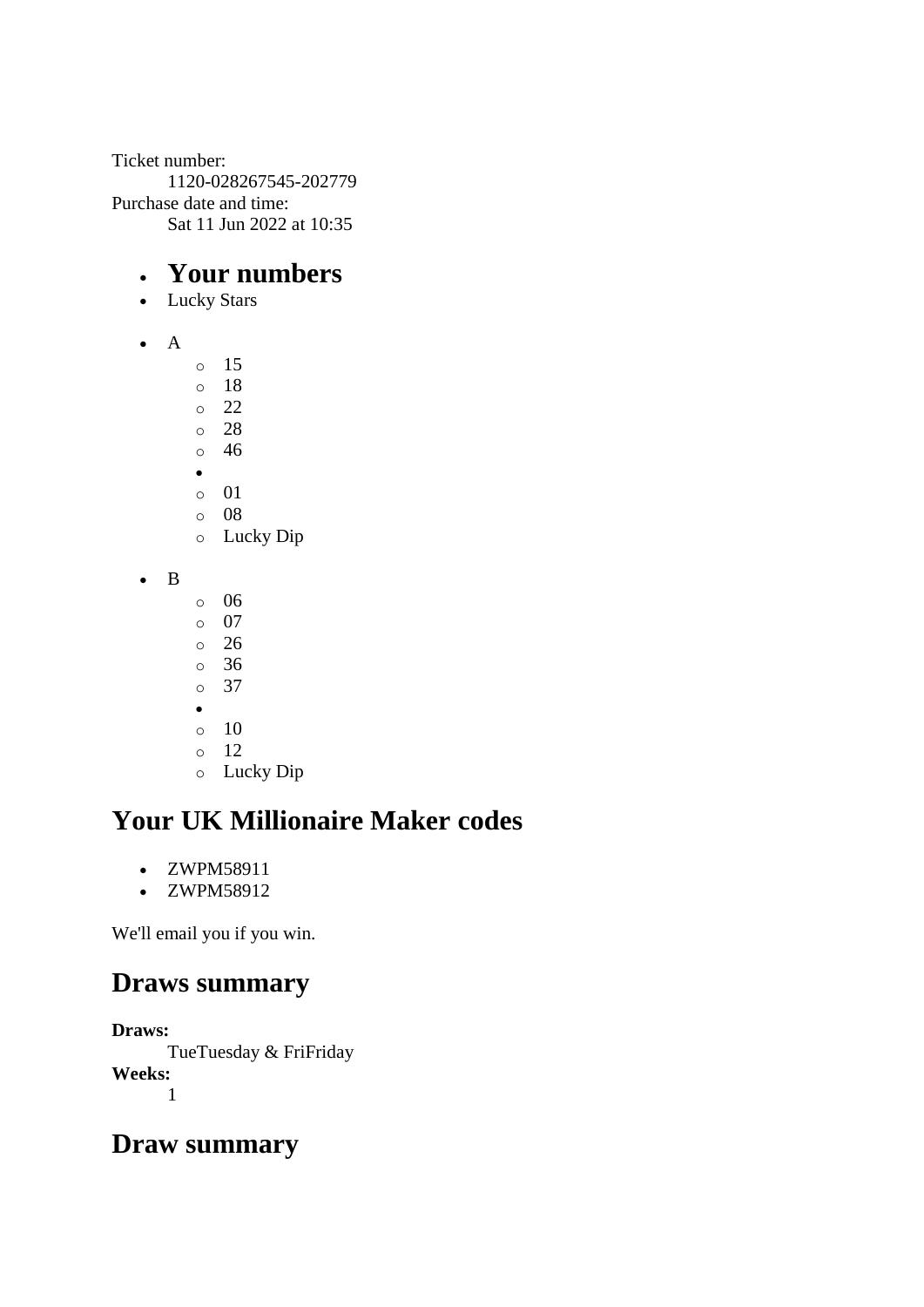Tue 14 Jun 2022 to Fri 17 Jun 2022

#### **Draw dates**

- Tue 14 Jun 2022
- Fri 17 Jun 2022

**Cost:** 2 plays x £2.50 for 2 draws  $=$  £10.00

### **Total:**

£10.00

*----------------------------------------------------*

#### *Lottery Syndicate Group 32*

*1) St07G02, 2) Dy02J22, 3) Am08M22, 4) AL06S23, 5) Fr02B01, 6) Ne03F12, 7) Mi02L17, 8) Rh06T24, 9) Ge08D01,10) BA09K03Basat, 11) Me21F22, 12) Li08G23, 13) IA05W25, 14) TA05W02, 15) Ma20C23, 16) Am06M03, 17) Ka10K21, 18) Ma03N09, 19) Ku06C07, 20) To10J23, 21) Do1V1*

Ticket 2 of 3

Ticket number: 1120-028202009-201679 Purchase date and time: Sat 11 Jun 2022 at 10:35

- Lucky Stars
- $\bullet$  A
- o 05  $\circ$  13 o 18 o 25
- o 46 •
- o 02
- o 04
- o Lucky Dip
- B
- o 02
- o 05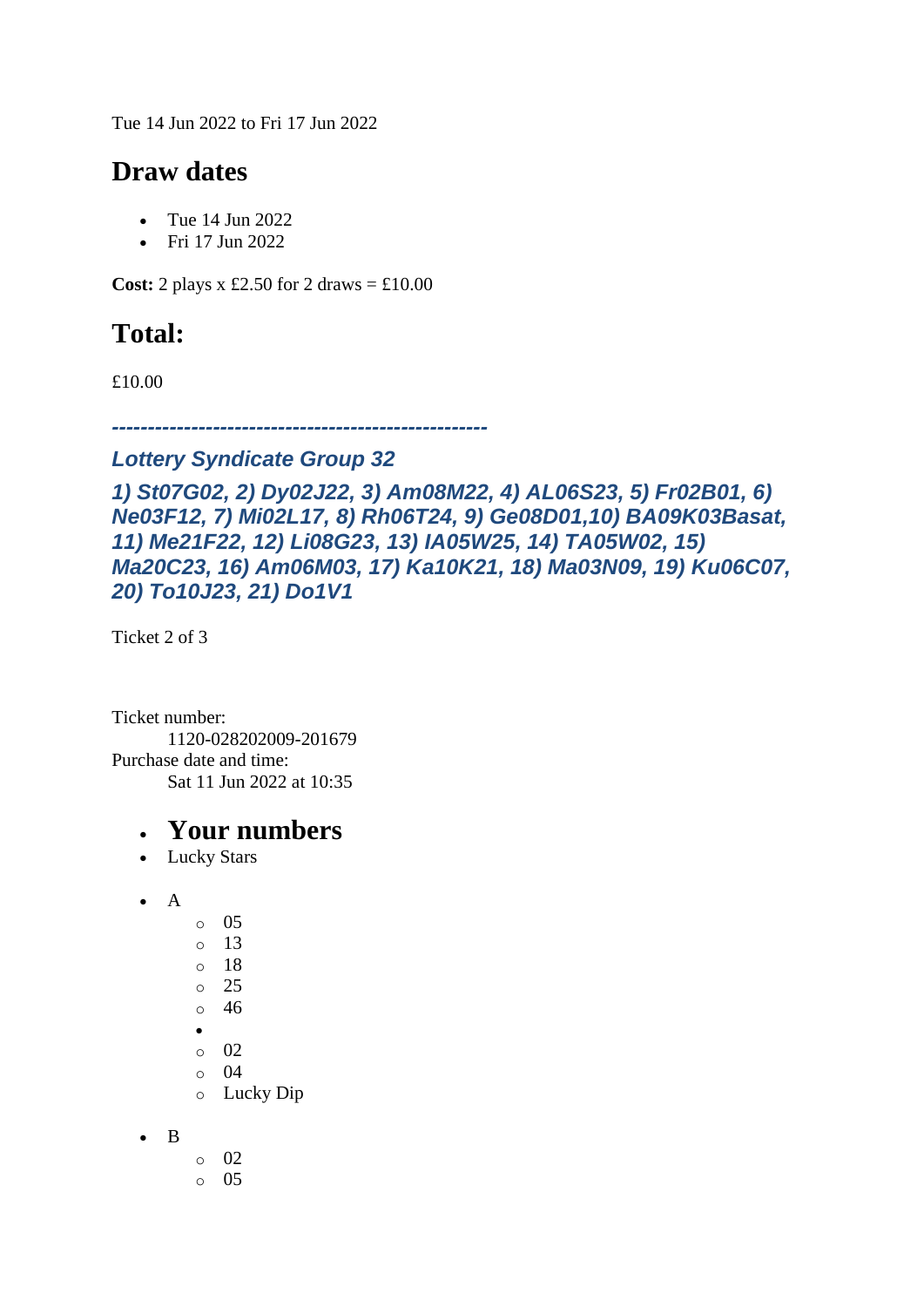o 14 o 19 o 32 • o 03 o 07 o Lucky Dip

# **Your UK Millionaire Maker codes**

- XWPN14522
- JWPN18106

We'll email you if you win.

### **Draws summary**

**Draws:** TueTuesday & FriFriday **Weeks:** 1

### **Draw summary**

Tue 14 Jun 2022 to Fri 17 Jun 2022

### **Draw dates**

- Tue 14 Jun 2022
- Fri 17 Jun 2022

**Cost:** 2 plays  $x \text{ £}2.50$  for 2 draws =  $\text{£}10.00$ 

### **Total:**

£10.00

### *Lottery Syndicate Group 33*

*----------------------------------------------------*

*1) St07G02, 2) Ro07W32, 3) Co09G02, 4) Am08M22, 5) Ab01A01, 6) Mi02L17, 7) Ma02L23, 8) Fr02B01, 9) Ge08D01,10) BA09K03Basat, 11) TA05W02, 12) Li08G23, 13) Jo16V36, 14) AL06S23, 15) Ma20C23, 16) Am06M03, 17) Ka10K21, 18) ---------, 19) Ku06C07, 20) To10J23, 21) Do1V1*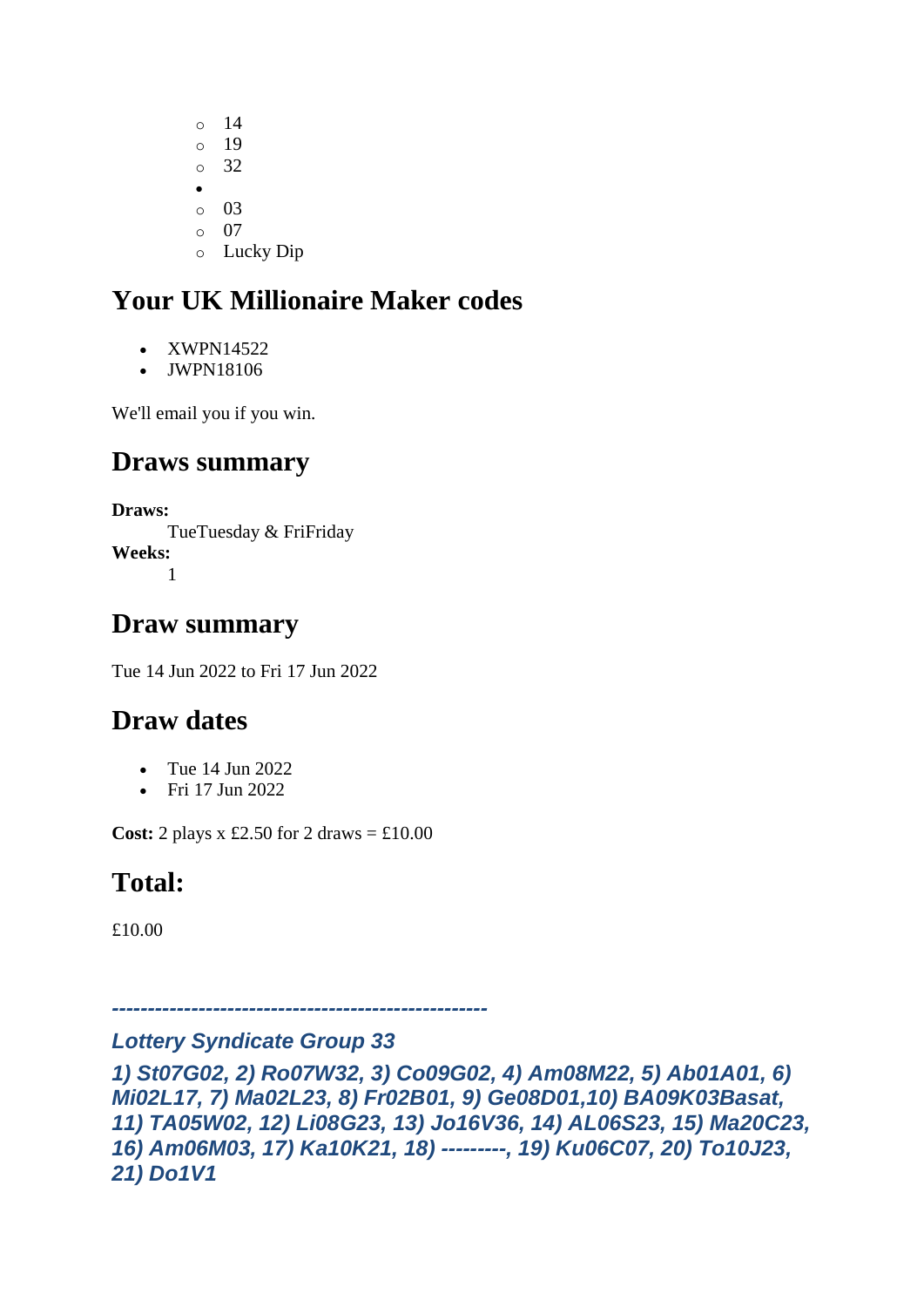Ticket 3 of 3

Ticket number: 1120-006256669-200279 Purchase date and time: Sat 11 Jun 2022 at 10:35

#### • **Your numbers**

• Lucky Stars

• A

- o 03 o 21 o 31 o 33  $\circ$  40 • o 03  $\circ$  07 o Lucky Dip
- B
- o 23
- o 24
- o 37
- o 43
- o 45 •
- o 09
- o 11
- o Lucky Dip

### **Your UK Millionaire Maker codes**

- TWPN75883
- JWPN18108

We'll email you if you win.

#### **Draws summary**

**Draws:** TueTuesday & FriFriday **Weeks:** 1